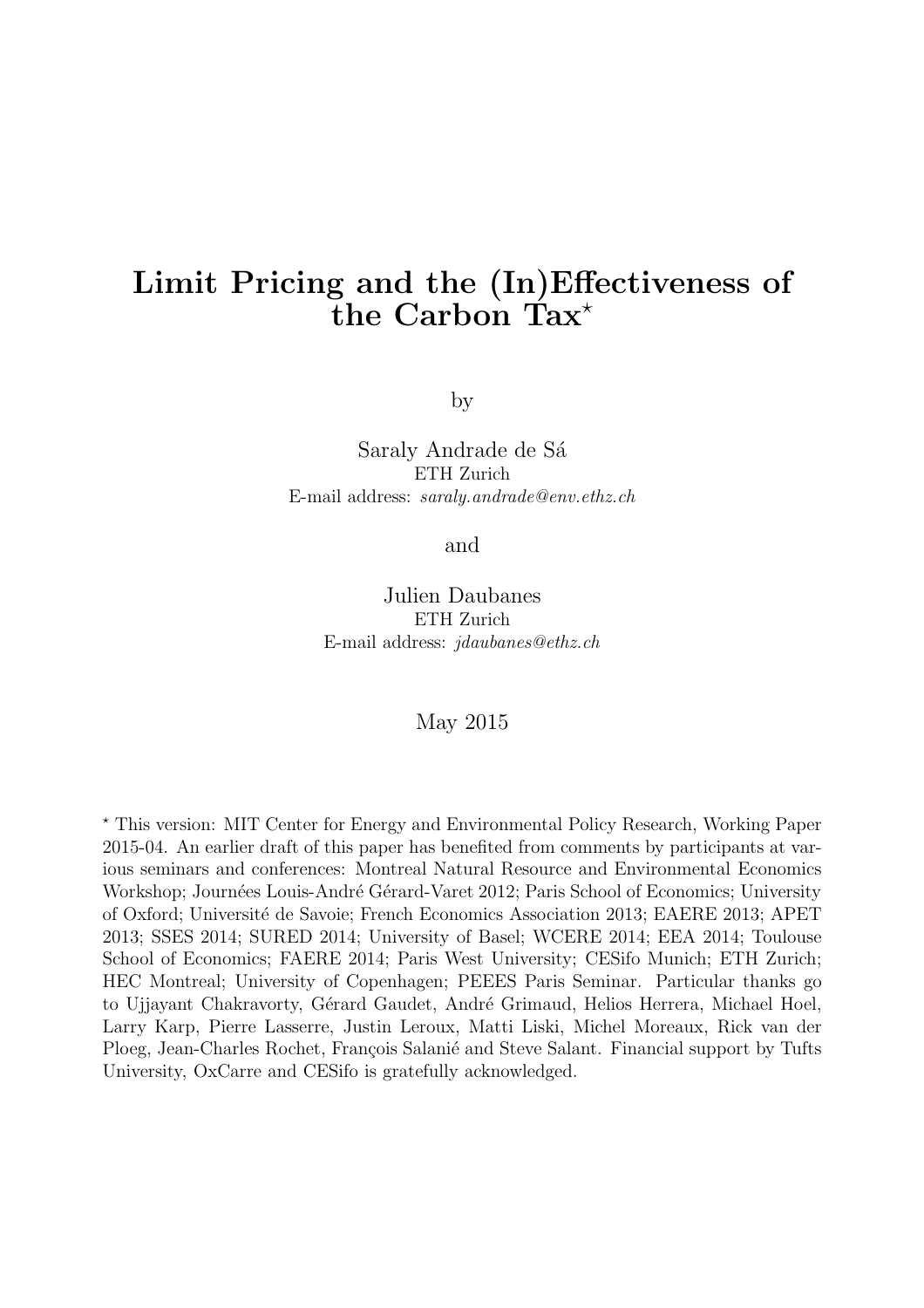#### Abstract

The conventional analysis of policy-induced changes in resource extraction is inconsistent with the actual way OPEC is exerting its market power. We claim that OPEC is practicing limit pricing, and we extend to non-renewable resources the limit-pricing theory. Facing a very inelastic demand, an oil extractive cartel seeks to induce the highest price that does not destroy its demand, unlike the conventional Hotellian analysis: the cartel tolerates some ordinary substitutes to its oil but deters high-potential ones. With limit pricing, policyinduced extraction changes do not obey the usual logic. For example, oil taxes have no effect on current oil production. Extraction increases when high-potential substitutes are promoted, but can be effectively reduced by supporting ordinary substitutes. The carbon tax not only applies to oil; it also penalizes its ordinary (carbon) substitutes, whose market shares are taken over by the cartel. Thus the carbon tax ambiguously affects current and long-term oil production and carbon emissions.

JEL classification: Q30; L12; H21

Keywords: OPEC; Demand elasticity; Shale oil; Limit pricing; Carbon tax; Non-renewable resources; Monopoly power; Oil substitutes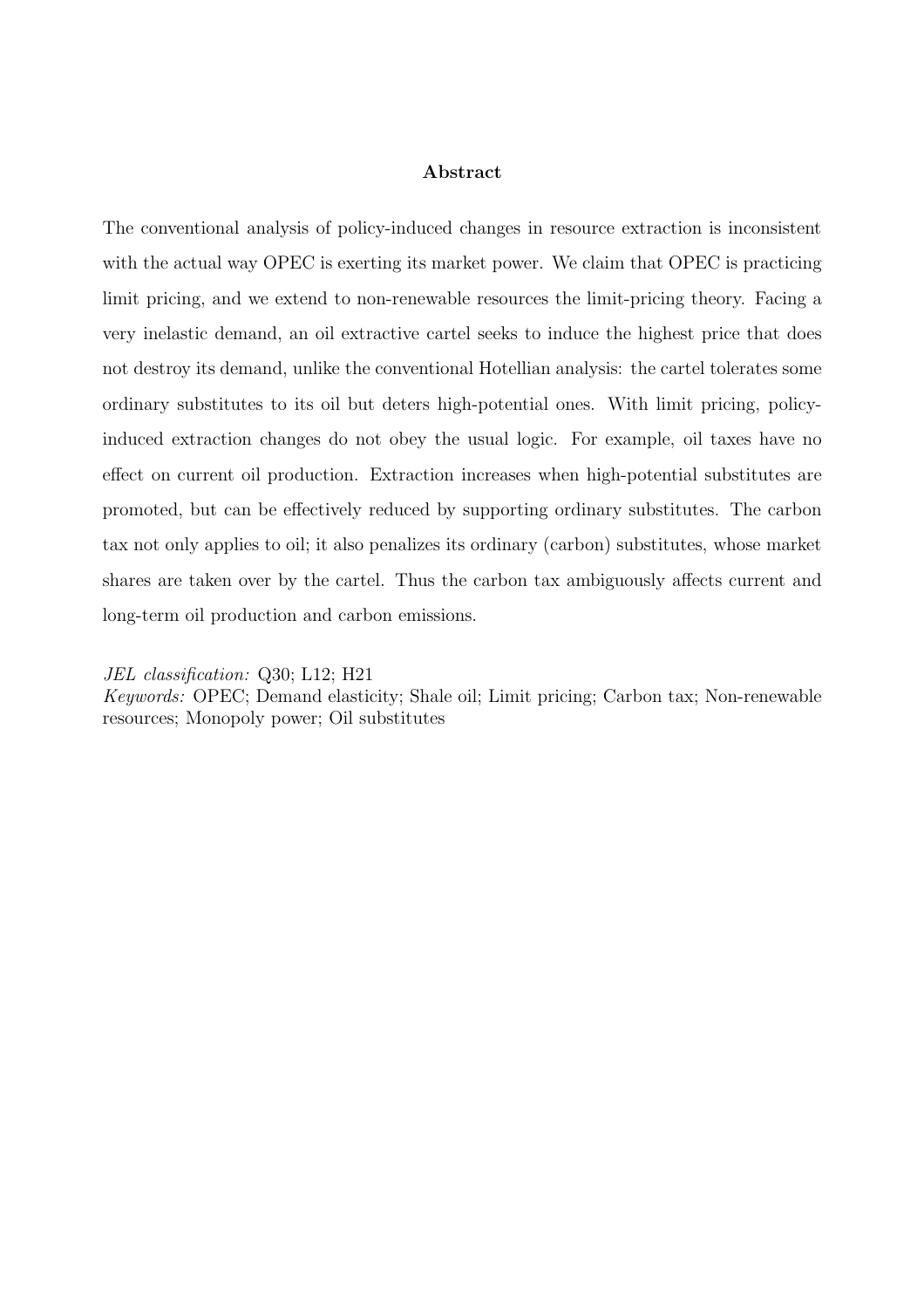#### I. Introduction

The analysis of policy-induced changes in the production of oil and other carbon-containing resources is still largely inspired by the schedule initiated by Harold Hotelling (1931). It points at an apparently essential aspect of carbon resources: their supply cannot solely be governed by extraction cost conditions, but should also respond to the value of their scarcity, i.e. the opportunity cost of producing from depletable reserves. Influential examples include, among many others, Chakravorty, Moreaux and Tidball (2008), Metcalf, Paltsev, Reilly, Jacoby and Holak (2008), Sinn (2008), Gaudet and Lasserre (2013), Golosov, Hassler, Krusell and Tsyvinski (2014), van der Ploeg and Withagen (2014)...

The analysis often neglects the role played by OPEC; a role that goes beyond the scene of the oil market as it affects the profitability of all other energy sources. Most of exploitable oil reserves, and the quasi-entirety of currently spare production capacities are still controlled by the cartel.<sup>1</sup> Whether in the short or long run, the balance of oil supply and demand fundamentally relies on the "call on OPEC", – the demand for OPEC's oil, as coined by business analysts – to an extent that gives the cartel the notorious ability to raise prices by cutting production.<sup>2</sup> The often-made abstraction of OPEC may be justified on the ground that binding reserve limitations are to erode monopoly power in extractive resource markets (Stiglitz, 1976). But this view offers a controversial explanation to OPEC's behavior, that has already been challenged in various ways.<sup>3</sup> Furthermore, the constraint that OPEC's reserves are exhaustible has sometimes been considered "irrelevant" (Adelman, 1990, p. 1).

Whatever their treatment of reserves' exhaustibility, all conventional approaches to OPEC's monopoly power suffer the same major inconsistency. They necessarily come to the usual, although never tested, condition<sup>4</sup> that the price elasticity of the demand for oil

<sup>1</sup>According to the US Energy Information Administration (EIA), 73 percent of proved oil reserves (recoverable at existing conditions) were controlled by OPEC members in 2013. Also according to the EIA, "OPEC member countries produce about 40 percent of the world's crude oil. [...] OPEC's oil exports represent about 60 percent of the total petroleum traded internationally." (Available at http://www.eia.gov/finance/markets/supply-opec.cfm).

<sup>&</sup>lt;sup>2</sup>The EIA concludes that "Because of [its] market share, OPEC's actions can, and do, influence international oil prices". According to Adelman (2004, p. 20), they often do so "through trial and error".

<sup>3</sup>For example, see Lewis, Matthews and Burness (1979) on intertemporal distortions, Pindyck (1987) on reserve uncertainty, Gaudet and Lasserre (1988) on the endogeneity of reserves.

<sup>&</sup>lt;sup>4</sup>In some studies (e.g. Stiglitz, 1976), less-than-one elasticity levels are assumed away, on the ground that a monopoly never operates in such regions of the demand curve. This simplifying restriction is often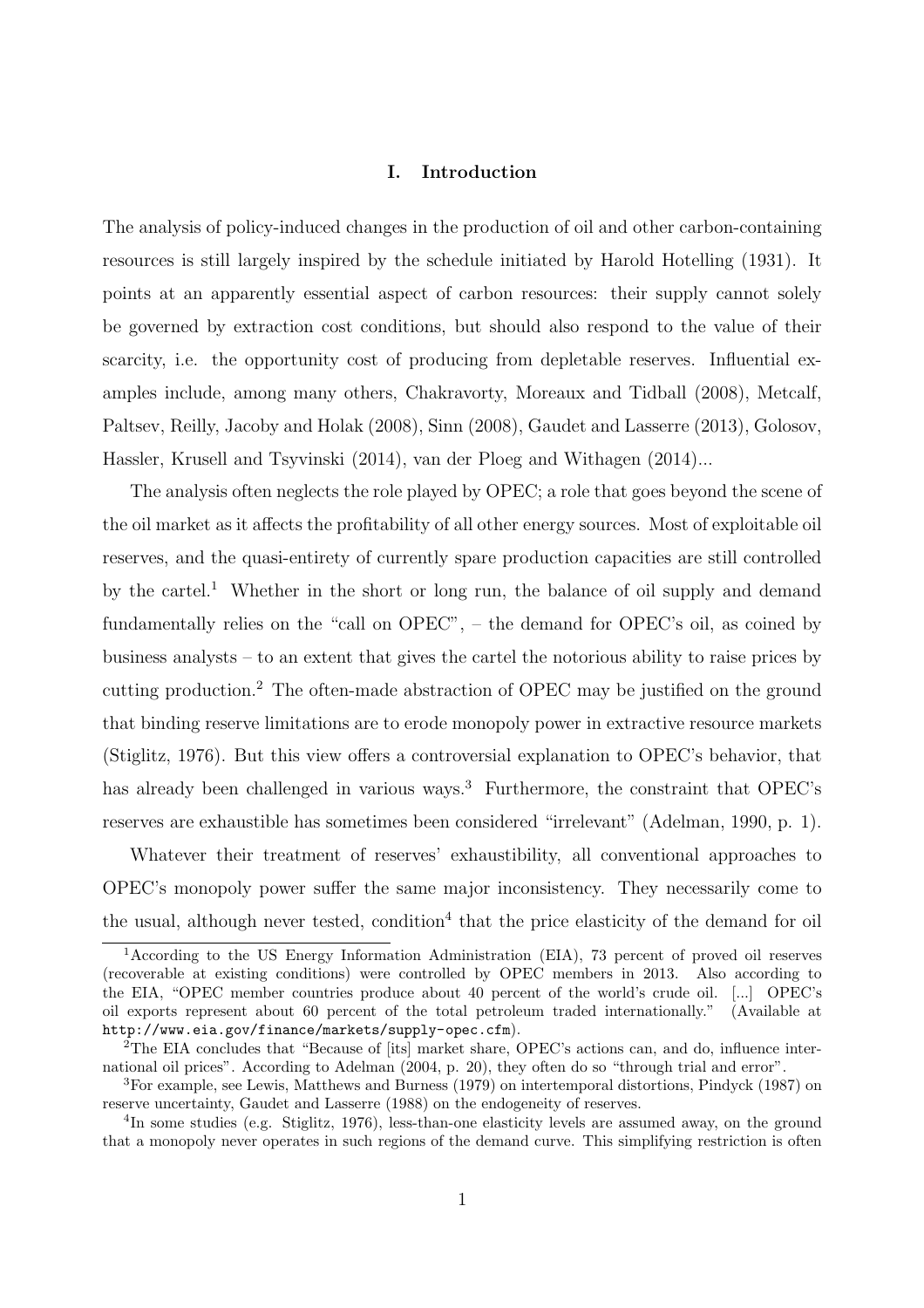should be more than one. Indeed, a less-than-one elasticity would imply, as Stiglitz (1976) put it, that "one can obtain larger profits by reducing [the quantity]". Yet this prediction seems to be rejected by a fundamental, although often neglected, fact: the long-run price elasticity of the demand for oil is extremely low; Hamilton (2009a, 2009b) suggests that it should be expected to be lower than  $0.25<sup>5</sup>$  Moreover, currently-produced oil alternatives to OPEC's oil empirically exhibit an extremely low long-run supply elasticity (Golombek, Irarrazabal and Ma, 2013). Using these estimates, we establish that OPEC's demand has a less-than-one price elasticity.<sup>6</sup>

This apparent impasse resembles that addressed by Joe Bain (1949), in his time-honored analysis of limit-pricing industries. There are three possible methodological reactions in the face of the above theoretical inconsistency. One is to reject conventional economic theory by challenging the view that profit maximization is pursued or effectively reached; this paper does not follow that direction, already explored for instance by Cremer and Salehi-Isfahani (1980). Another one is to reject the cartel interpretation and to assume competition inside; in the extreme, monopoly power is exerted by Saudi Arabia alone, which leaves the theory unscathed. The third reaction – and that of this paper – is to examine further the structure of the energy market to account for why oil producers would not apparently benefit from higher prices.

Besides the resource exhaustibility constraint on the exercise of monopoly power, OPEC seems mainly concerned by the fact that too high oil prices trigger the entry of substitutes to its oil. As remarked by The Economist (December 6, 2014), the cartel experienced that fact already in the 1970s.<sup>7</sup> Yet this threat to OPEC's demand has not been given much attention in the academic literature until now, but by business analysts (e.g. Stephen Schork),<sup>8</sup> and

embedded in the form of the monopoly's gross revenue function; for instance, Lewis, Matthews and Burness (1979) assumed it to be decreasing with price everywhere.

<sup>&</sup>lt;sup>5</sup>Krichene's (2005) estimate of the long-run price elasticity of the demand for crude oil is (absolute value) 0.26 for 1974-2004; according to Hamilton (2009a, pp. 217-218), since crude oil only represents about half the retail cost of final oil-based products like gasoline, the demand elasticity of the former is typically much lower than that of the latter (e.g. Hausman and Newey, 1995; Kilian and Murphy, 2014; references in Krichene, 2005, and in Hamilton, 2009a). See Hamilton (2009b, p. 192) on why the price elasticity of the crude oil demand should be expected to be even smaller now than over the last decades.

<sup>6</sup>See details in Section 5.

<sup>7</sup>At this time, "a big leap in the price prompted huge investment in new fields, leading to a decade-long glut." (The Economist, December 6, 2014, p. 17.

<sup>&</sup>lt;sup>8</sup>The influential energy industry analyst reported to CNBC on August 16, 2010: "OPEC is more con-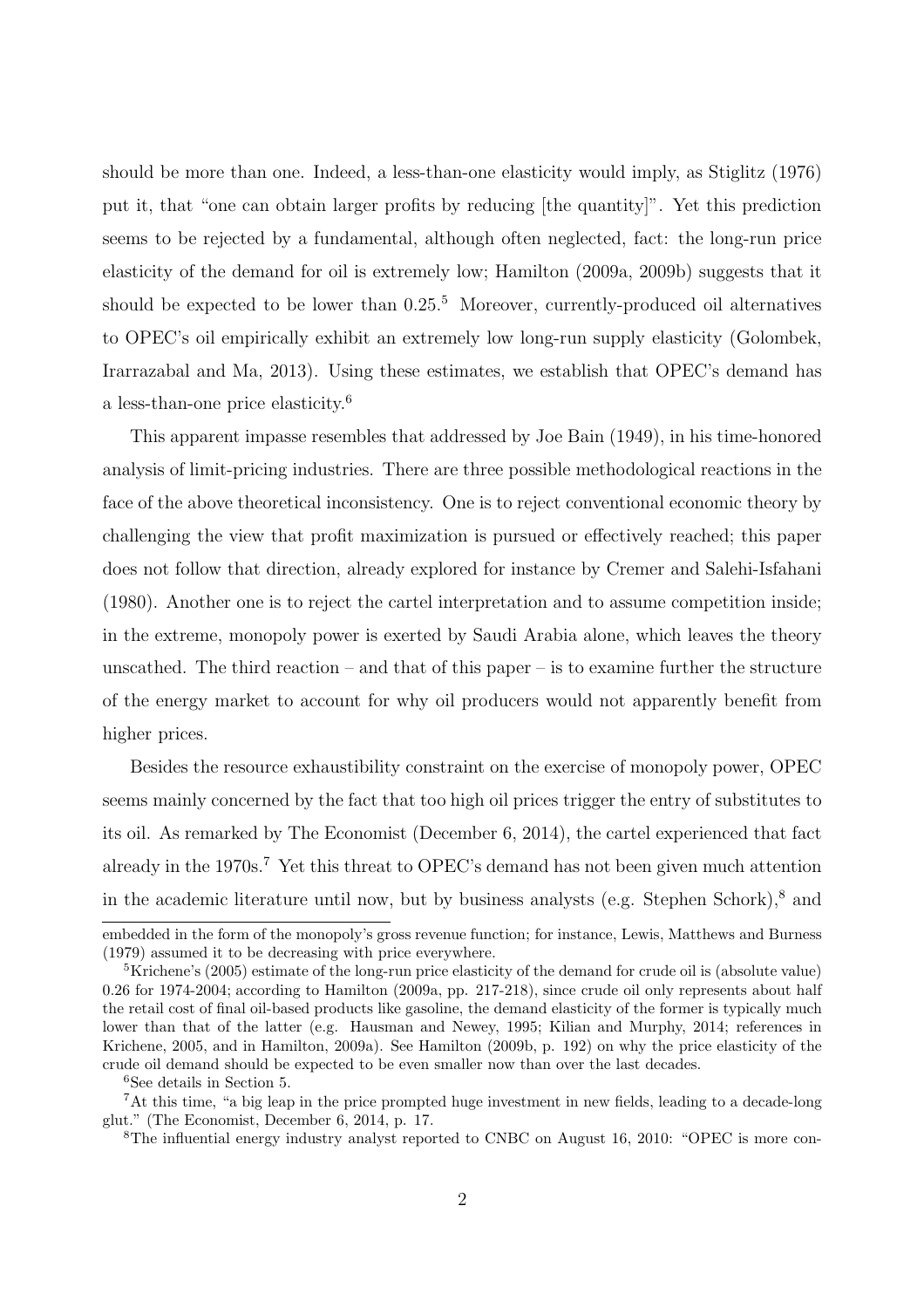is receiving a renewed interest with the recent market movements; the price drop initiated by OPEC in June 2014 is often seen as a reaction of the cartel to protect its market shares in front of rapidly-improved and very abundant shale oil deposits. The Economist describes the tactic as "let the price fall and put high-cost producers out of business." At a time when oil prices were above US\$100, OPEC Secretary General Abdullah al-Badri already recognized that "[OPEC was] not happy with prices at this level because there will be destruction as far as demand is concerned".<sup>9</sup>

OPEC's concern seems very clear once it is noted that the long-run marginal cost curve for liquid fuels exhibits a flat and very long band between US\$60 and US\$100, that corresponds to the break-even prices of most very abundant deposits (see our schematic representation in Appendix D based on estimates of the International Energy Agency, 2013, p. 228): they are (1) unconventional oils (from shales and sands) and (2) virtually-unlimited capacities of synthetic fuels (from coal and gas) and next-generation biofuels. Interestingly, the special role that seems to be currently played by the shale oil resource can be explained by its remarkably flat marginal cost curve (Appendix E reports estimates by Goldman Sachs Global Markets Institute, 2014). Besides, the long-run marginal cost of energy in general is bounded above by energy sources like fusion power, an alternative that happens to be more relevant now than ever.<sup>10</sup> Thus OPEC's demand would be massively destroyed if the oil price was to remain around these break-even levels over some long enough period.

# A. Contribution

First, we extend the limit-pricing theory (Bain, 1949; see the illuminating literature review by Tirole, 1988, p. 306, and the references therein) to a non-renewable-resource sector. A static monopoly facing a relatively-inelastic demand would always increase its profits by cutting production so as to charge higher prices. Yet when large-scale substitution possibilities destroy its demand at some break-even price, the monopoly secures its market share

cerned about long-term market share than they are about short-term price gains. (...). I speak with OPEC regularly, and [raising the entry barrier for alternative fuels] is consistently their main concern (...). The cheaper you make OPEC oil, the harder you make it to bring alternative fuels to bring on." (http://www. theatlantic.com/business/archive/2010/08/why-opec-doesnt-mind-low-oil-prices/61557/).

 $^{9}$ E.g. http://www.reuters.com/article/2012/05/03/us-opec-supply-idUSBRE8420UY20120503).

<sup>&</sup>lt;sup>10</sup>Recent claims by the industry on the development of a transportable power source based on nuclear fusion suggests it is becoming a medium-run consideration, even for the transportation sector. See http: //www.reuters.com/article/2014/10/15/us-lockheed-fusion-idUSKCN0I41EM20141015.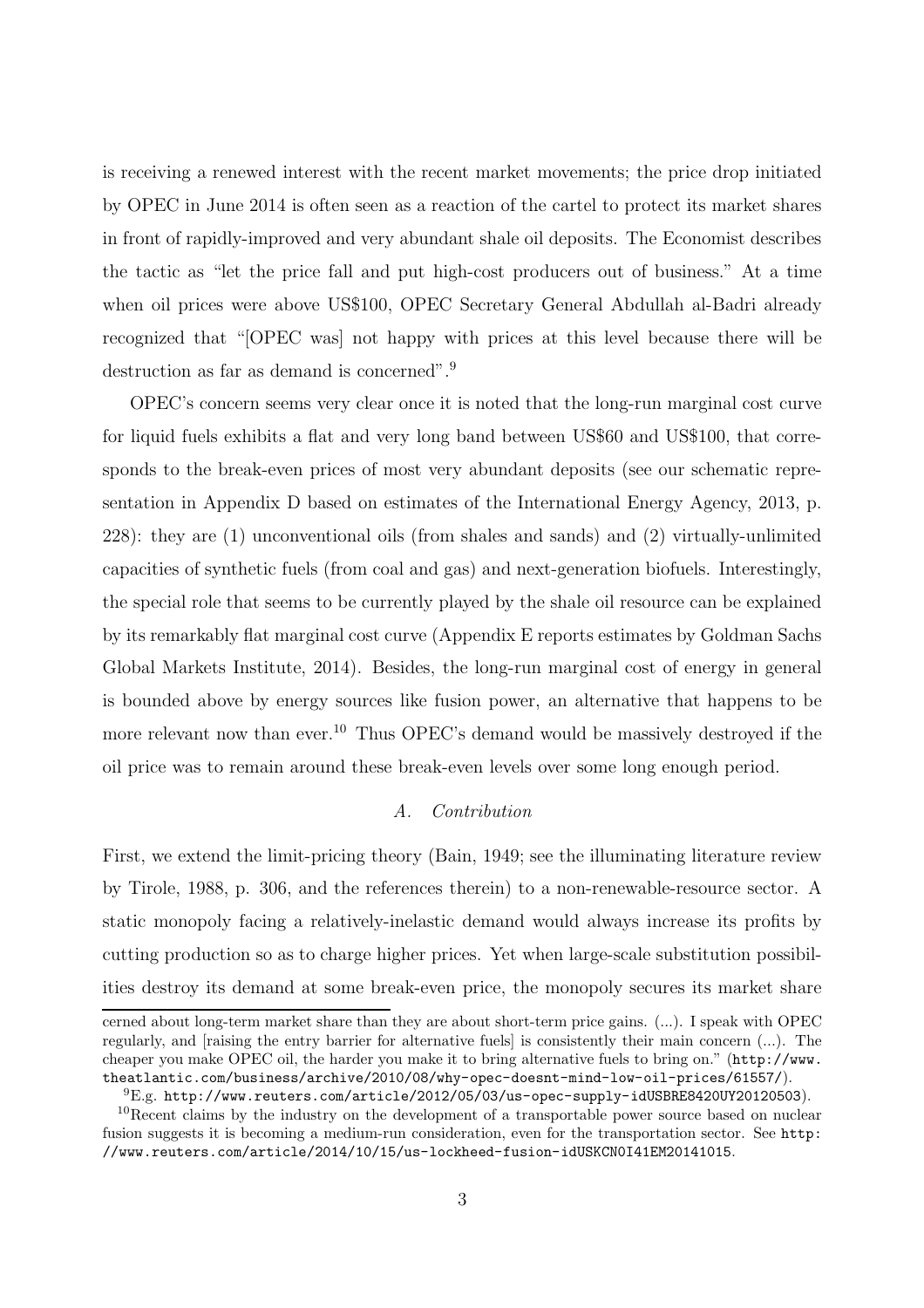and profits by deterring those possibilities. Thus in optimum, it induces the maximum price that guarantees deterrence. Unlike the ordinary case where demand elasticity rises continuously with price, the entry of abundant substitution possibilities at a sufficiently-low price rules out the standard monopoly pricing and the rule of Abba Lerner (1934). When the intertemporal constraint that reserves are scarce is active, the limit-pricing monopoly's problem satisfies the famous "Hotelling rule": the scarcity value of reserves (also the opportunity cost of extraction) is constant in present value. Yet, we find that this property plays no role in determining resource supply, just as suggested by Morris Adelman.

The possibility that limit pricing arises in non-renewable-resource markets with low demand elasticity has been anticipated by Salant (1977, p. 8) and Hoel (1978, p. 31), but has remained unexplored.<sup>11</sup> Besides its afore-mentioned empirical foundations, the relevance of the limit-pricing theory for the oil market can be further substantiated on the ground of various accounts by OPEC-related personalities and commentators (e.g. Cairns and Calfucura, 2012).<sup>12</sup> For example 40 years ago already, Jamshid Amuzegar recognized that "The first of [OPEC's] principles is that the price of oil should be equivalent to the cost of alternative sources of energy."<sup>13</sup>

Second, we revisit the effects of taxes – like the carbon  $\text{tax}$  – on a non-renewable resource – like oil – when limit pricing is practiced. Much research efforts currently revolve around the design of the optimal carbon tax; it is hoped that both the taxation of carbon resources like oil and the support to non-carbon substitutes are effective instruments to curb carbon emissions that are responsible for global warming. Moreover, relatively high tax rates are already applied to oil products in most countries. From existing governmental commitments and in light of current national and international policy discussions on climate change mitigation, it is to be anticipated that tax rates on carbon energies may further increase

<sup>11</sup>See also Dasgupta and Heal (1979, p. 343) and Newbery (1981, p. 625). Those works especially dealt with the curious limit-pricing phase that may follow Stiglitz' (1976) non-renewable-resource monopoly pricing stage. In that context, see also the investigation on the green paradox by van der Ploeg and Withagen (2012, p. 353). A recent, related line of research was initiated by Gerlagh and Liski (2011, 2014), where limit pricing arises from strategic interactions between resource producers and coordinated consumers; such interactions are absent here, as no-coordinated demand side is needed.

<sup>&</sup>lt;sup>12</sup>They concluded from their analysis of OPEC behavior, that Saudi Arabia's (and OPEC's) dominant strategy is to "restrain the price to conserve its market in the long-run."

<sup>13</sup>In this interview (Time Magazine, October 14, 1974, p. 36), made famous by Dasgupta and Heal (1979), the Iran's Minister of the Interior and the Shah's right-hand oil expert was explaining that OPEC's strategy is to have the oil price following the industrialized countries' inflation.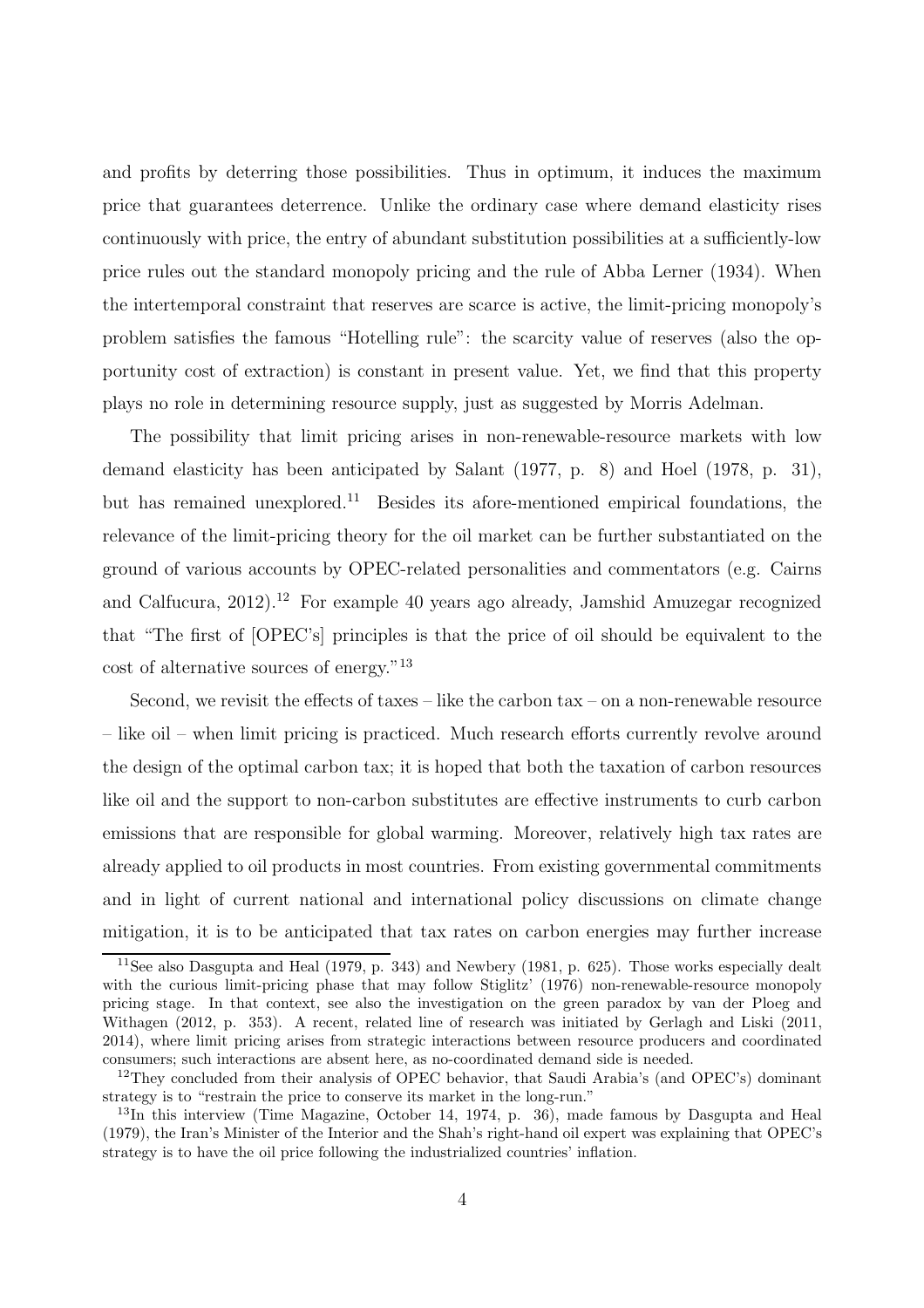and that a more favorable fiscal treatment will be given to their non-carbon substitutes.

Yet, there exists no study of taxation-induced changes in non-renewable-resource quantities that considers the possibility that supply obeys a limit-pricing logic, whether in the literature on non-renewable-resource taxation (e.g. Gaudet and Lasserre, 2013) or in the literature about market power on resource markets. Studies on the effect of taxes on resource monopolies are typically based on Stiglitz's (1976) Hotelling-type analysis; e.g. Bergstrom, Cross and Porter (1981) or Karp and Livernois (1992). We show that OPEC's limit pricing completely modifies the standard effects of large-scale environmental policies, to such an extent that exclusively relying on the conventional treatment leads to wrong conclusions. Thus our analysis is not only interesting for the methodology of economic applications to past and very contemporaneous issues of the oil market, but it is also critical for the design of public policies against a climate-change problem labeled "the ultimate commons problem of the twenty-first century" (Stavins, 2011).

#### B. Analysis' Structure and Principal Findings

We start with a very basic limit-pricing setup: a finite stock of homogenous resource (oil, say) is depleted by a monopoly that faces a relatively price-inelastic demand; substitution opportunities are summarized by a "backstop" technology, as coined by Nordhaus (1973, p. 532) – i.e. a perfect substitute producible without limit. Other aspects are progressively incorporated to the analysis.

In that first setting, we introduce a tax on the extracted flow of resource and we examine its effect in the spirit of Gaudet and Lasserre (2013). Unlike Hotelling models where only constant-present-value taxes are neutral (Dasgupta, Heal and Stiglitz, 1981), we show that resource taxes have in general no effect on current extraction, other than distributional. The goal of reducing the resource flow cannot be achieved in the short term by directly penalizing extraction.

An intuitively attractive way of reducing resource consumption may be to support the backstop substitute if it is environmentally better. On the contrary, we show that subsidizing the substitute at any date induces more extraction; unlike the "green paradox" (Sinn, 2008), the effect is contemporary rather than the result of an intertemporal substitution. This is the object of Section 2.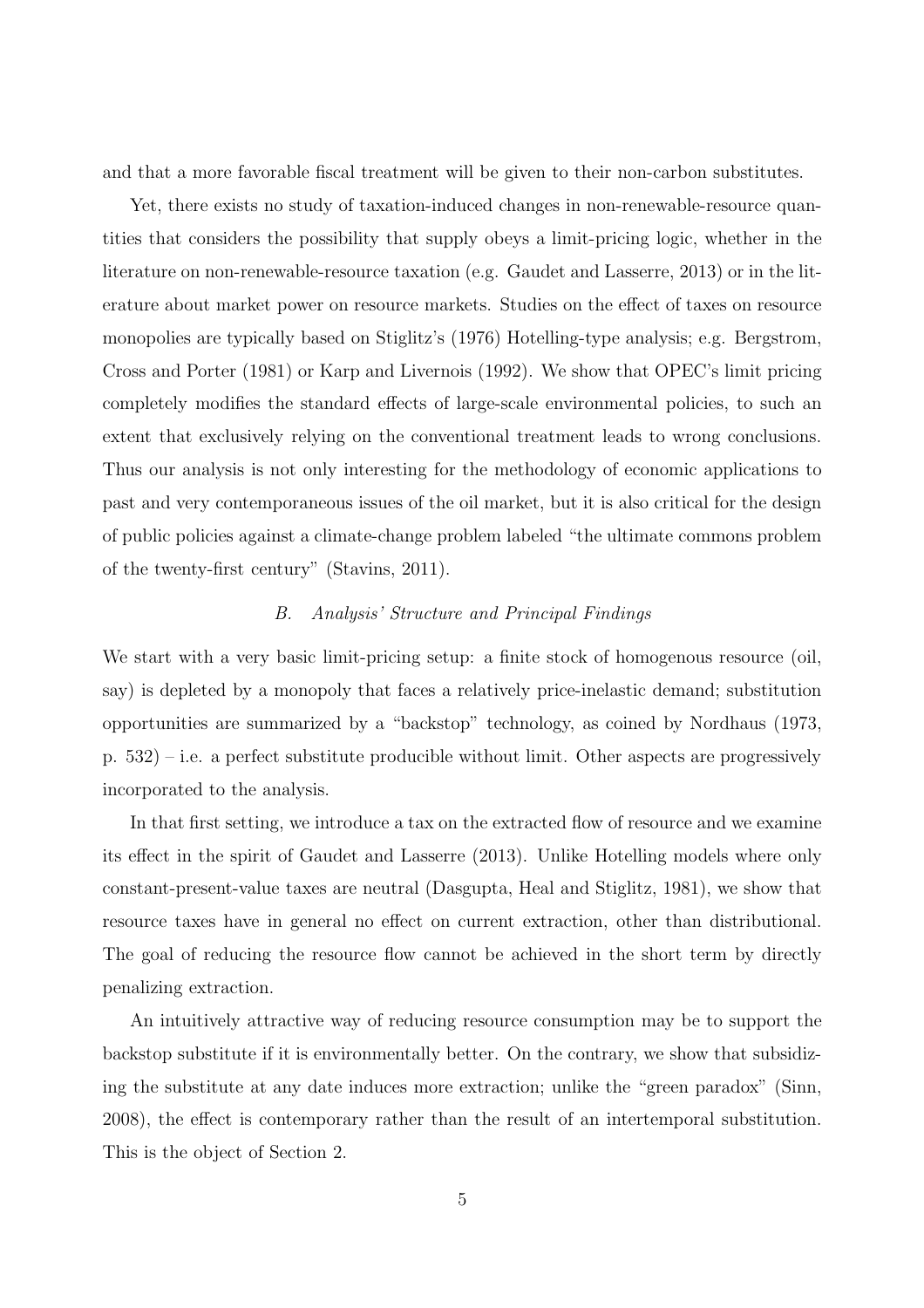A backstop technology represents the possibility that the oil resource be largely or completely replaced in the long run, by a resource base capable of meeting virtually all demand requirements. Following Nordhaus' example, technologies like nuclear fusion would provide such energy abundance that oil would no longer be economically scarce in the long run. Other similar examples are very abundant unconventional oil resources and the enormous capacity of liquefied coal and gas products. For any such oil substitutes, there is a break-even price at which resources massively flood the market.

In contrast, energy substitutes to OPEC's oil that are produced at current prices offer limited substitution possibilities, for two main reasons.<sup>14</sup> First, their production ordinarily exhibits decreasing returns to scale because it relies on some scarce primary factors.<sup>15</sup> Second, some (e.g. non-liquid fuels) are only relevant substitutes for some limited energy uses. On these grounds, Section 3 introduces "ordinary" (as opposed to "backstop") substitutes to the monopoly's resource that have imperfectly-elastic energy supplies, unlike the backstop. Each substitute is characterized by its entry price and has a rising marginal cost function.

Substitution possibilities that are not deterred by current prices leave a (residual) demand for the cartel's resource; the curve of this demand progressively reflects the multiplicity of substitutes, with kinks and increasing demand elasticity at those kinks. On the one hand, the backstop has the potential to virtually destroy the cartel's demand. Profit maximization thus requires that it be deterred as in Section 2. On the other hand, ordinary substitutes are not sufficient threats to the resource market share to warrant deterrence. Extraction profits may increase with higher prices despite the fact that ordinary substi-

<sup>14</sup>As shale oil exhibits a remarkably flat marginal cost curve, it is sensible to consider that this resource belongs to the category of "backstop" substitutes, rather than of "ordinary" ones (see Appendix E).

<sup>&</sup>lt;sup>15</sup>For non renewables (ordinary carbon products e.g. deepwater oil, coal and gas, or uranium), scarcity arises from the finiteness of total exploration prospects and/or from the fact that low-cost available reserves specifically are limited. Similarly for standard biofuels, as well as for solar and wind energy production, scarcity arises from land limitations. For instance, at the microeconomic level of a wind turbine, returns to scale should be increasing because the turbine involves a fixed set-up cost and almost-constant marginal costs of maintenance; at the macroeconomic level however, the unit cost of wind energy output must be increasing both because of land supply limitations and because the marginal land is of worse quality as far as wind exploitation is concerned. See for instance Chakravorty, Magné and Moreaux (2008) and Heal (2009) on land requirements and large-scale substitution of fuel products. Land availability is considered an issue as soon as further use of land causes rents to rise. The same is true for hydropower exploitation: in Switzerland, the 25 projects of new hydroelectric power plants will exhibit an expected average unit cost that is twice as large as that of the existing plants (Swiss Federal Office of the Energy, 2013, p. 7).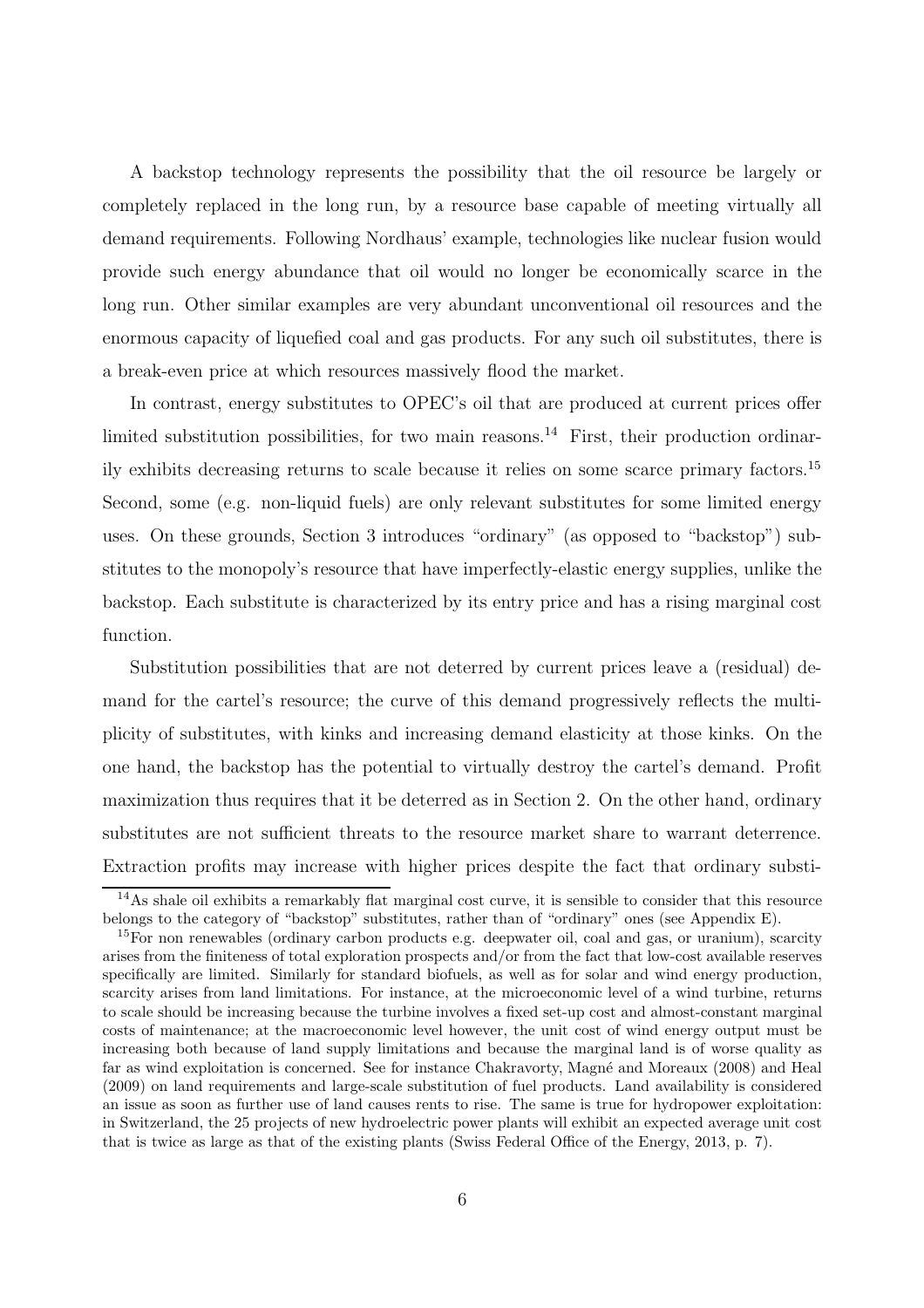tutes become economic, unlike the backstop. Limit pricing is compatible with ordinary substitutes being produced. In that context, resource taxes remain neutral and backstop subsidies retain their non-standard positive effect on extraction. In contrast, promoting ordinary substitutes does induce a reduction in the extraction flow, as is usually expected.

The above results are also obtained in Appendix A, where a stationary and much simplified version of the model is presented.

The energy-market model of Section 3 allows to examine the carbon tax. Not only oil, but some of its energy substitutes contain carbon. The carbon tax is formally equivalent to several taxes, each being applied to one carbon-containing good, to the extent of its carbon content. According to the above results, the fact that the carbon tax is applied to the cartel's oil has no direct effect on the equilibrium resource quantity. The carbon tax may only be effective as it penalizes oil's carbon substitutes. Yet we highlight a mechanism by which the carbon tax tends to increase oil supply: the reduction in ordinary carbon substitutes (not-deterred, e.g. deepwater oil; coal and gas for some uses...) abandons market shares that the cartel is led to take over. Hence, when ordinary substitutes are less carbon intensive than oil is, the carbon tax may even increase the current flow of carbon.

In Section 4, we consider a Ricardian resource that is incompletely depleted: the cartel extraction may become uneconomic before exploitable reserves are exhausted. Throughout the limit-pricing exploitation period, taxation policies retain their effects on current extraction, but may further affect ultimately extracted quantities. When the carbon tax increases resource extraction, its effects on the duration of resource exploitation and on the ultimately extracted quantity turn out to be ambiguous.

Finally in Section 5, with further details in the Appendix, we discuss limit-pricing equilibria in less parsimonious models integrating various aspects of the oil market. First and foremost, the models of Sections 3 and 4 are isomorphic to one with a competitive fringe supplying the same resource as the cartel (e.g. Salant, 1976), once an ordinary substitute is interpreted as the fringe's production; it is in this section that we use recent elasticity estimates to assure the empirical relevance of the limit-pricing analysis for OPEC. We also elaborate on exploration and reserve development (e.g. Gaudet and Lasserre, 1988), as well as on the multiplicity of demand segments (e.g. Hoel, 1984).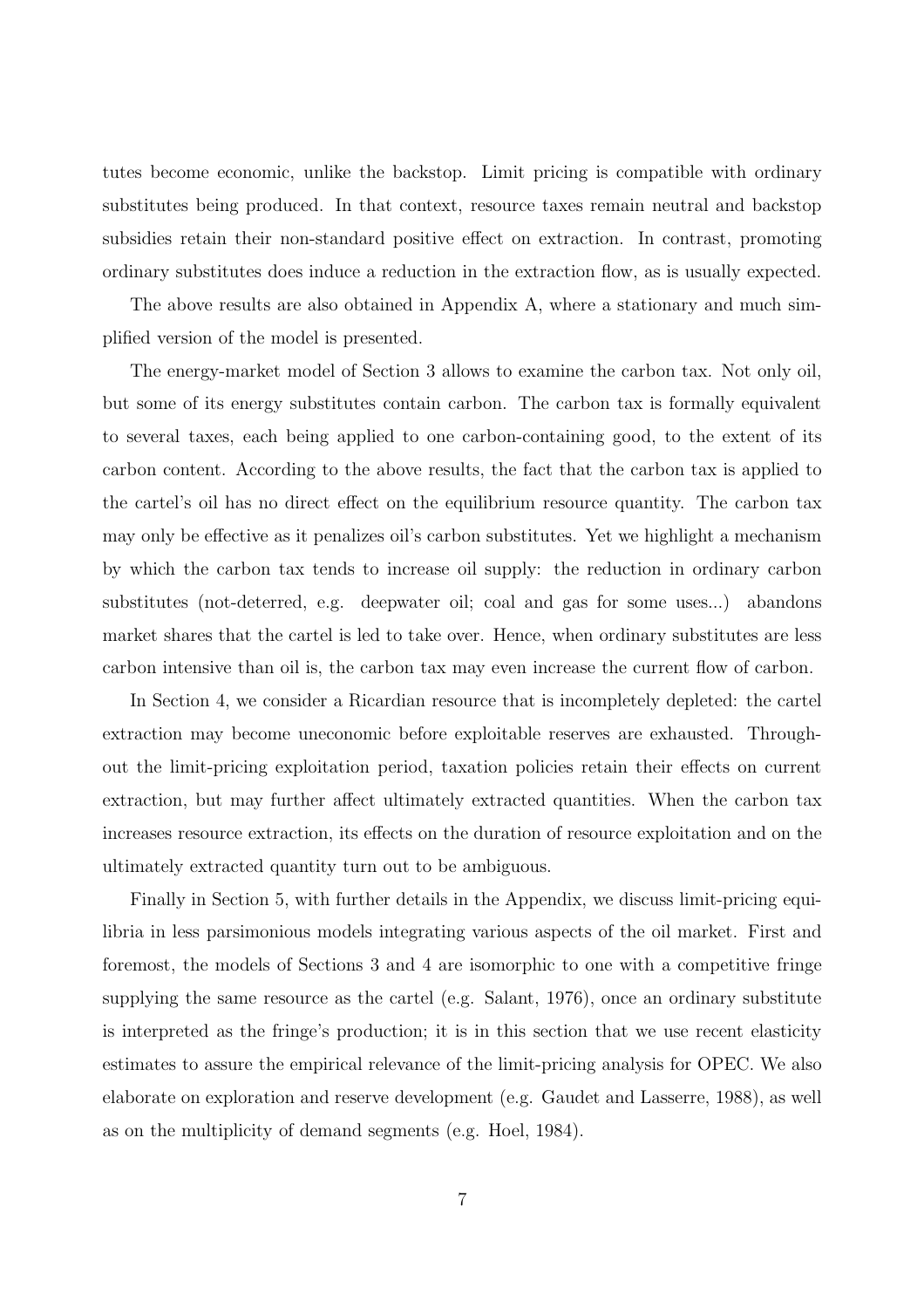#### II. A Simple Limit-Pricing Model and the Effects of Taxation Policies

This section presents a limit-pricing model of a homogenous non-renewable resource market, where substitution possibilities are solely represented by a "backstop" substitute. We study the effects of taxes on the resource and of subsidies to the substitute.

# A. Static Limit Pricing

Consider first a single date  $t$ . At this date, a monopoly supplies some energy resource production q at a constant marginal cost  $c_t > 0$ .

There is a backstop technology by which a competitive sector can produce a perfect substitute to the resource at a constant positive marginal cost  $p_t^b > c_t$ . The concept of backstop fits well the long-run perspective of our analysis. It only exhibits a marginal cost of producing from already available capacities, thus absorbing the short-run fixed costs of developing the marginal plant or deposit.<sup>16</sup>

The monopoly's resource and the backstop compete for the total energy demand. This energy demand is given by the function  $\overline{D}_t(p)$  of its price p; it is continuously differentiable and strictly decreasing. We will assume that the price elasticity of the energy demand is less than one for all relevant price levels, i.e. below and in an arbitrary neighborhood of  $p_t^b$ :  $\xi_{\overline{D}t}(p) \equiv -\overline{D}'_t$  $t<sub>t</sub>(p)p/D<sub>t</sub>(p) < 1$ . With no implication,  $\xi_{\overline{D}t}(p)$  may become more than one at sufficiently high price levels.

The demand notion that is relevant to the monopoly is the residual demand it faces.<sup>17</sup> Let us denote it with  $D_t(p) \leq \overline{D}_t(p)$ . When  $p < p_t^b$ , the production of the substitute is not profitable and thus the residual demand for the resource amounts to the entire energy demand  $D_t(p) = \overline{D}_t(p)$ . When  $p \geq p_t^b$ , the substitute becomes profitable, so that the market establishes the resource price to  $p = p_t^b$ . Were the resource price strictly higher than  $p_t^b$ , the resource demand would be destroyed:  $D_t(p) = 0$ . For notational simplicity and without any consequence on our message, we assume as is standard that if  $p = p_t^b$  consumers give priority to the resource: at this price, the monopoly may serve the entire demand  $D_t(p_t^b) = \overline{D}_t(p_t^b)$ ,

<sup>&</sup>lt;sup>16</sup>Interestingly, the fact that "Fracking is a small-scale business" (The Economist, January 17, 2015, Special Report, p. 4) implies that even in the short-run the cost of producing more shale oil gets closer to a marginal cost notion.

<sup>&</sup>lt;sup>17</sup>Energy demand for each price may further be interpreted as net of the production of some fringe that produces an identical resource (e.g. Salant, 1976). More on this further below, in Section 5.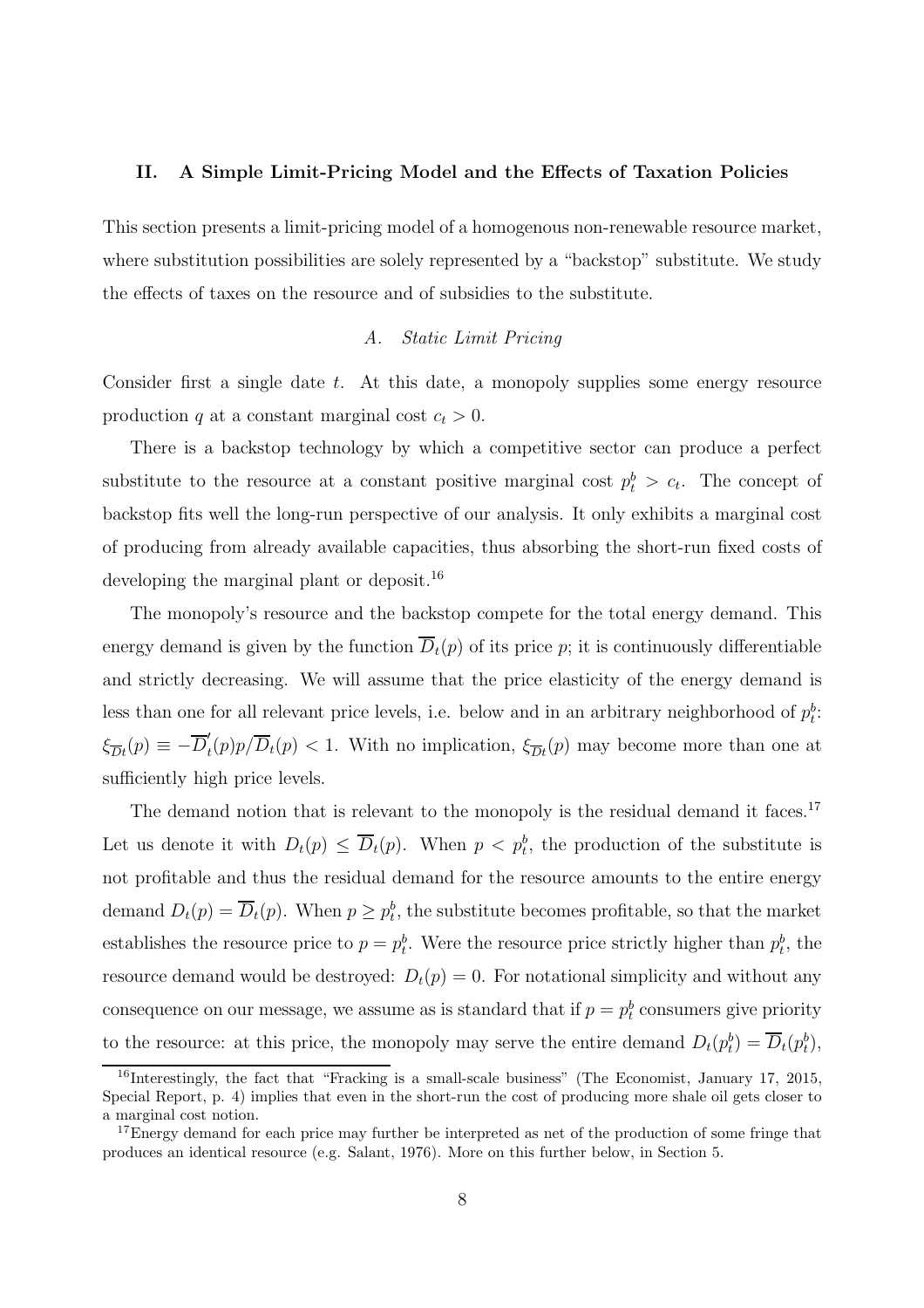assumed to be strictly positive.

To sum up, we make the following assumption.

#### Assumption 1 (Low price elasticity of the resource demand)

For all prices  $p < p_t^b$ , the residual demand  $D_t(p) = \overline{D}_t(p)$  for the monopoly's resource is strictly positive and exhibits a low elasticity

$$
\xi_{Dt}(p) \equiv -D_t'(p)p/D_t(p) < 1;\tag{1}
$$

at price  $p = p_t^b$ , the monopoly may serve any demand portion  $q \in [0, \overline{D}_t(p_t^b)]$ ; for prices  $p > p_t^b$ , its demand vanishes.

Figure 1 depicts the residual demand schedule (solid curve), with its kink at price  $p = p_t^b$ .



Figure 1: Residual demand for the resource with a backstop technology

Which production level maximizes the monopoly's profits in that context? If the monopoly supplies an amount q that is lower than the threshold quantity  $\overline{D}_t(p_t^b) > 0$ , it meets the demand at the resource market price is  $p = p_t^b$ ; the monopoly's spot profit  $(p_t^b - c_t)q$  is strictly increasing in q. With a higher supply  $q > \overline{D}_t(p_t^b)$ , the monopoly depresses the price below  $p_t^b$ ; its spot profit as function of the resource quantity becomes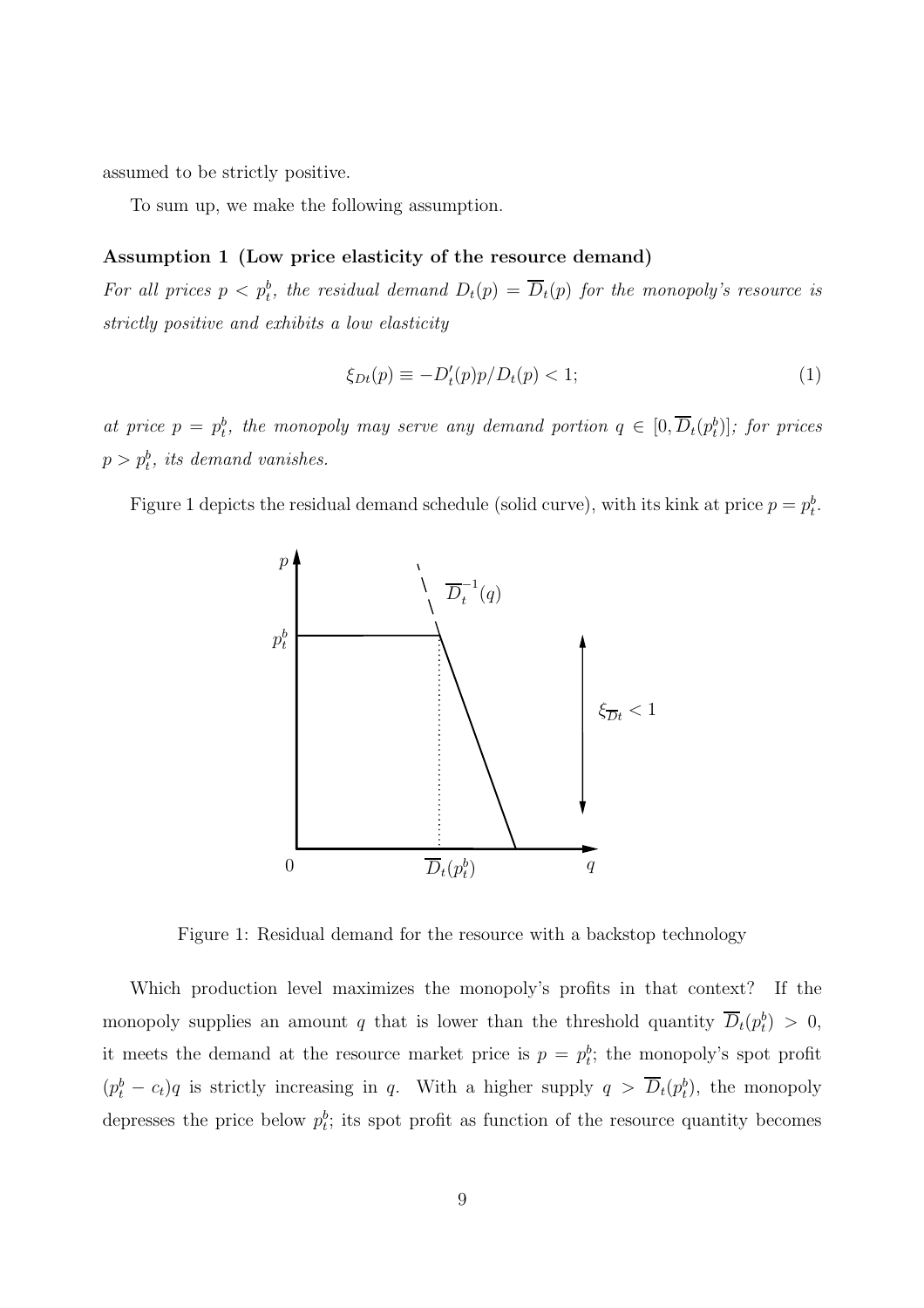$\left(\overline{D}_t^{-1}\right)$  $\left(\begin{matrix} -1 \ t \end{matrix}\right)q$ , which is strictly decreasing in q because demand is sufficiently inelastic.<sup>18</sup> Indeed, marginal profit may be written  $p(1 - 1/\xi_{\overline{D}t}(p)) - c_t$ , where  $\xi_{\overline{D}t}(p) < 1$  implies the term into parentheses to be negative. To sum up, the instantaneous profit is

$$
\pi_t(q) = \begin{cases} (p_t^b - c_t)q, & \text{increasing, for } q \le \overline{D}_t(p_t^b) \\ (\overline{D}_t^{-1}(q) - c_t)q, & \text{decreasing, for } q > \overline{D}_t(p_t^b) \end{cases} \tag{2}
$$

as depicted in Figure 2 (solid curve): unlike in absence of backstop (dashed continuation curve), the instantaneous profit is maximized by the supply level  $q_t = \overline{D}_t(p_t^b)$  that induces the limit price  $p_t = p_t^b$ , the maximum price that deters the backstop.



Figure 2: Instantaneous profit

The limit-pricing optimum differs from the usual optimum of a static monopoly. Convention has it that the monopoly demand – here, residual – function is differentiable everywhere, so that its elasticity to price evolves continuously along its curve, up to more-than-one levels.

<sup>&</sup>lt;sup>18</sup>The less-than-one demand elasticity in Assumption 1 is sufficient, not necessary. It can easily be shown that the extraction profit  $\left(\overline{D}_t^{-1}\right)$  $\frac{t^{-1}}{t}(q) - c_t$  q is strictly decreasing for all elasticity levels  $\xi_{\overline{Dt}} < p_t^b/(p_t^b - c_t)$ ; a threshold greater than one in general, but equal to one with zero extraction costs.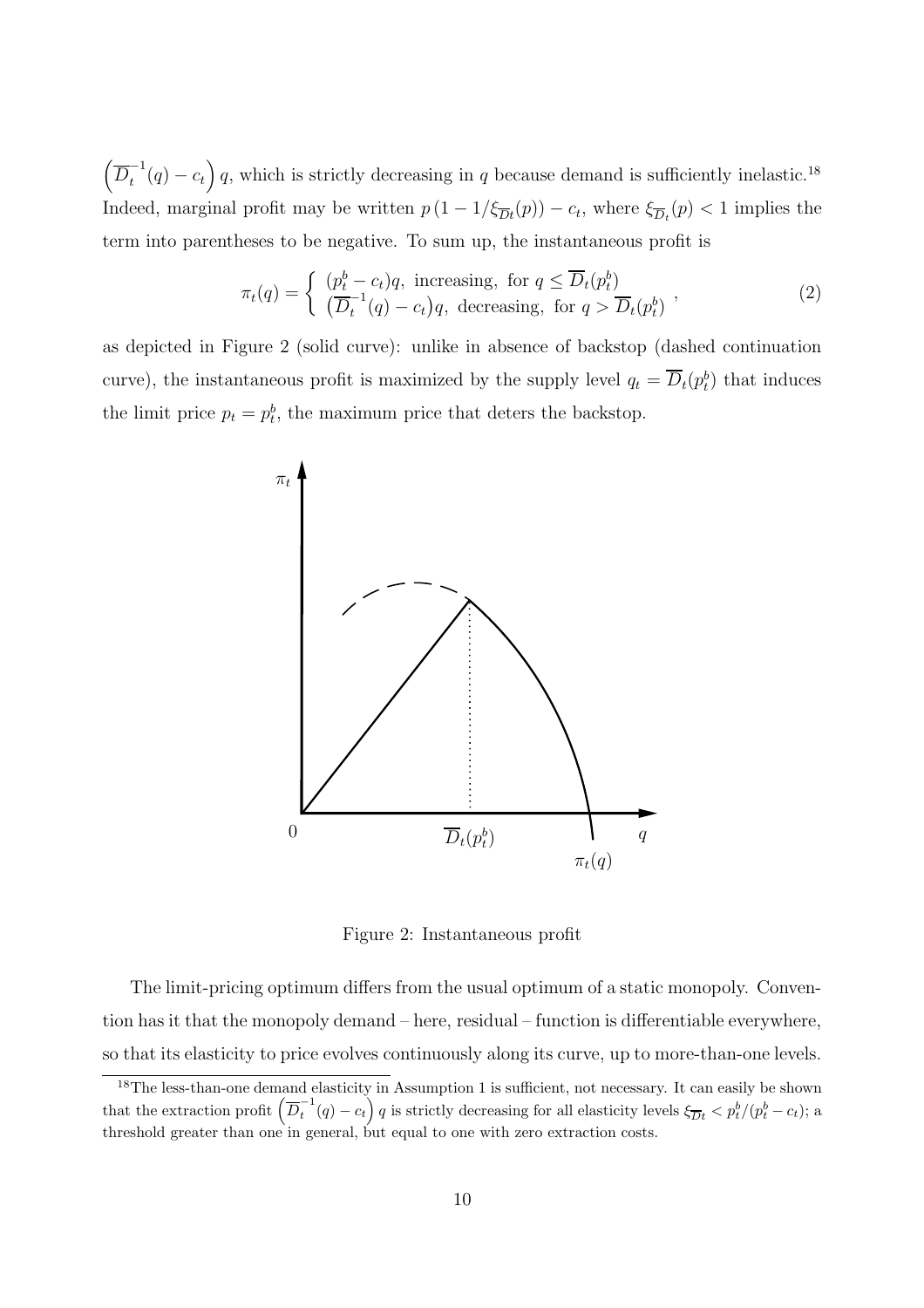As is well known in that context, a conventional monopoly always deviates from less-thanone elasticity demand sections because it enjoys higher prices, and does so until reaching a maximum characterized by the Lerner equality (e.g. Tirole, 1988, p. 66). In contrast, when the entry of a substitute at a sufficiently low break-even price causes a kink to the demand as per Assumption 1, the elasticity at this kink jumps from a low level to a very high level which reflects that the demand is destroyed. This entry threat maintains the profit-maximizing monopoly supply on the less-than-unity elasticity section of its demand; at the limit-pricing monopoly solution, higher elasticity levels are not observed.

For our purpose to reexamine the effect of taxation policies when limit pricing is practiced, there is one fundamental difference between the standard monopoly pricing and the limit-pricing solutions. While the former varies with production costs in the way defined by the Lerner equality, the latter only depends on the entry price of the backstop as shown earlier in this section. An increase in the marginal production cost may not affect the limitpricing monopoly, which also suggests that such monopoly may not react to tax penalties in the standard fashion.

# B. Intertemporal Limit Pricing of Extraction

Consider now that the resource is non-renewable; it is available in a finite quantity  $Q_0 > 0$ , that is to be extracted over the continuum of dates  $t \in [0, +\infty)$ .

In that case, the monopoly's problem becomes intertemporal. Assuming a discount rate  $r > 0$ , the stream of discounted profits amounts to

$$
\int_0^T \pi_t(q_t) e^{-rt} dt,
$$
\n(3)

where the function  $\pi_t(q_t)$  is given by the function (2) and where the terminal date  $T \geq 0$  is endogenous. The monopoly chooses the extraction path  $(q_t)_{t\geq0}$  in such a way as to maximize (3) under the exhaustibility constraint

$$
\dot{Q}_t = -q_t, \text{ with } Q_T \ge 0,
$$
\n<sup>(4)</sup>

where  $Q_t$  denotes the remaining stock at date t, and  $Q_0 > 0$  is given.

In such dynamic problems, the relevant instantaneous objective is the Hamiltonian function. The Hamiltonian at some date  $t \geq 0$  does not only consist of the present-value static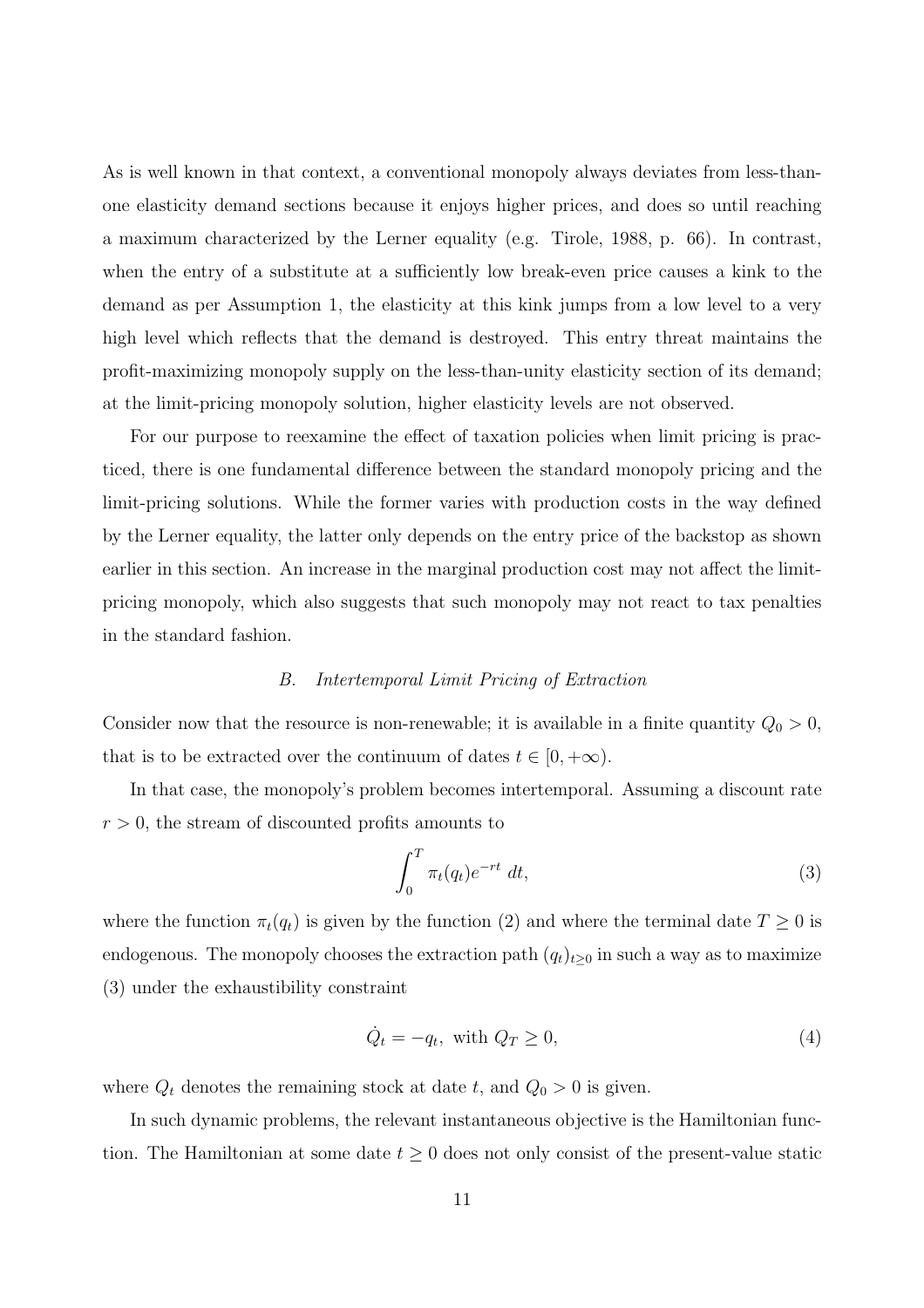profit objective  $\pi_t(q_t)e^{-rt}$ ; it is corrected by a linear term that reflects the opportunity cost of extracting the scarce resource. For the problem of maximizing (3) under (4), the Hamiltonian writes

$$
\mathcal{H}(q_t, Q_t, \lambda_t, t) \equiv \pi_t(q_t)e^{-rt} - \lambda_t q_t,\tag{5}
$$

where  $\lambda_t \geq 0$  is the multiplier associated with constraint (4).  $\lambda_t$  must be interpreted as the discounted scarcity value of the resource. By the Maximum Principle, it is constant over time at the producer's optimum:  $\lambda_t = \lambda$ <sup>19</sup> In current-value terms, it is equivalently rising at the rate of interest, like in the realm of Hotelling.

A necessary condition for the optimal choice of extraction  $q_t$  is that the Hamiltonian (5) is maximized at all dates of the extraction period. Since  $\lambda q$  is linear in q, as well as  $\pi_t(q)$ in (2) at the left of its maximum, it follows that the Hamiltonian is maximum for the same supply level  $q_t^m = \overline{D}_t(p_t^b)$  as the instantaneous revenue  $\pi_t(q)$  in (2), as long as the discounted marginal revenue  $(p_t^b - c_t)e^{-rt}$  remains greater than the scarcity value  $\lambda$  (See Figure 3).



Figure 3: Instantaneous profit and Hamiltonian value

In the stationary version of the model,  $p^{b}$  and c are constant with  $p^{b} > c$ , so that the discounted marginal revenue  $(p^b - c)e^{-rt}$  is strictly decreasing because of discounting. In

<sup>&</sup>lt;sup>19</sup>The time independence of  $\lambda$  along the optimal producer path is standard in models of Hotellian resources. It arises from the fact that the Hamiltonian does not depend on  $Q_t$  because the resource is homogenous. In Section 4, we will examine the case of heterogenous resources.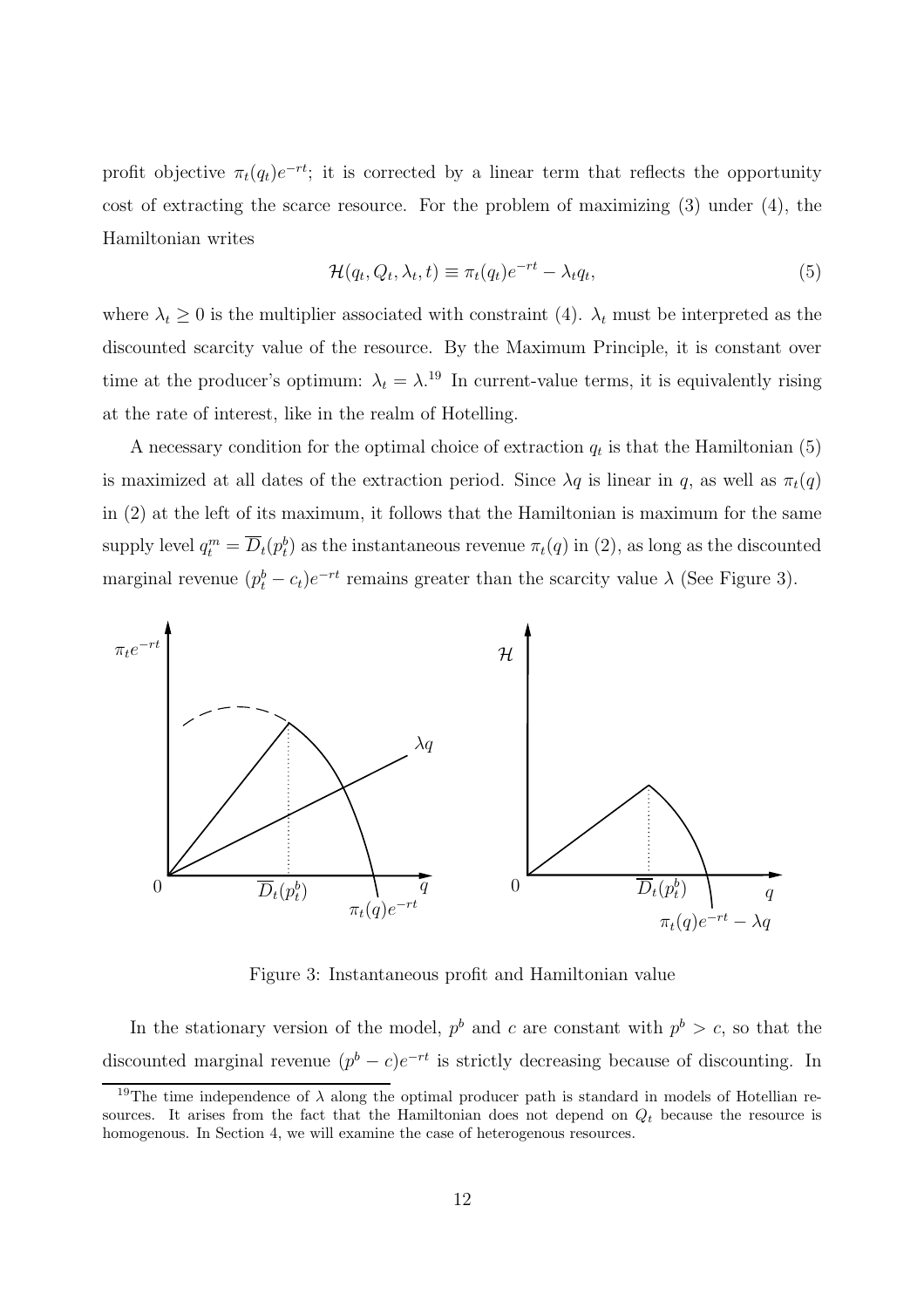the non-stationary model used here, it need not be so. For simplicity, we make the following assumption that excludes supply interruptions during the resource exploitation phase; $^{20}$  an assumption that will be maintained until Section 4.

#### Assumption 2 (Complete and uninterrupted extraction)

For all dates  $t \geq 0$ , the limit-pricing marginal revenue is strictly positive and strictly decreasing in present-value terms.

Absent any policy, the limit-pricing marginal revenue is  $p_t^b - c_t$ . By Assumption 2, for all  $t \geq 0$ ,  $p_t^b > c_t$  and  $(p_t^b - c_t)e^{-rt}$  is strictly decreasing, as in the standard stationary treatment.

Assume, as a statement to be contradicted, that  $\lambda$  is nil. Since the present-value marginal revenue  $(p_t^b - c_t)e^{-rt}$  is always strictly positive by Assumption 2, extraction must be  $q_t^m =$  $\overline{D}_t(p_t^b) > 0$  at all dates  $t \geq 0$ . Clearly, this would violate the exhaustibility constraint (4) in finite time.

Therefore we must conclude that the opportunity cost of extraction  $\lambda$  is strictly positive, so that the dynamic constraint (4) is active and the resource is economically scarce. Despite that, the rest of the resolution formally shows that the monopoly's optimum consists in the limit-pricing quantity  $q_t^m = \overline{D}_t(p_t^b)$  from date 0, until the resource is exhausted; the reader may also directly refer to the heuristic verification that follows Proposition 1.

Now let us contradict that  $p_0^b - c_0 < \lambda$ . Were this true, by Assumption 2,  $(p_t^b - c_t)e^{-rt}$ would fall short of  $\lambda$  for all  $t \geq 0$ ; thus no extraction at all would be optimal. Since  $p_t^b > c_t$ for all  $t \geq 0$ , this would be trivially dominated by some strictly positive extraction.

It follows that the marginal extraction profit  $(p_t^b - c_t)e^{-rt}$  is greater than or equal to the opportunity cost  $\lambda$ , from date 0, until the terminal date  $T^m$ . At date  $T^m$ ,

$$
(p_{T^m}^b - c_{T^m})e^{-rT^m} = \lambda > 0,
$$
\n
$$
(6)
$$

i.e. extraction stops when the marginal extraction benefit meets the extraction opportunity cost. Since  $\lambda > 0$ ,  $T^m$  must also be the exhaustion date:  $Q_{T^m} = 0$ . As extraction is

<sup>&</sup>lt;sup>20</sup>The analysis can easily accommodate supply interruptions, as when the limit price  $p_t^b$  falls short of  $c_t$  for some dates of the exploitation period. This would not modify the results in any insightful manner. Section 4 considers the possibility that limit-pricing extraction becomes uneconomic after some date.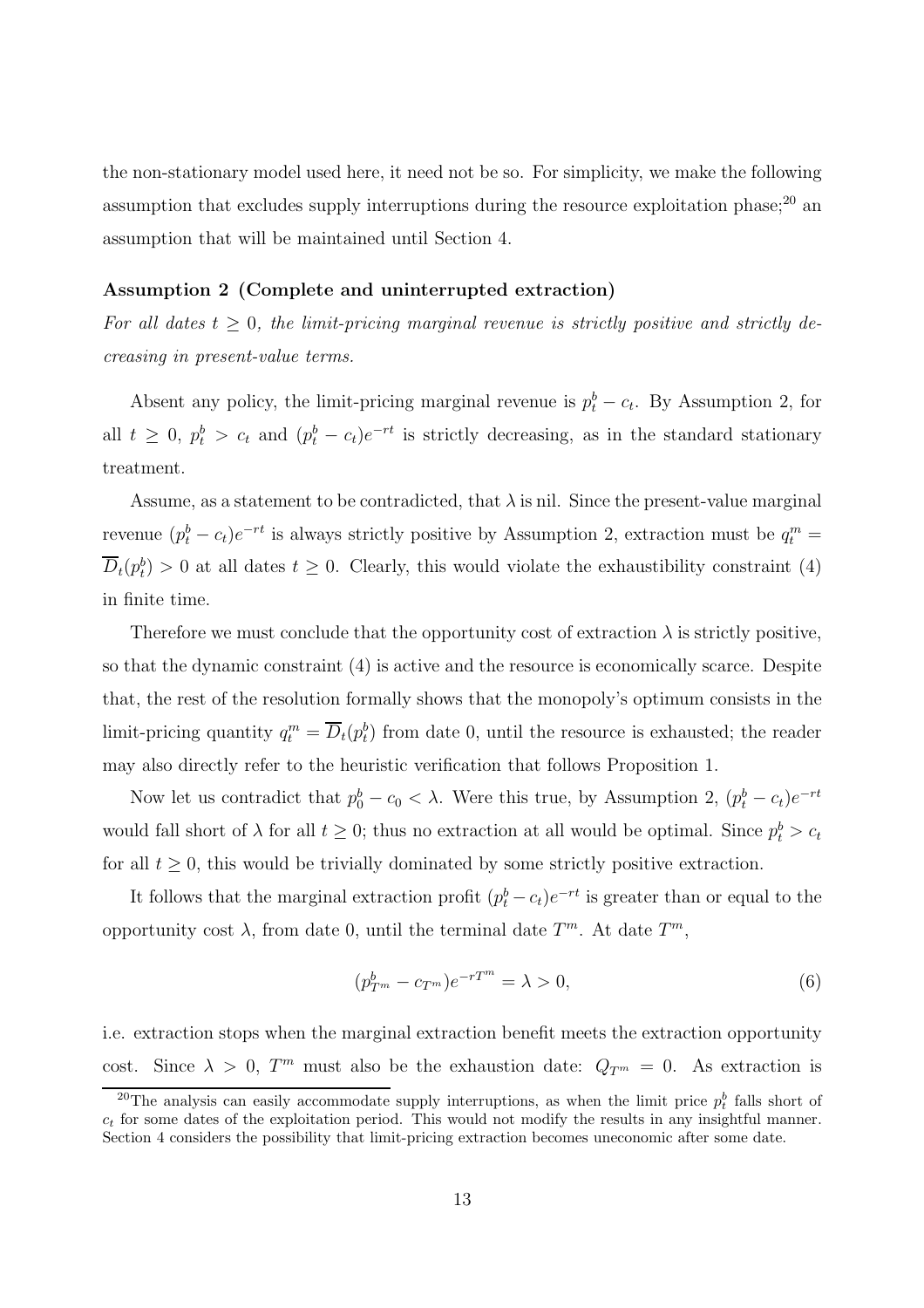$q_t^m = \overline{D}_t(p_t^b) > 0$  all along the exploitation period  $[0, T^m]$ , it follows that the exhaustion date  $T^m$  is characterized by

$$
\int_0^{T^m} \overline{D}_t(p_t^b) \ dt = Q_0. \tag{7}
$$

Combining conditions (6) and (7) determines  $\lambda$ .

In the stationary model, the limit-pricing quantity  $q^m = \overline{D}(p^b)$  is constant, that induces the limit price  $p^m = p^b$ . The terminal date  $T^m$  is given by  $T^m = Q_0/\overline{D}(p^b)$ , which implies  $\lambda = (p^b - c)e^{-rT^m}.$ 

When Assumptions 1 and 2 are verified, the general properties of the limit-pricing equilibrium in absence of taxation policies are summarized by the following proposition.

# Proposition 1 (Limit-pricing equilibrium)

- 1. The monopoly supplies  $q_t^m = \overline{D}_t(p_t^b) > 0$ , and so induces the limit price  $p_t^m = p_t^b$ that deters the backstop-substitute production, at each date t of the extraction period  $[0, T^m]$ ;
- 2. The limit-pricing equilibrium leads to the complete exhaustion of the resource at the date  $T^m$  such that  $\int_0^{T^m} \overline{D}_t(p_t^b) dt = Q_0$ .

It can easily be verified that deviations from this extraction path would decrease the sum of the monopoly's discounted profits. Two types of deviations are possible. First, consider reallocations of an infinitesimal quantity  $\Delta > 0$  of resource from any date t to any date  $t' \neq t$  such that  $t, t' < T^m$ . Reducing extraction by  $\Delta$  at date t decreases presentvalue profits by  $(p_t^b - c_t)\Delta e^{-rt}$  while increasing extraction at date t' decreases profits as well, since profits are decreasing for quantities exceeding the limit-pricing extraction  $q_t^m$ . Second, consider reallocations of an infinitesimal quantity  $\Delta > 0$  of resource from any date  $t \leq T^m$  to any date  $t' > T^m$ . Again, reducing extraction by  $\Delta$  at date t decreases presentvalue profits by  $(p_t^b - c_t)\Delta e^{-rt}$ . On the other hand, increasing extraction at date t', from zero, by  $\Delta$ , increases present-value profits by  $(p_{t'}^b - c_{t'})\Delta e^{-rt'}$ . However by Assumption 2,  $(p_{t'}^b - c_{t'})e^{-rt'} < (p_t^b - c_t)e^{-rt}$ , so that the overall effect on the discounted stream of profits remains negative.

This section shows a very peculiar characteristic of limit-pricing equilibria of nonrenewable-resource markets. Unlike most dynamic problems, Proposition 1 implies that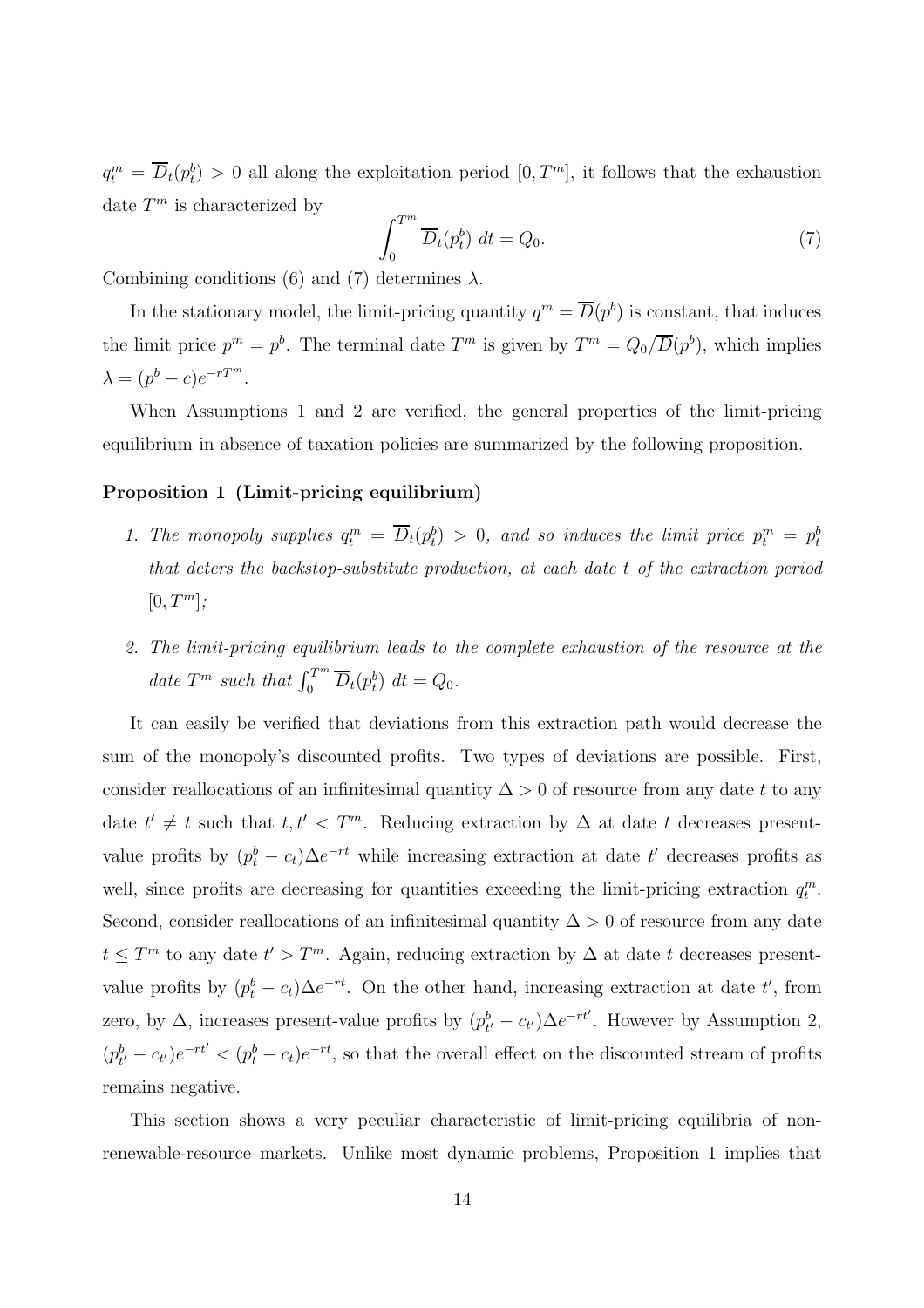the maximization of the intertemporal profit objective (3) is compatible with pursuing the maximization of instantaneous profits (2) at each date of the exploitation period. This is so despite the fact that the dynamic exhaustibility constraint (4) is active. Thus if we observe that a resource monopoly maximizes instantaneous profits, we should not conclude that such rule is not (privately) optimal.

In other words, the limit-pricing theory reconciles two apparently incompatible analyses of oil supply. On the one hand, the conventional Hotellian treatment adopted by most resource economists requires that the dynamic dimension added by oil's exhaustibility be taken into account. On the other hand, Adelman (1990) and many energy analysts offer an interpretation of OPEC's behavior where the exhaustibility constraint plays no relevant role.

Besides, there are two noticeable differences between the limit-pricing equilibrium arising here and conventional Hotelling equilibria. First, throughout the extraction period, the equilibrium present-value marginal revenue  $(p_t^b - c_t)e^{-rt}$  of the monopoly may be time varying – it is decreasing in the stationary model –, unlike Hotelling analysis where it is always constant, equal to the scarcity value  $\lambda$ ; this is so despite the assumption that the resource is homogenous in both cases. Second, the stylized fact that the oil demand has a less-than-unity price elasticity at equilibrium is observed. This is incompatible with conventional treatments of monopoly power on resource markets, either because low-elasticity levels are assumed away (e.g. Stiglitz, 1976), or because the discontinuity of demand elasticity resulting from large-scale drastic substitution possibilities is not taken into account.

#### C. Taxes on the Non-Renewable Resource

Let  $\theta_t$  be a specific resource tax (or subsidy if negative) applied to the producer resource price  $p_t$  at each date  $t \geq 0$  to determine the consumer resource price  $p_t + \theta_t$ <sup>21</sup>

The consumer price at which the backstop substitute becomes profitable is  $p_t^b$ , regardless of the tax. Therefore the resource supply that induces this limit consumer price remains the one given by the demand relation:  $q_t = \overline{D}_t(p_t^b)$ . With a lower supply, the backstop substitute is profitable: the market establishes the (tax-inclusive) consumer resource price at level  $p_t^b$ 

 $21$ This is a consumer tax. As for instance in Bergstrom et al. (1981), its effect is formally equivalent to that of a tax falling on the producer.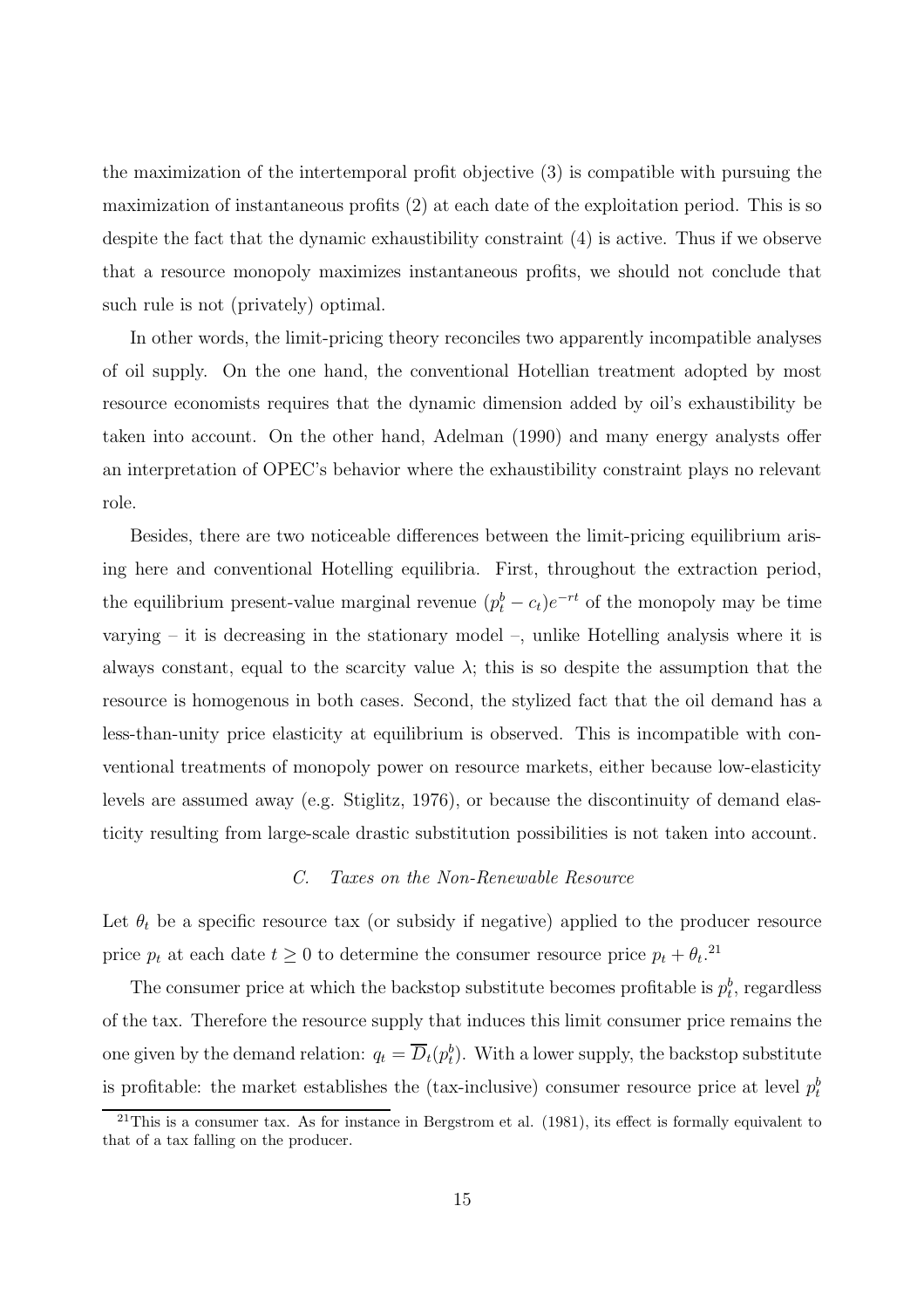and thus the resource producer price at level  $p_t^b - \theta_t$ . With a greater supply  $q_t \ge \overline{D}_t(p_t^b)$ , only the resource may be produced so that the (tax-inclusive) consumer price is given by the inverse demand  $\overline{D}_t^{-1}$  $\overline{U}_t^{-1}(q_t)$ : the price accruing to the producer becomes  $\overline{D}_t^{-1}$  $t^{-1}(q_t) - \theta_t.$ 

It turns out that the problem of the previous section is only modified to the extent that the instantaneous profit becomes

$$
\pi_t(q) = \begin{cases} (p_t^b - \theta_t - c_t)q, & \text{increasing, for } q \le \overline{D}_t(p_t^b) \\ \left(\overline{D}_t^{-1}(q) - \theta_t - c_t\right)q, & \text{decreasing, for } q > \overline{D}_t(p_t^b) \end{cases} \tag{8}
$$

The modification amounts to integrating the tax  $\theta_t$  to the marginal cost  $c_t$ .

Let Assumption 2 apply in this context, where the cost  $c_t$  in the absence of policies is replaced here by  $c_t + \theta_t$ . The assumption implies focusing on taxes that leave extraction attractive along the exploitation period. First, the property that the limit-pricing marginal revenue  $p_t^b - c_t - \theta_t$  remains positive for all  $t \geq 0$  excludes so high taxes that would leave no extraction profits at all. Second, the property that  $p_t^b - c_t - \theta_t$  is decreasing in present value excludes taxes (subsidies) that are falling (rising) too rapidly. The two conditions rule out the possibility that depletion be interrupted during the exploitation phase.<sup>22</sup>

Once Assumption 2 is adjusted that way, the analysis of the previous subsection follows through, unchanged, and the same limit-pricing equilibrium described in Proposition 1 is realized. Indeed the quantity that the monopoly needs to supply so as to deter the backstop production remains, at each date  $0 \le t \le T^m$  of the exploitation period,  $q_t^m = \overline{D}_t(p_t^b)$ , regardless of whether the resource is taxed or not; in the limit-pricing equilibrium, the path of resource taxes has no effect on the monopolist's extraction. Meanwhile, its revenues are reduced by the tax burden  $\theta_t \overline{D}_t(p_t^b)$  at each extraction date.

The following proposition summarizes the effect of resource taxes that are compatible with Assumption 2.

# Proposition 2 (Effect of resource taxes)

Resource taxes leave resource extraction unchanged.

 $22$ In the stationary model, the assumption holds in particular for all constant taxes (and subsidies)  $\theta < p^{b} - c$ . It also holds for all rising taxes (falling subsidies), as well as for taxes (subsidies) that are not too decreasing (increasing) over time. For example let a tax  $\theta_t$  have an initial level  $\theta > 0$  and be rising at a negative rate  $\alpha < 0$ :  $\theta_t = \theta e^{\alpha t}$ . It can easily be shown that Assumption 2 applies as long as  $\alpha > 1 - (p^b - c)/\theta$ , with  $p^b - c > \theta$ . In the time-dependent model where  $p_t^b - c_t$  is decreasing, the set of admissible taxes is broader.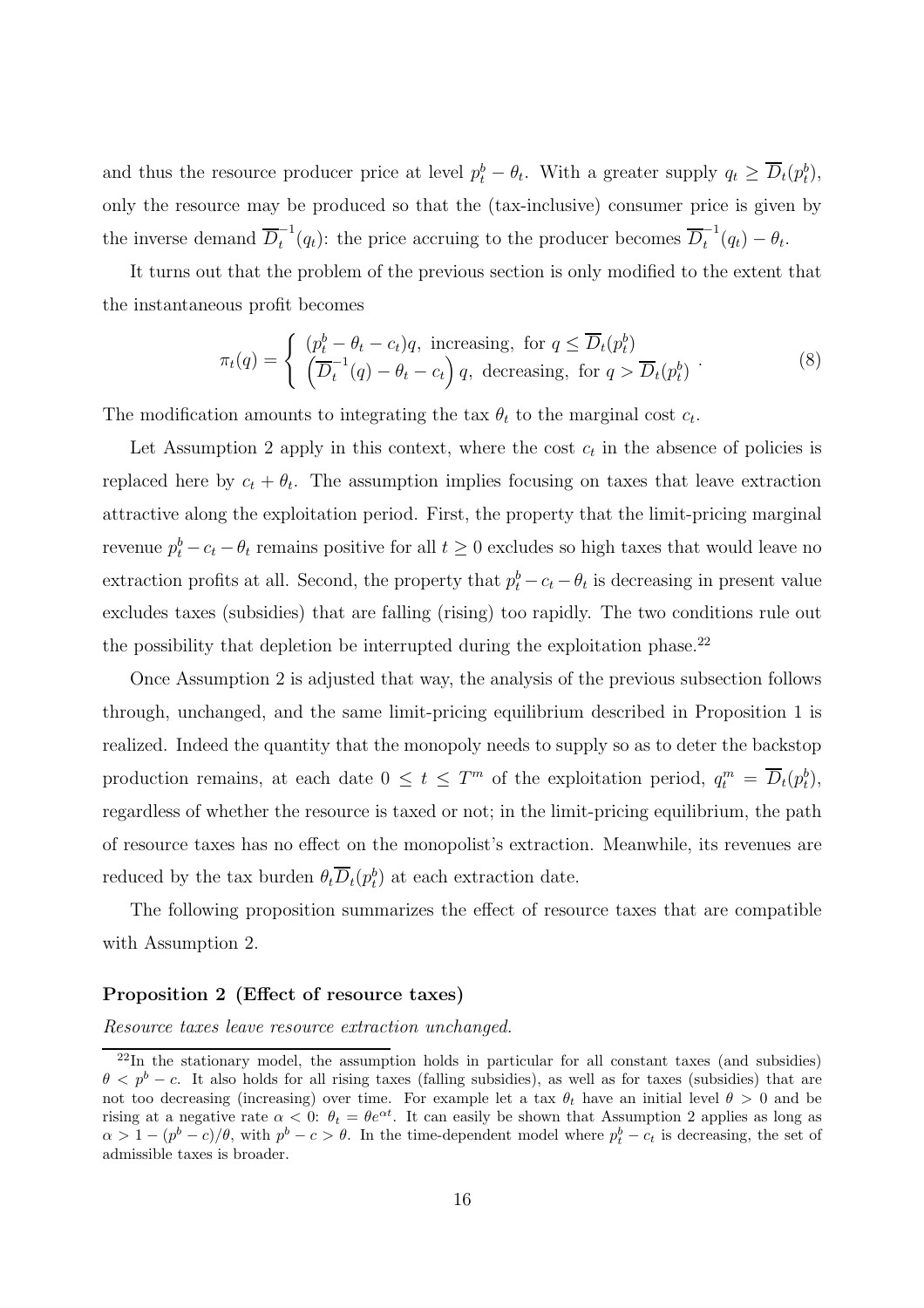Extreme resource taxes eliminated by Assumption 2 might cause resource supply interruptions during the exploitation phase. First, too high taxes  $\theta_t \ge p_t^b - c_t$  for some  $t \le T^m$ would expropriate the entire profit at the monopolist's optimum; the monopolist in that case would be better-off with no extraction. Second, taxes that are falling so rapidly that discounted marginal revenue is greater at distant dates  $t > T<sup>m</sup>$  than during the exploitation period would lead the monopolist to completely shift extraction away from the exploitation phase.

There also exist some neutral resource taxes in standard Hotelling models. Dasgupta et al. (1981) showed that specific resource taxes rising at the rate at which profits are discounted leave the extraction of a competitive sector unchanged; they do not modify the intertemporal no-arbitrage condition that prevails in any Hotelling competitive equilibrium. As noticed by Karp and Livernois (1992), this also applies under monopoly.<sup>23</sup> Also, under competition as well as in a monopoly, extreme taxes that eat the entire Hotelling rent do not warrant any extraction.

Although reminiscent of Dasgupta et al.'s (1981) and Karp and Livernois' (1992) neutrality result, the finding of Proposition 2 is much stronger. The novelty lies in the fact that resource taxation neutrality in limit-pricing equilibria does not require taxes to obey any particular dynamics.

# D. Subsidies to the Backstop Substitute

An appealing alternative to taxing the resource may be to support the resource backstop substitute when it is environmentally better. Let  $\gamma_t^b$  be a specific subsidy to the backstop substitute, applied to the backstop's producer price, which is also its marginal cost  $p_t^b$ . Thus, the problem in absence of taxation is only modified to the extent that the price of the backstop substitute  $p_t^b$  should be replaced by the consumer net-of-subsidy price  $p_t^b - \gamma_t^b$ . Unlike a resource tax, a backstop subsidy  $\gamma_t^b$  always affects the limit-pricing equilibrium.

When the substitute consumer price is reduced to  $p_t^b - \gamma_t^b$ , the resource supply that deters

 $^{23}$ In Hotelling equilibria, whether under competition or monopoly, there exists a family of optimal resource tax/subsidy paths. This family is indexed by a tax component  $Ke^{rt}$ , where K is some scalar. As Karp and Livernois (1992, p. 23) put it: "If the amount  $Ke^{rt}$  is added to [the optimal unit tax], the monopolist will still want to extract at the efficient rate, provided that the dynamics rationality constraint is satisfied  $(\ldots)$ ."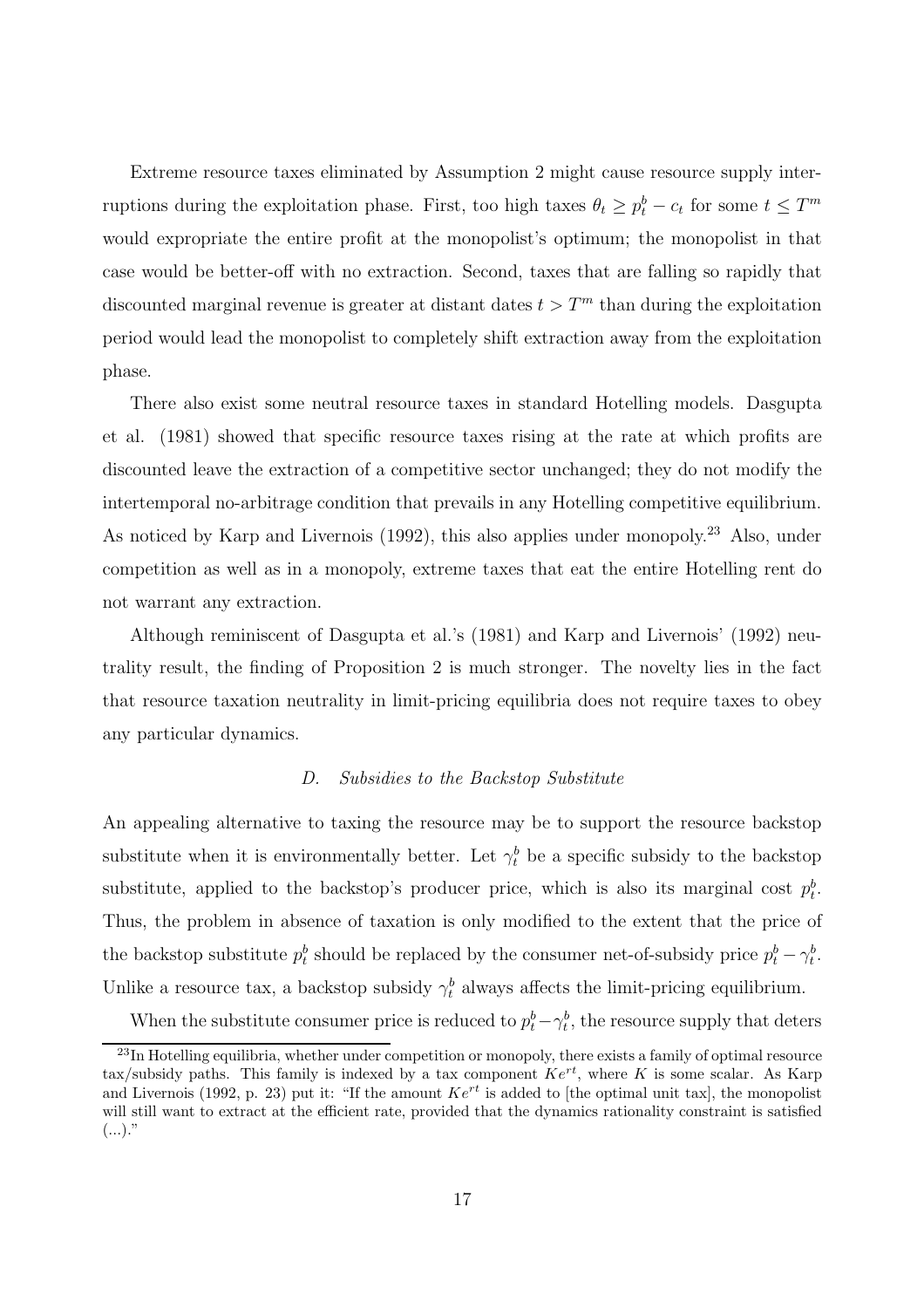its production rises to  $\overline{D}_t(p_t^b - \gamma_t^b) > \overline{D}_t(p_t^b)$ ; indeed, more resource needs to be supplied to deter a cheaper backstop. Also, low resource quantities  $q_t < \overline{D}_t(p_t^b - \gamma_t^b)$  that warrant the production of the substitute reduce the resource price to  $p_t^b - \gamma_t^b$ , so that the marginal extraction profit of the monopolist becomes  $p_t^b - \gamma_t^b - c_t$ .

We only consider subsidies that do not violate Assumption 2, so that an uninterrupted resource supply is warranted throughout the exploitation period. This avoids extreme subsidies that would cause resource supply interruptions. First,  $p_t^b - \gamma_t^b - c_t > 0$ , for all  $t \geq 0$ : the condition assumes away subsidies that would destroy extraction profits because the substitute would be available to consumers for a price  $p_t^b - \gamma_t^b$  lower than the resource extraction cost  $c_t$ . Second,  $p_t^b - \gamma_t^b - c_t$  remains decreasing in present value for all  $t \geq 0$ : the condition rules out backstop subsidies that are so decreasing over time that they would make extraction less attractive during the exploitation phase than at more distant dates.

With Assumption 2, the instantaneous extraction profit with backstop subsidies becomes

$$
\pi_t(q) = \begin{cases}\n\left(p_t^b - \gamma_t^b - c_t\right)q, & \text{increasing, for } q \le \overline{D}_t(p_t^b - \gamma_t^b) \\
\left(\overline{D}_t^{-1}(q) - c_t\right)q, & \text{decreasing, for } q > \overline{D}_t(p_t^b - \gamma_t^b)\n\end{cases} \tag{9}
$$

and the same dynamic analysis applies as before. It follows that at each date of the resource exploitation phase, the monopoly chooses the limit-pricing supply  $q_t^m = \overline{D}_t(p_t^b - \gamma_t^b)$  that deters the backstop production.

Figure 4 illustrates how backstop subsidies shift the demand kink along the demand curve and modify the limit-pricing equilibrium. The following proposition summarizes the effect of subsidies to a backstop substitute in the context of this section.

#### Proposition 3 (Effect of subsidies to the backstop substitute)

Subsidies to the backstop substitute increase the resource current extraction.

If public policies aim at reducing current oil extraction, the model of this section yields a rather pessimistic message. Leave aside extreme policies that would cause supply disruptions: not only are resource taxes strongly neutral, but subsidizing the backstop substitute induces the monopoly to increase its supply.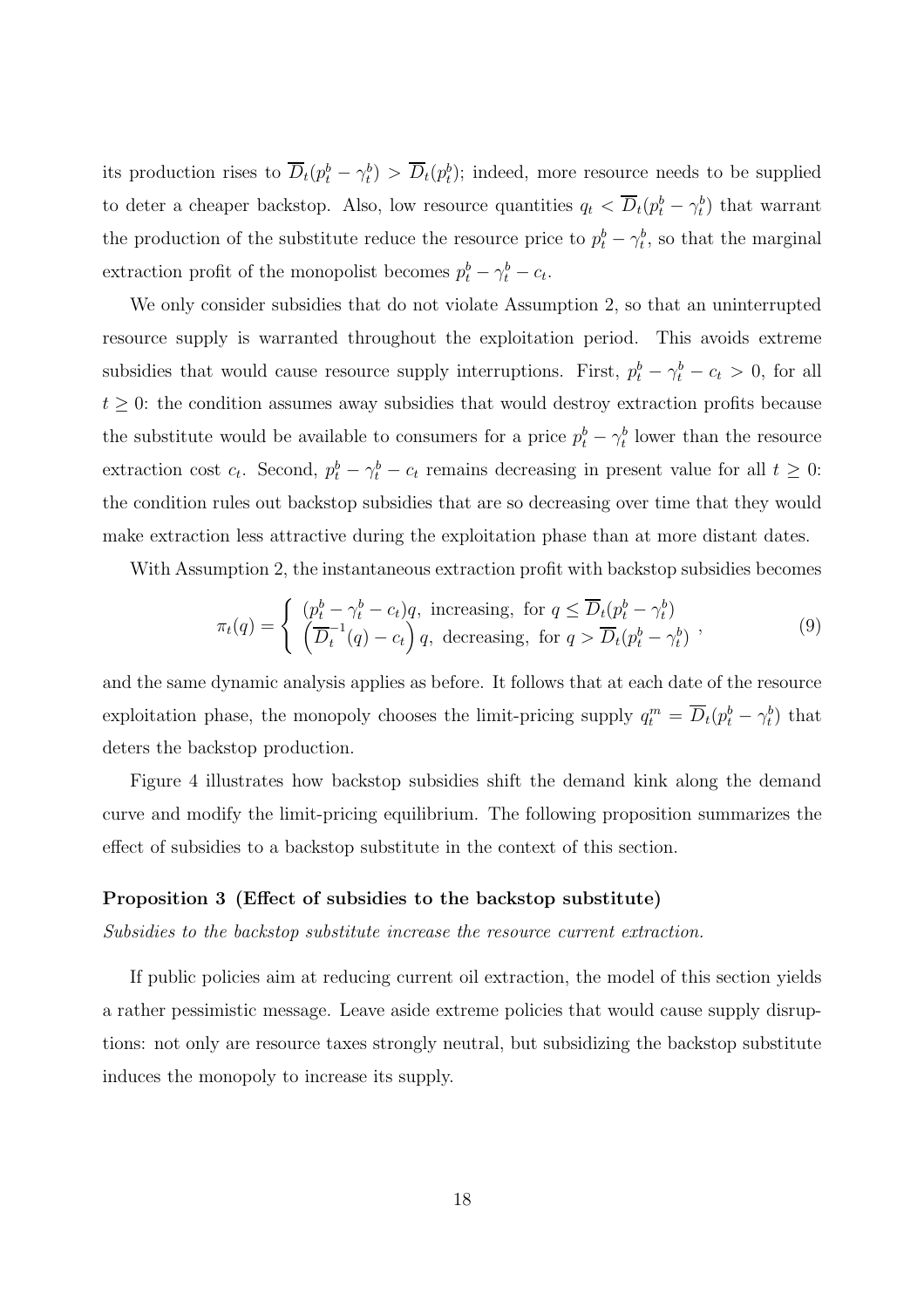

Figure 4: Limit-pricing equilibrium and the effect of a backstop subsidy

# III. Ordinary Substitutes

A backstop technology is a standard and meaningful modeling device. It represents the possibility that the resource be completely replaced, as a result of a virtually-infinite resource base. Whether in conventional Hotelling-type equilibria or in the limit-pricing equilibrium of Section 2, such backstop technology is never used before the exhaustion date, after which it becomes the exclusive source of energy.

In contrast, empirical evidence shows that ordinary substitutes to oil are currently traded and consumed on energy markets, such as some regular fuels and biofuels, and alternative energies. Yet, such substitutes meet a limited fraction of the energy demand.

In this section, we do away with the assumption that there is a single (backstop) substitute and allow for the possibility that some ordinary substitutes may be used along the resource extraction phase. Limit pricing to deter the backstop substitute is not incompatible with ordinary substitutes being produced during the resource exploitation phase.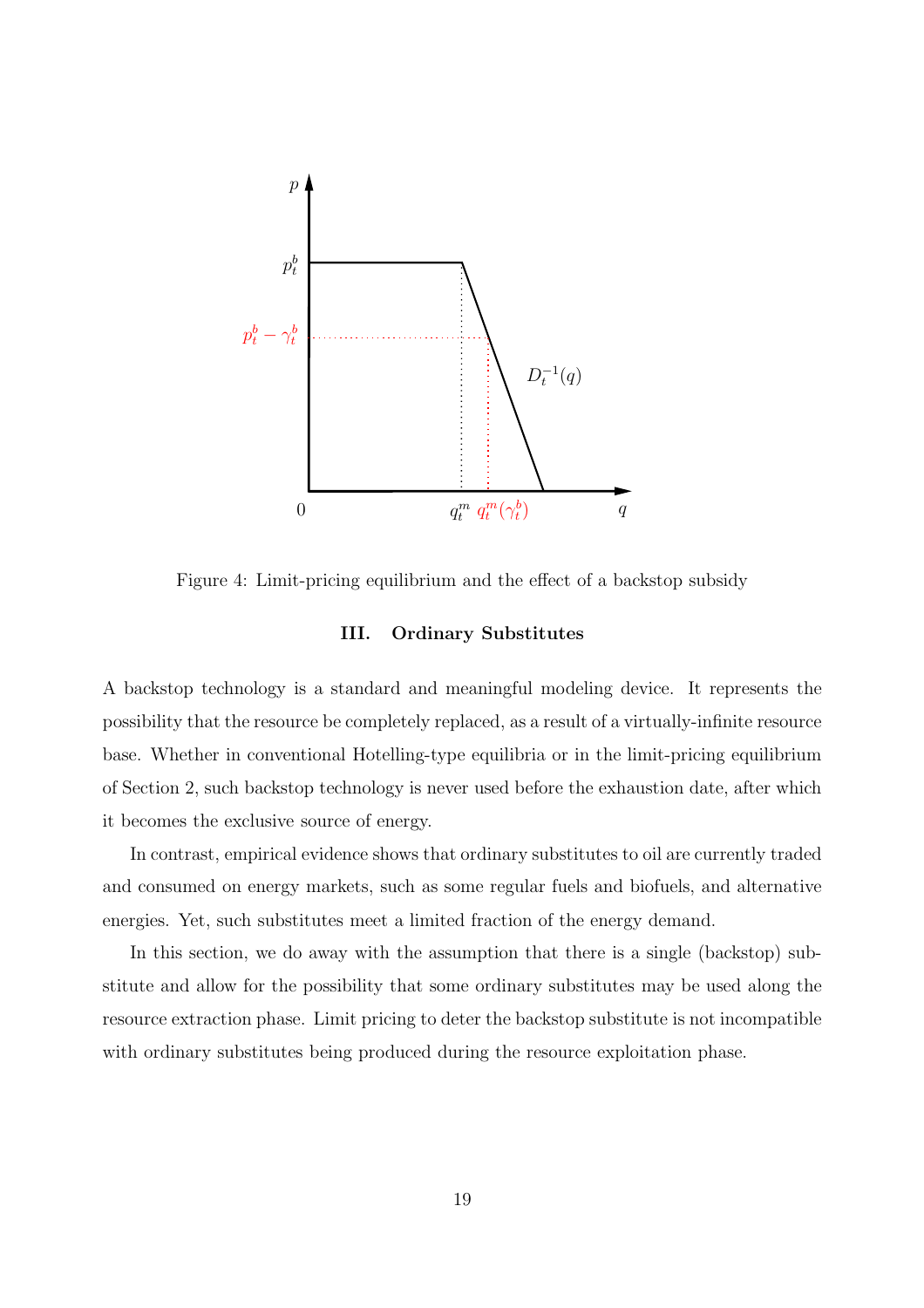#### A. The Model

The elasticity of the residual demand is often interpreted as the extent of substitution opportunities (e.g. Lewis et al., 1979). Marshall (1920) argued that, ordinarily, demand curves should be expected to have the property that the price elasticity is increasing with price. In this section, there are several substitutes whose entries sequentially kink the resource demand and increase its elasticity.

The backstop substitute retains the same role as in Section 2; for prices greater than its entry price  $p > p_t^b$ , it offers an unlimited substitution opportunity that will induce the resource monopoly to deter its production.

We further consider ordinary substitutes. Like the backstop, ordinary substitutes are assumed to be perfect ones and are produced competitively.<sup>24</sup> Yet they only offer relatively limited substitution possibilities because their production exhibits decreasing returns to scale. In fact, ordinary substitutes offer so low substitution possibilities, that the resource monopoly does not find optimal to deter them. In brief, we define them in the following way, that will be given more precise grounds shortly below.

#### Definition 1 (Ordinary substitute)

With an ordinary substitute, Assumption 1 remains satisfied at all dates  $t \geq 0$ .

As already argued in the Introduction, the supply of energy goods that are not deterred by current prices is subject to limitations that often arise because of the scarcity of some factors.<sup>25</sup> Whether this scarcity is static (e.g. land, as in the case of biofuels, and wind and solar energies) or dynamic (e.g. finite exploitable reserves, as in the case of non-renewable fuels), higher instantaneous prices always warrant a higher instantaneous supply, yet at some greater marginal costs.<sup>26</sup> Thus for simplicity, we assume that the production of substitutes is static and the only good that we explicitly treat as non renewable is the resource supplied

<sup>&</sup>lt;sup>24</sup>Similarly one may consider substitutability to be partial because some ordinary substitutes to oil only replace the resource for some uses (Hoel, 1984); the case of various uses with use-specific imperfect substitutes will be discussed in Section 5.

<sup>25</sup>See especially Footnote 15.

<sup>&</sup>lt;sup>26</sup>In the case of a non-renewable competitively-produced substitute, supply is still characterized by the equalization of price with marginal costs, once marginal costs are adjusted to comprise the opportunity cost of extraction. See Sweeney (1993, pp. 775-776) and Daubanes and Lasserre (2014) for the conventional interpretation of the instantaneous supply of a non-renewable resource.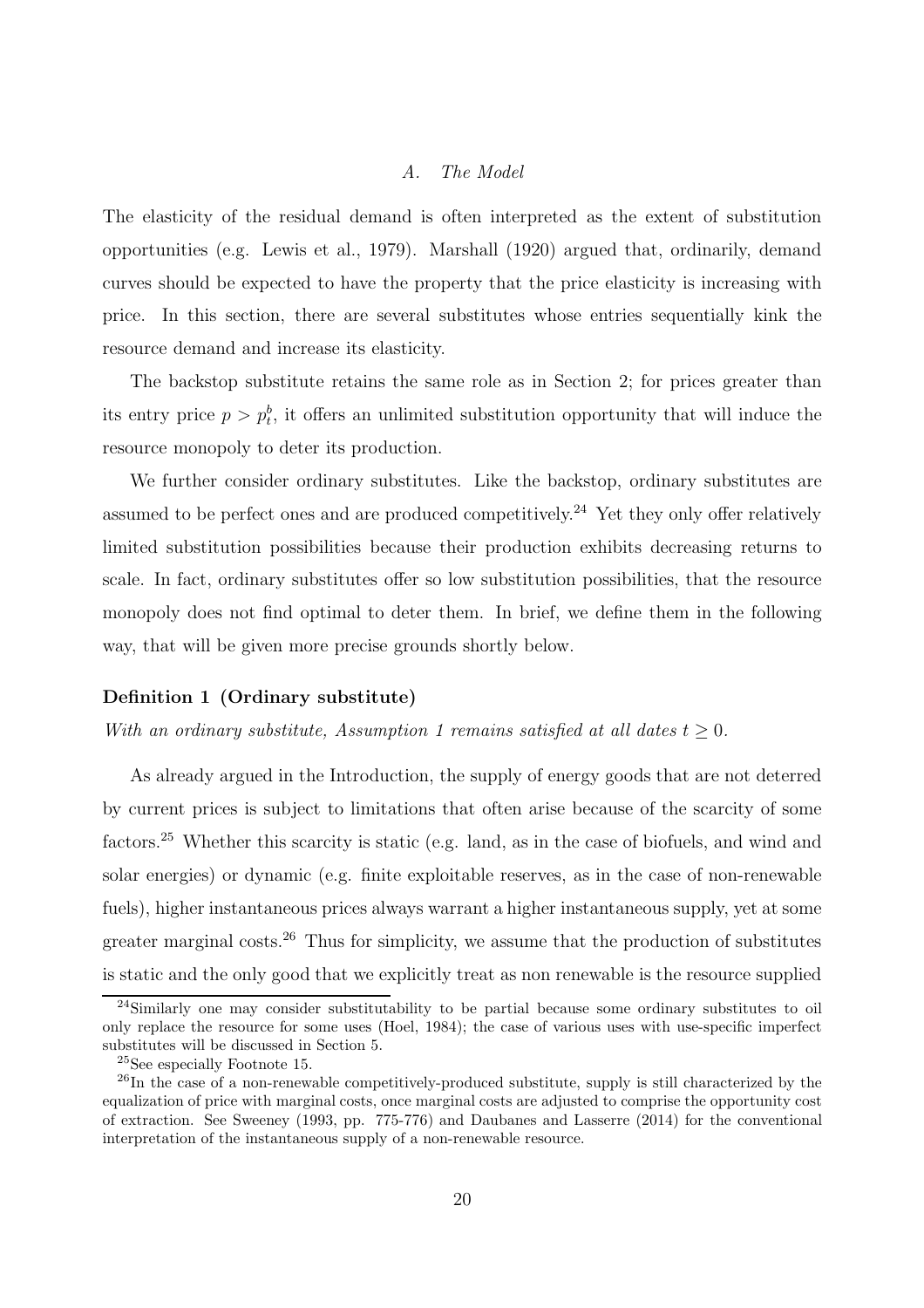by the monopoly.

We consider for brevity a single ordinary substitute; as shall be clear, the analysis immediately accommodates more than one such substitute. The ordinary substitute is produced for all prices strictly greater than  $p_t^o > 0$ . We further assume

$$
c_t < p_t^o < p_t^b, \text{ for all } t \ge 0,\tag{10}
$$

so as to exclude the uninteresting case where the ordinary substitute is deterred at the same time as the backstop.<sup>27</sup> Thus the ordinary substitute may be produced along the resource exploitation phase. We now examine the three sections of the residual resource demand curve, as is represented in Figure 5.



Figure 5: Residual demand and limit-pricing equilibrium with backstop and ordinary substitutes

i) For all prices  $p \leq p_t^o$ , no substitute is competing with the resource at all. Hence, the residual demand that the monopoly is facing is the entire demand  $D_t(p) = \overline{D}_t(p)$ . Such range of prices is induced by sufficiently high monopoly extraction

$$
q \ge \overline{D}_t(p_t^o) \tag{11}
$$

 $27$ In principle, there may be substitutes, backstop or ordinary, with entry prices exceeding the equilibrium limit price, that are not produced over the limit-pricing extraction phase.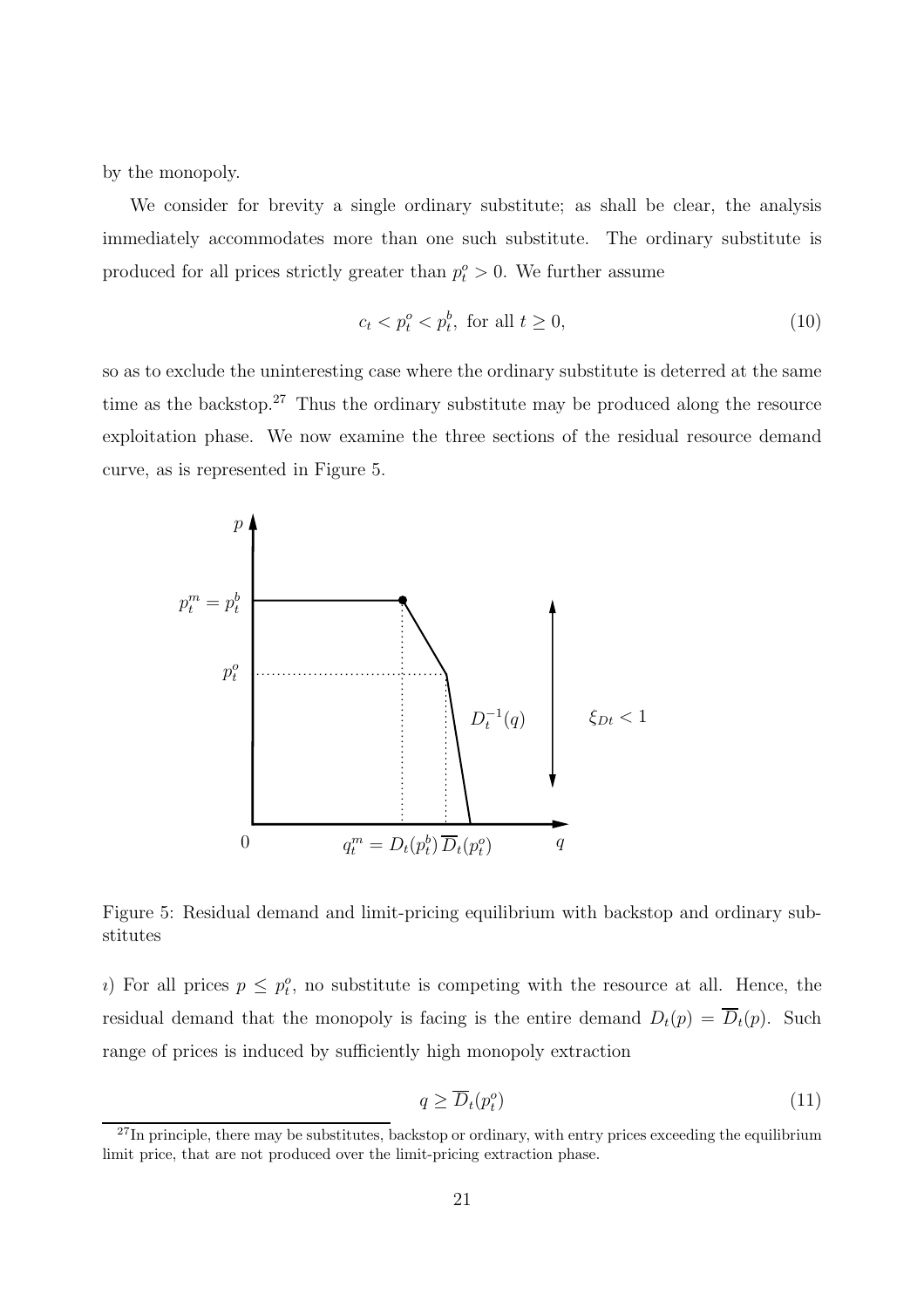over which

$$
\pi_t(q) = \left(\overline{D}^{-1}(q) - c_t\right) q \text{ is decreasing}
$$
\n(12)

by Assumption 1.

u) For prices  $p_t^o < p \leq p_t^b$ , only the ordinary substitute is competing with the resource, as the resource price exceeds the entry price  $p_t^o$ , which is its marginal cost at the origin:  $p_t^o \equiv C_t^{o'}(0) > 0$ . Unlike the backstop, the ordinary substitute is unable to meet a large fraction of the resource demand without exhibiting substantial cost increase. Thus the marginal cost  $C_t^{\circ\prime}(x)$  of producing a quantity x of ordinary substitute is differentiable, strictly rising and the ordinary-substitute supply function  $S_t^o(p) \equiv C_t^{o'}{}^{-1}(p)$  is continuous, with  $S_t^o(p) > 0$  if and only if  $p > p_t^o$ .

Yet the price elasticity of the ordinary substitute's supply  $\xi_{S'f}(x) = C_f^{\omega}(x) / (C_f^{\omega\prime}(x)x)$ is low in the sense that the elasticity  $\xi_{Dt}(q)$  of the residual demand  $D_t(p) = \overline{D}_t(p) - S_t^o(p)$ satisfies the inequality

$$
\xi_{Dt}(q) = \frac{e}{q} \xi_{\overline{Dt}}(e) + \frac{x}{q} \xi_{S^o t}(x) < 1,\tag{13}
$$

where  $e = q + x$  is the total energy supply. This way, Assumption 1 is verified, as per Definition 1.

The range of prices  $p_t^o < p \leq p_t^b$  over which only the ordinary substitute is produced is induced by the monopoly's intermediate supplies

$$
D_t(p_t^b) \le q < \overline{D}_t(p_t^o),\tag{14}
$$

with

 $D_t(p_t^b) = \overline{D}(p_t^b) - S_t^o(p_t^b)$ , assumed strictly positive.  $(15)$ 

Over this range, it follows from (13) that

$$
\pi_t(q) = \left(D_t^{-1}(q) - c_t\right) q
$$
 is decreasing. (16)

 $(u)$  For all prices  $p > p_t^b$ , the backstop has the capacity of meeting the entire demand while remaining more attractive than both the ordinary substitute and the resource.<sup>29</sup>

<sup>&</sup>lt;sup>28</sup>The assumption that  $D_t(p_t^b) > 0$  despite the ordinary substitute is the counterpart of  $\overline{D}_t(p_t^b) > 0$  in Section 2. This way, Assumption 1 is satisfied, which eliminates the uninteresting case where the backstop supply and the residual resource demand do not intersect at all.

 $^{29}$ Instead of the backstop, limit pricing may seek to deter a substitute produced under decreasing – but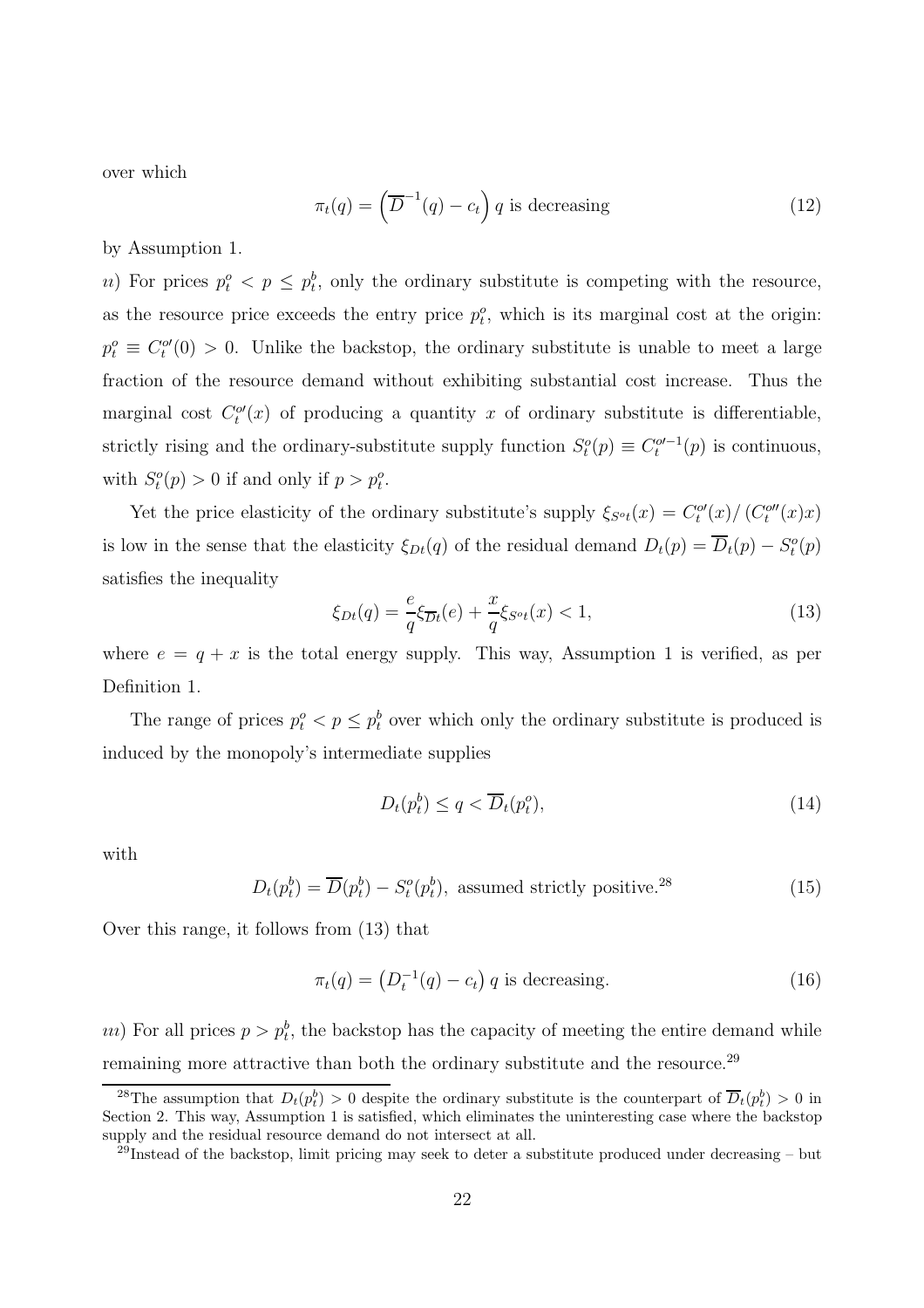Since the backstop is supplied competitively, any monopoly's supply as low as

$$
q < D_t(p_t^b) = \overline{D}_t(p_t^b) - S_t^o(p_t^b) \tag{17}
$$

induces the resource price  $p = p_t^b$ , under which

$$
\pi_t(q) = (p_t^b - c_t) q, \text{ is increasing.} \tag{18}
$$

To sum up, the instantaneous profit with an ordinary substitute writes

$$
\pi_t(q) = \begin{cases}\n\left(p_t^b - c_t\right) q, & \text{increasing, for } q < D_t(p_t^b) \\
\left(D_t^{-1}(q) - c_t\right) q, & \text{decreasing, for } D_t(p_t^b) \le q < \overline{D}_t(p_t^o) \\
\left(\overline{D}_t^{-1}(q) - c_t\right) q, & \text{decreasing, for } q \ge \overline{D}_t(p_t^o)\n\end{cases} \tag{19}
$$

and is thus maximized by the supply level

$$
q_t^m = D_t(p_t^b) = \overline{D}_t(p_t^b) - S_t^o(p_t^b). \tag{20}
$$

Thus, once  $q_t^m$  of Section 2 is adjusted to become (20), the dynamic analysis of Section 2 applies as before under Assumption 2. The following proposition summarizes the properties of the limit-pricing equilibrium in the context of this section.

# Proposition 4 (Limit-pricing equilibrium with an ordinary substitute)

In presence of an ordinary substitute,

- 1. The monopoly supplies  $q_t^m = D_t(p_t^b) = \overline{D}_t(p_t^b) S_t^o(p_t^b) > 0$  as per (20), and so induces the limit price  $p_t^m = p_t^b$  that deters the backstop substitute's production, at all dates t of the extraction period  $[0, T<sup>m</sup>]$ ;
- 2. The limit-pricing equilibrium leads to the complete exhaustion of the resource at date  $T^m$  such that  $\int_0^{T^m} D_t(p_t^b) dt = Q_0;$
- 3. All along the extraction period  $[0, T<sup>m</sup>]$ , the ordinary substitute is produced in quantity  $S_t^o(p_t^b) > 0.$

slowly – returns. Consider a substitute with a sufficiently high, although not infinite, supply elasticity; beyond its entry price, it may cause the residual demand to be sufficiently elastic for the monopoly's profit to be increasing. The analysis easily accommodates that case, for no additional interesting insight.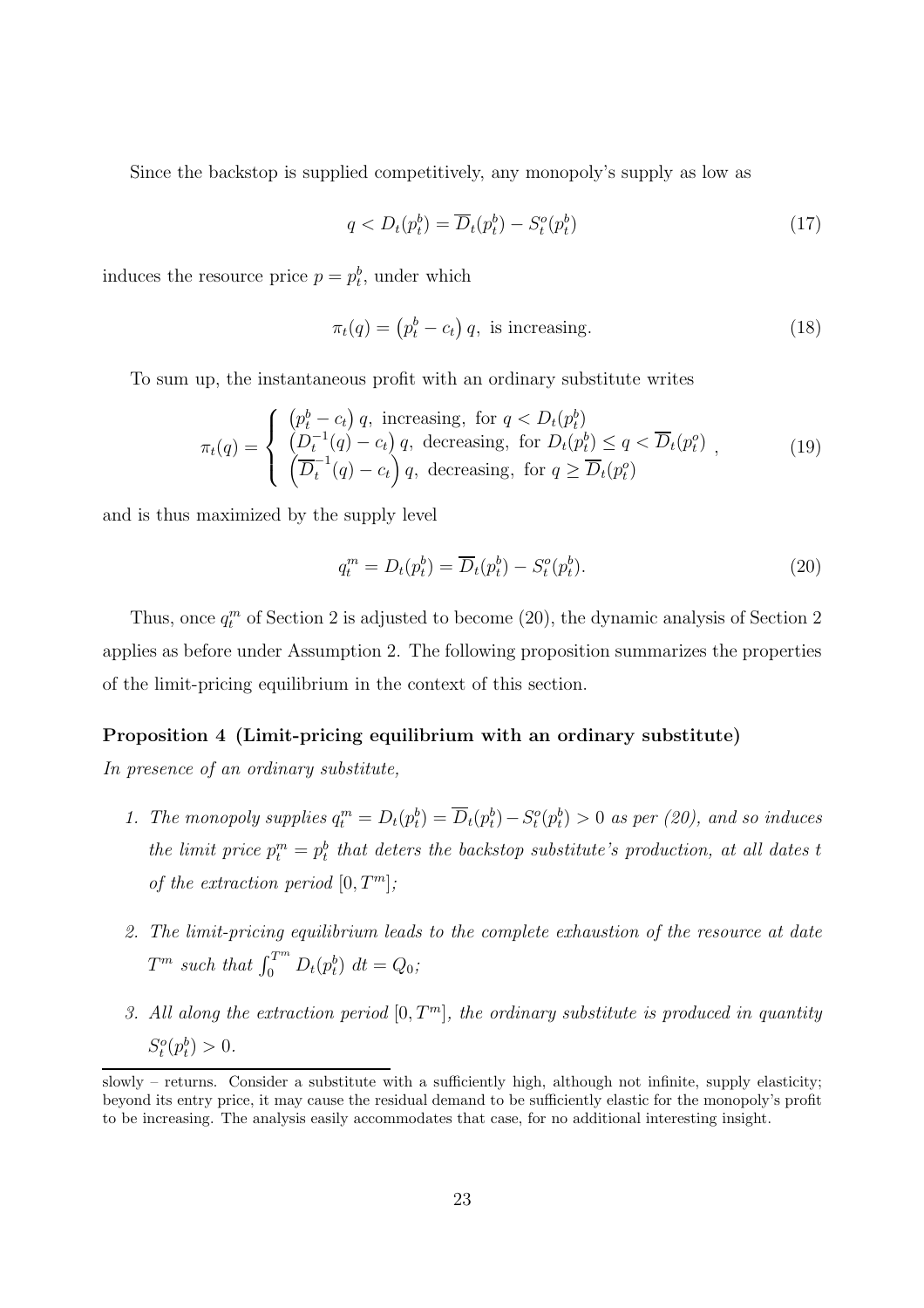In the stationary model, the limit-pricing quantity  $q^m = D(p^b) = \overline{D}(p^b) - S^o(p^b) > 0$  is constant, so that the exhaustion date is  $T^m = Q_0 / (\overline{D}(p^b) - S^o(p^b)).$ 

Absent taxation policies, the limit-pricing equilibrium at any date  $t$  of the exploitation phase is depicted in Figure 5. As far as taxation policies are concerned, the distinction between the deterred backstop and the on-use ordinary substitute, will turn out to be fundamental.

# B. Taxes on the Non-Renewable Resource

The same way as in Section 2, a unit consumer tax  $\theta_t$  leaves unchanged the consumer price  $p_t^b$  at which the backstop substitute enters, and thus the limit extraction quantity  $D_t(p_t^b)$ , given by (20), that deters its entry. It also leaves the entry price  $p_t^o$  unchanged. Thus the tax only modifies the instantaneous revenue (19) to the extent that, for any extraction quantity q, the price accruing to the producer is the inverse demand  $D_t^{-1}(q)$  reduced by the tax  $\theta_t$ ; as if the cost  $c_t$  was augmented by the levy  $\theta_t$ .

When Assumption 2 is adjusted to the case of a resource tax, the instantaneous profit function becomes

$$
\pi_t(q) = \begin{cases}\n\left(p_t^b - \theta_t - c_t\right) q, & \text{increasing, for } q < D_t(p_t^b) \\
\left(D_t^{-1}(q) - \theta_t - c_t\right) q, & \text{decreasing, for } D_t(p_t^b) \le q < \overline{D}_t(p_t^o) \\
\left(\overline{D}_t^{-1}(q) - \theta_t - c_t\right) q, & \text{decreasing, for } q \ge \overline{D}_t(p_t^o)\n\end{cases} \tag{21}
$$

Thus to the extent that the tax does not violate Assumption  $2 - it$  warrants no interruption of resource supply –, it will not affect the monopoly's limit-pricing path described in Proposition 4: the strong neutrality result of resource taxes (and subsidies) holds as per Proposition 2 in presence of an ordinary substitute.

# C. Subsidies to the Backstop Substitute

Subsidies to the backstop substitute also have the same effect as in Section 2, regardless of whether there is an ordinary substitute.

Consider a subsidy  $\gamma_t^b \geq 0$  to the backstop substitute. Its price is reduced to  $p_t^b - \gamma_t^b$ , which is also the resource price whenever the backstop is profitable. The extraction quantity that deters the entry of the backstop substitute is thus increased to

$$
D_t(p_t^b - \gamma_t^b) = \overline{D}_t(p_t^b - \gamma_t^b) - S_t^o(p_t^b - \gamma_t^b), \qquad (22)
$$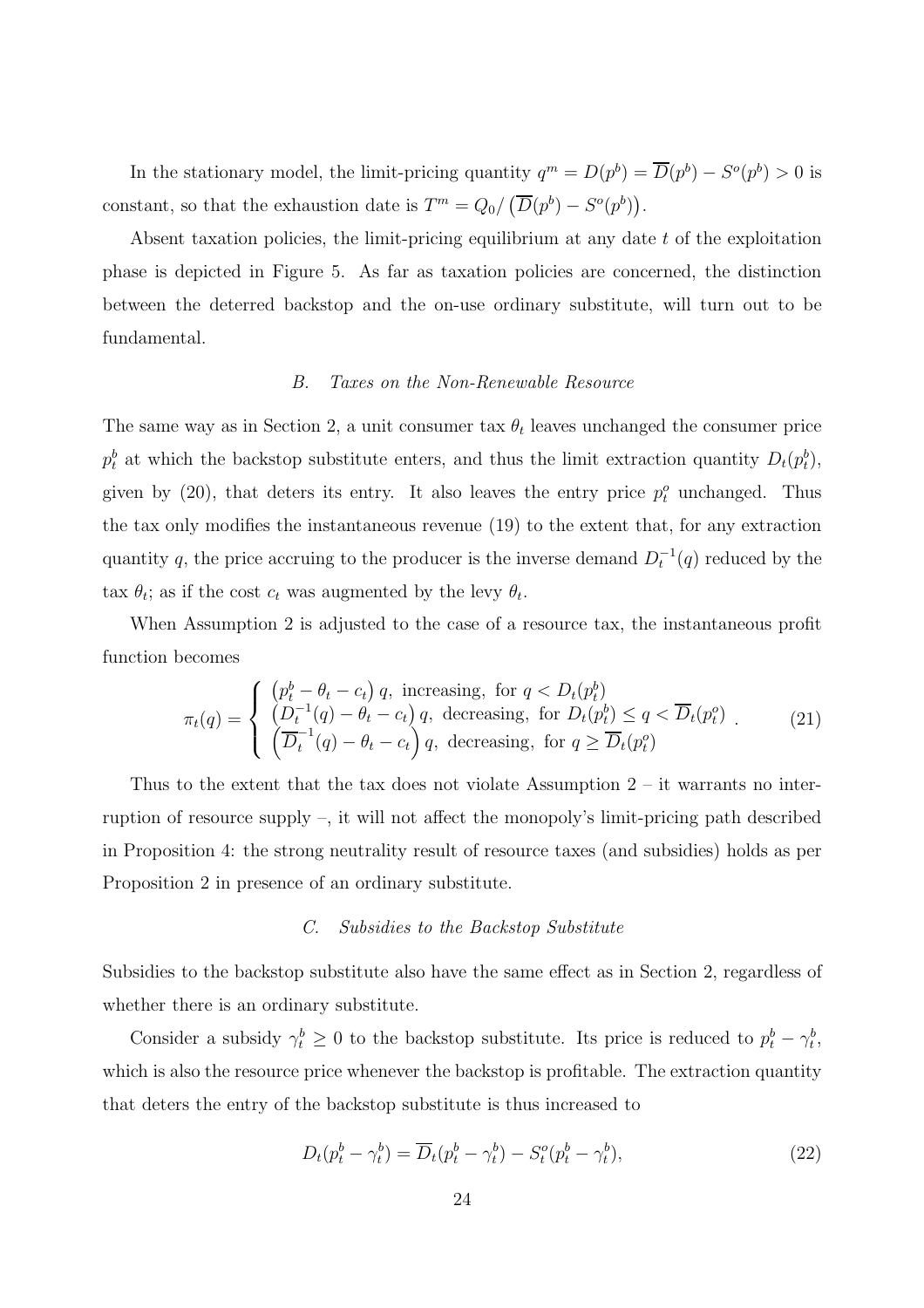instead of  $D_t(p_t^b)$  as in (20). As long as backstop subsidies leave a strictly positive limitpricing revenue to the monopoly, as by Assumption 2, its revenue is only modified in this respect. It rewrites

$$
\pi_t(q) = \begin{cases}\n\left(p_t^b - \gamma_t^b - c_t\right) q, & \text{increasing, for } q < D_t(p_t^b - \gamma_t^b) \\
\left(D_t^{-1}(q) - c_t\right) q, & \text{decreasing, for } D_t(p_t^b - \gamma_t^b) \le q < \overline{D}_t(p_t^o) \\
\left(\overline{D}_t^{-1}(q) - c_t\right) q, & \text{decreasing, for } q \ge \overline{D}_t(p_t^o)\n\end{cases}\n\tag{23}
$$

with the exact same consequence as in Section 2 for the effect of  $\gamma_t^b$ : the equilibrium limitpricing extraction  $q_t^m$  is increased as per (22).

Vice versa, if the deterred substitute was penalized by a tax, the monopoly would enjoy a higher limit price. For that, it would cut its extraction to  $D_t(p_t^b - \gamma_t^b)$  as characterized by (22) with  $\gamma_t^b \leq 0$ .

# D. Subsidies to (Taxes on) Ordinary Substitutes

In the limit-pricing equilibrium of Proposition 4, the production of the backstop substitute is deterred by the monopoly. Currently-used substitutes must all be ordinary substitutes that satisfy Definition 1. As this section shows, in a limit-pricing context, the effect of subsidies to currently-economic substitutes differs from the effect earlier identified of subsidies to the backstop.

With a subsidy  $\gamma_t^o \geq 0$  to the consumption of the ordinary substitute, the resource price at which its production is profitable becomes  $p_t^o - \gamma_t^o$ . Thus the extraction level below which the substitute enters is reduced to  $\overline{D}_t(p_t^o - \gamma_t^o)$  instead of  $\overline{D}_t(p_t^o)$  in (11).

For all resource prices  $p > p_t^o - \gamma_t^o$  – equivalently all extraction levels  $q < \overline{D}_t(p_t^o - \gamma_t^o)$  – that warrant the production of the ordinary substitute, its supply expressed as a function of the resource price is augmented to  $S_t^o(p + \gamma_t^o)$ . Accordingly, the residual demand for the resource is reduced by the same amount:  $D_t(p) = \overline{D}_t(p) - S_t^o(p + \gamma_t^o)$ .

Hence at the entry price  $p_t^b$  of the backstop substitute, the subsidy  $\gamma_t^o$  increases the ordinary substitute's production to  $S_t^o(p_t^b + \gamma_t^o)$  and reduces the residual demand faced by the monopoly by the same quantity; extraction to be supplied so as to deter the backstop's production is, instead of (20),

$$
D_t(p_t^b) = \overline{D}_t(p_t^b) - S_t^o(p_t^b + \gamma_t^o),\tag{24}
$$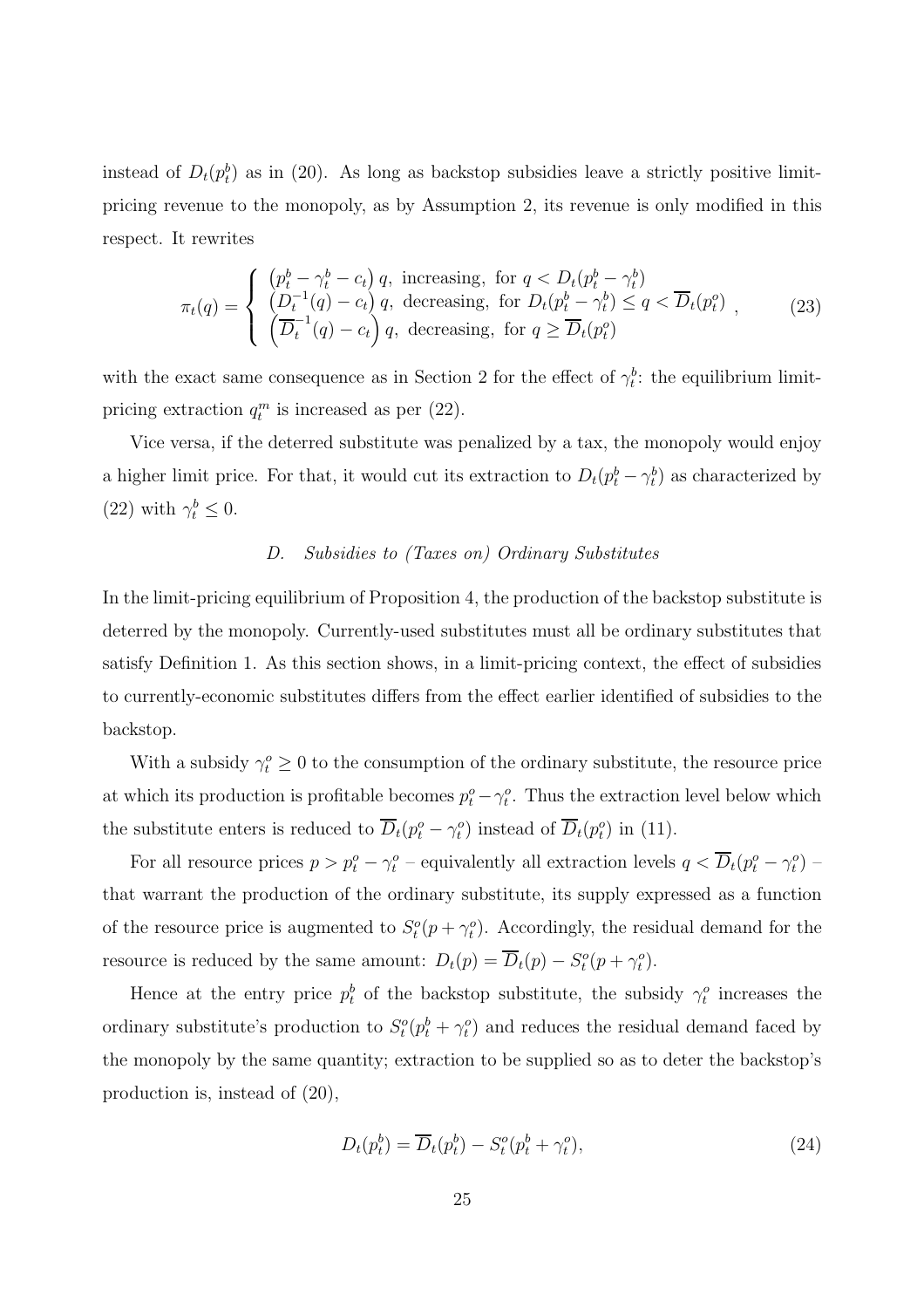lower than in absence of subsidy.

Definition 1 and Assumption 1 rule out the case where the ordinary substitute would satisfy the entire resource demand at some price below the backstop's price  $p_t^b$ . Thus by assumption, the residual resource demand at the limit price  $D_t(p_t^b) = \overline{D}_t(p_t^b) - S_t^o(p_t^b + \gamma_t^o)$ is strictly positive. This eliminates extreme subsidies  $\gamma_t^o$  that would make the ordinary substitute meet the entire energy demand, i.e. such that  $S_t^o(p_t^b + \gamma_t^o) > \overline{D}_t(p_t^b)$ , causing disruptions of resource supply.

Thus (19) rewrites

$$
\pi_t(q) = \begin{cases}\n\left(p_t^b - c_t\right) q, & \text{increasing, for } q < \overline{D}_t(p_t^b) - S_t^o(p_t^b + \gamma_t^o) \\
\left(D_t^{-1}(q) - c_t\right) q, & \text{decreasing, for } \overline{D}_t(p_t^b) - S_t^o(p_t^b + \gamma_t^o) \le q < \overline{D}_t(p_t^o - \gamma_t^o) \\
\left(\overline{D}_t^{-1}(q) - c_t\right) q, & \text{decreasing, for } q \ge \overline{D}_t(p_t^o - \gamma_t^o)\n\end{cases}
$$
\n
$$
(25)
$$

where threshold quantities  $\overline{D}_t(p_t^o - \gamma_t^o)$  and  $\overline{D}_t(p_t^b) - S_t^o(p_t^b + \gamma_t^o)$  are reduced by the subsidy.

Thus the dynamic analysis of Section 2 follows through, and a limit-pricing equilibrium realizes, in which the monopoly supplies less, so as to induce the unchanged limit price  $p_t^b$ :  $q_t^m = \overline{D}_t(p_t^b) - S_t^o(p_t^b + \gamma_t^o)$ , decreasing with  $\gamma_t^o$ . In Figure 6, the shift from the dark curve to the red curve depicts the reduction in the residual demand faced by the monopoly as a consequence of the subsidy to the ordinary substitute, and the resulting reduction in the limit-pricing resource quantity.

The message of the following proposition sharply contrasts with that of Proposition 3.

#### Proposition 5 (Effect of subsidies to the ordinary substitute)

Subsidies to an ordinary substitute,

- 1. Increase the substitute current production;
- 2. Reduce the resource current extraction by the same quantity.

Vice versa, taxes on an ordinary substitute reduce its current production and increase the resource demand by the same amount. Maximizing extraction profits requires serving the increased resource demand, as is illustrated by the shift from the red to the dark residualresource-demand curve in Figure 6. Assume that in front of the reduction in the ordinary substitute's production, the monopoly was not adjusting its supply. Then, the backstop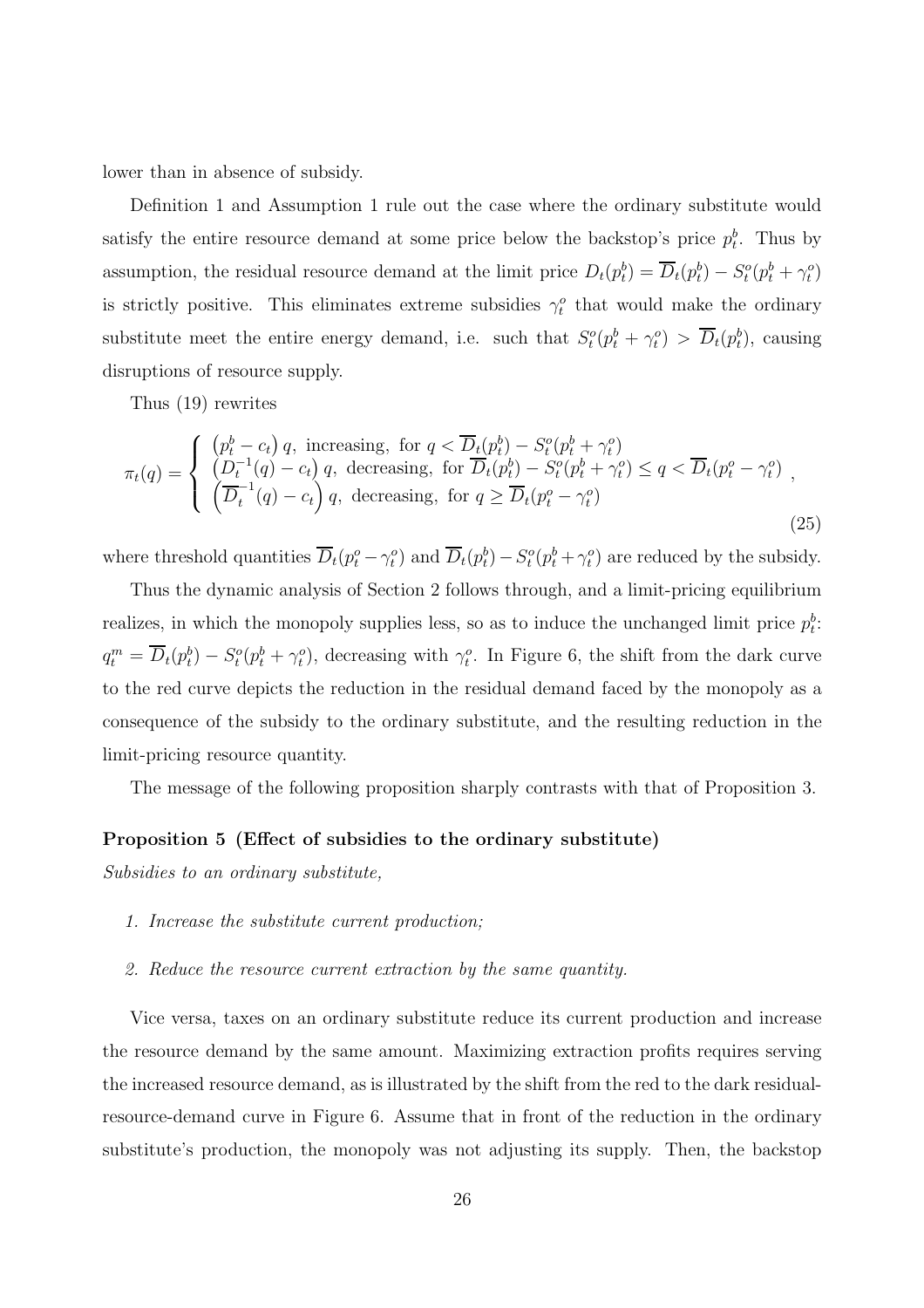

Figure 6: Limit-pricing equilibrium and the effect of a subsidy to the ordinary substitute

substitute would become profitable, and would meet the extra resource demand left by the ordinary substitute – the amount between the red and the dark kinks. Increasing its supply, so as to conquer the market share left by the ordinary substitute, at the backstop price  $p_t^b$ increases the monopoly's extraction profits until the backstop is completely excluded.

# E. The Carbon Tax

The carbon tax is applied to the carbon content of energy goods. Thus the carbon tax is formally equivalent to several taxes, each applied to a carbon-energy good, to an extent that reflects its unit carbon content.

In particular, the carbon tax comprises a tax  $\theta_t > 0$  on the oil resource of the monopoly, as earlier examined. The result of Proposition 2 is valid in the context of this section, which indicates that such tax has no direct effect on the monopoly's resource supply. The carbon tax has two potential indirect effects on resource extraction, of opposite directions.

The first effect may only manifest if the backstop substitute that is deterred by the monopoly contains carbon (e.g. unconventional oils, liquefied coal...). When the tax pe-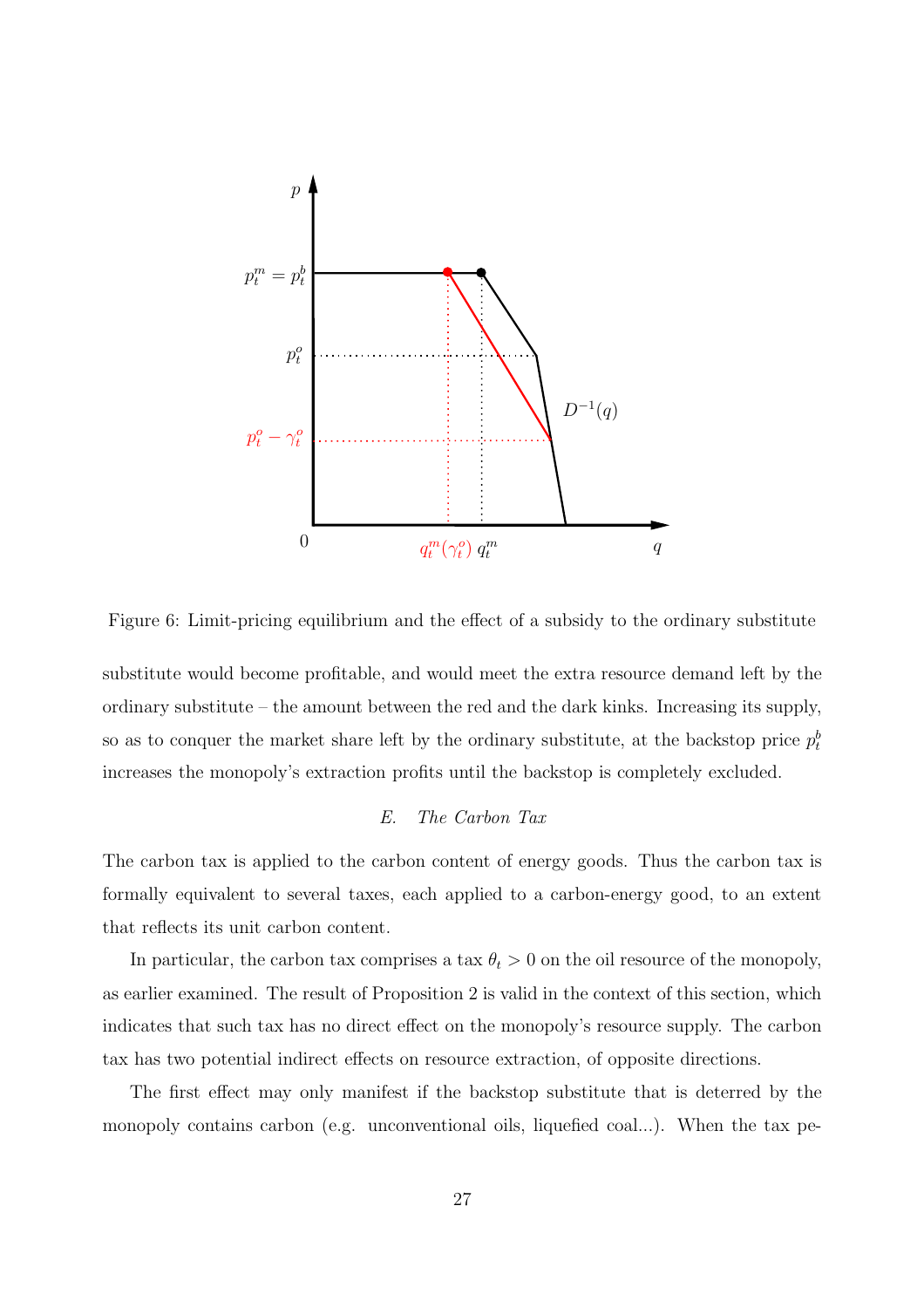nalizes the backstop (like a negative subsidy  $\gamma_t^b \leq 0$ ), the result of Proposition 3 applies, that the monopoly is led to supply less resource so as to enjoy the augmented resource limit price at which the backstop enters. If the backstop does not contain carbon (e.g. fusion power), this effect vanishes as when  $\gamma_t^b = 0$ .

The second effect is of opposite direction. Some ordinary energy goods that compete with the oil resource at current prices do contain carbon (e.g. deepwater oil, some coal and gas). Thus the carbon tax acts as a tax on the ordinary substitute. Proposition 5 indicates that such tax (a negative subsidy  $\gamma_t^o < 0$ ) leads the monopoly to increase its supply: the carbon tax penalizes ordinary carbon substitutes that abandon market shares; limit pricing leads the monopoly to take over these market shares. In general, the latter mechanism limits the potential of the carbon tax to reduce the production of carbon goods.

These previously-established effects formally combine as follows. Merging expressions (22) and (24), the equilibrium resource extraction level with taxes on the backstop and ordinary substitutes appears to be, instead of  $D_t(p_t^b)$  as per (20) in absence of policies,

$$
q_t^m = \overline{D}_t(p_t^b - \gamma_t^b) - S_t^o(p_t^b - \gamma_t^b + \gamma_t^o), \tag{26}
$$

with  $\gamma_t^b \leq 0$  and  $\gamma_t^o < 0$ . When the carbon tax penalizes the backstop  $(\gamma_t^b < 0)$ , it increases the oil limit-price to  $p_t^b - \gamma_t^b > p_t^b$  and thus reduces the total demand for oil and its ordinary substitute to  $\overline{D}_t(p_t^b - \gamma_t^b)$ . However, for any such limit price, it also reduces the supply of the ordinary substitute to  $S_t^o(p_t^b - \gamma_t^b + \gamma_t^o)$ , which tends to increase the residual demand for oil.

Therefore, when the backstop is relatively less affected by the carbon tax than the ordinary substitute is, the ordinary substitute production is reduced in equilibrium, and the carbon tax may increase oil extraction. This is the case depicted in Figure 7.

#### Corollary 1 (Effect of the carbon tax)

The carbon tax on the carbon resource, on an ordinary carbon substitute, and on the backstop

- 1. Always reduces the ordinary substitute current supply,
- 2. But only reduces the current demand for the resource and the ordinary substitute if the backstop is a carbon substitute.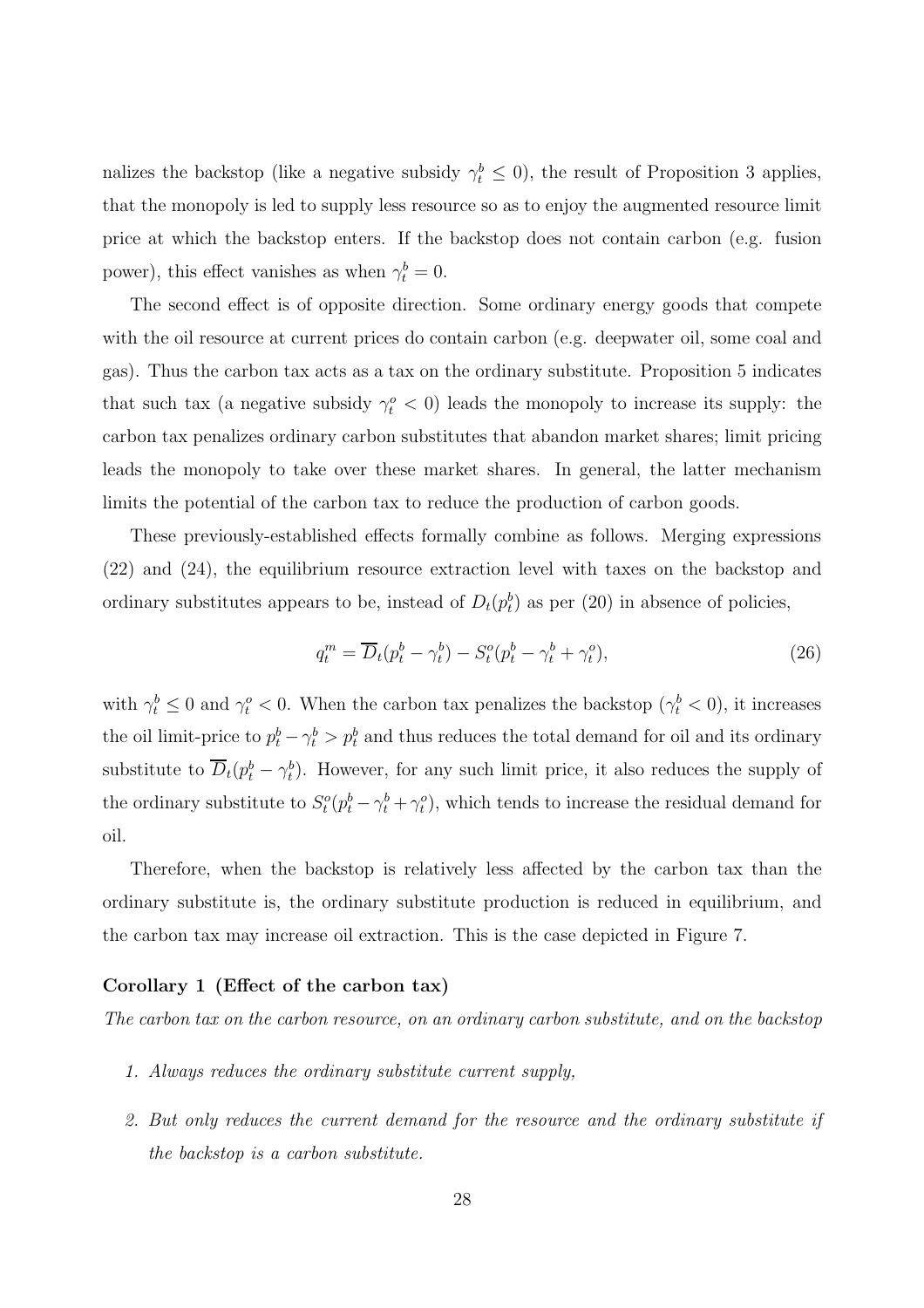

Figure 7: The effect of the carbon tax

- 3. When the carbon tax affects the backstop relatively less than the ordinary substitute, it increases the resource current extraction;
- 4. When the backstop is not a carbon substitute, the carbon tax
	- (a) Reduces the ordinary substitute current production;
	- (b) Increases the resource current extraction by the same amount.

In the extreme case where the backstop is not at all penalized by the taxation of carbon (e.g. fusion power, future-generation biofuels...), the carbon tax does not affect the total consumption of oil and its ordinary substitute: it is then formally equivalent to a tax on the ordinary substitute as in the previous subsection, so that oil extraction exactly compensates the reduction in ordinary carbon substitute production.<sup>30</sup>

<sup>30</sup>When units of the ordinary substitute contain more carbon than the resource (e.g. coal), the carbon tax still reduces carbon consumption in that case, despite the fact that the increase in resource supply compensates the decrease in the substitute's production. Vice versa, when the substitute is less carbon intensive than the resource (e.g. gas), the carbon tax increases carbon consumption.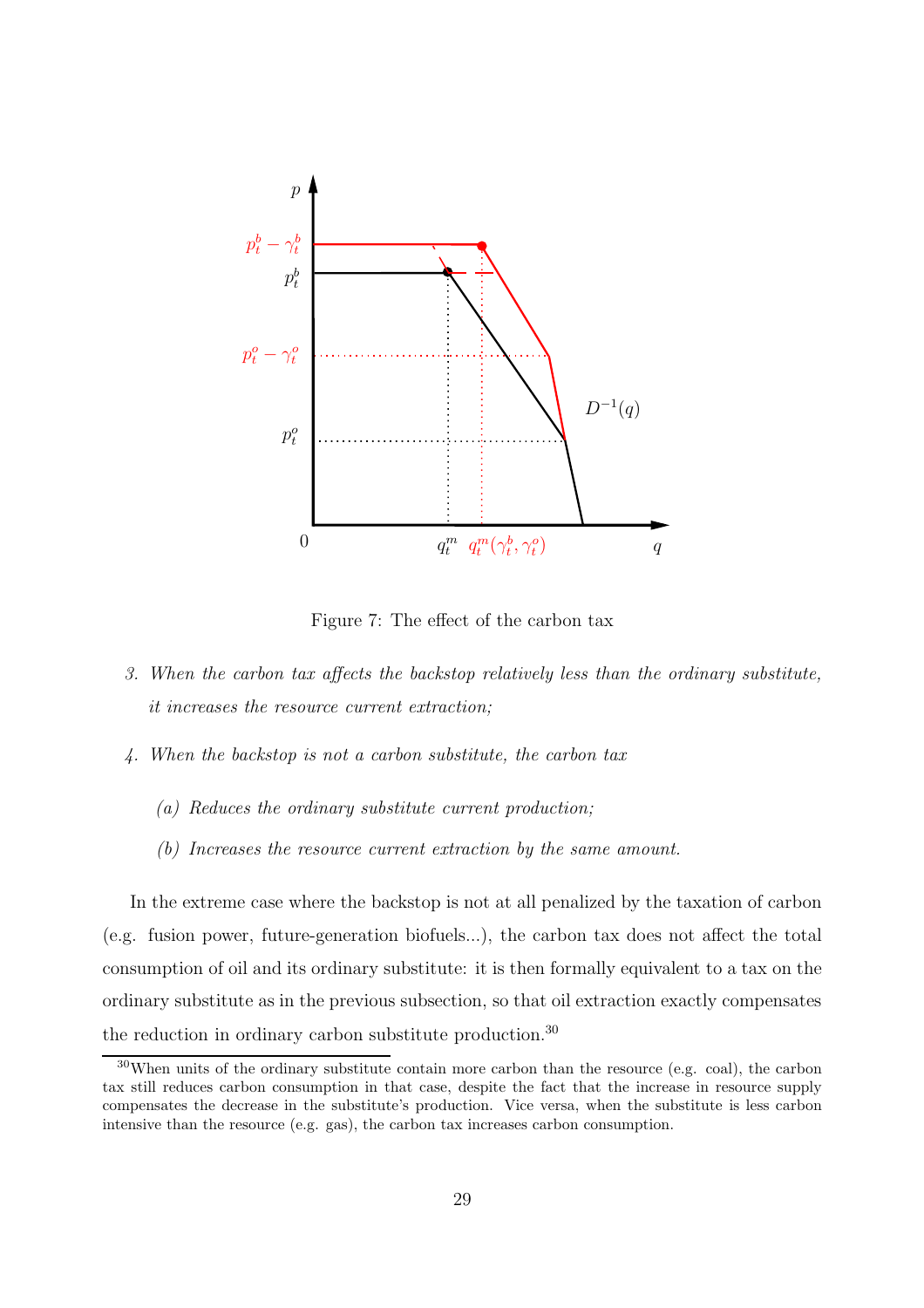# IV. Resource Heterogeneity, Exploitation Duration and the Ultimately Extracted Quantity

In the simple limit-pricing model of Sections 2 and 3, resource reserves are completely depleted. In such context, our analysis showed that resource taxes like the carbon tax are very limited instruments to curb resource consumption and carbon emissions.

As a matter of fact, reserves of oil, of OPEC's oil in particular, are highly heterogenous (see for instance the discussion in Hamilton, 2009a, 225-226). One standard way, due to Hotelling (1931) and Gordon (1967), to take resource heterogeneity into account is to assume that marginal extraction costs increase if less reserves are to be extracted, as when the resource is Ricardian and its units are exploited in order of their respective costs. This approach has been recently used for instance by van der Ploeg and Withagen (2012, 2014) in works on the carbon tax.<sup>31</sup>

The "stock effects" just described notoriously introduce incentives to extract the resource less rapidly (Dasgupta and Heal, 1979). This section extends the limit-pricing model of Sections 2 and 3 to the Hotelling-Gordon cost representation. This extension makes the limit-pricing model comparable with the conventional non-renewable-resource monopoly model of Karp and Livernois (1992); it turns out that the limit-pricing outcome survives the introduction of stock effects.

Also with stock effects, the ultimately extracted quantity becomes endogenous because extraction can stop before the complete depletion of available reserves: too high extraction costs may not be met by the benefit derived from the last units to be extracted. Thus in principle, more reserves may become economic or uneconomic as a result of a policy. This possibility, assumed away by classical papers on the taxation of resource monopolies (Bergstrom et al., 1981; Karp and Livernois, 1992),  $32$  is often considered a fundamental aspect of climate policy.

<sup>&</sup>lt;sup>31</sup>The view that exploited reserves contribute to increasing extraction costs has been initiated by Hotelling (1931, p. 152), consolidated by Gordon (1967), and perfected, among others, by Weitzman (1976) and Salant et al. (1983).

<sup>32</sup>Karp and Livernois (1992) specifically considered that reserves are fully exploited, despite stock effects and taxation.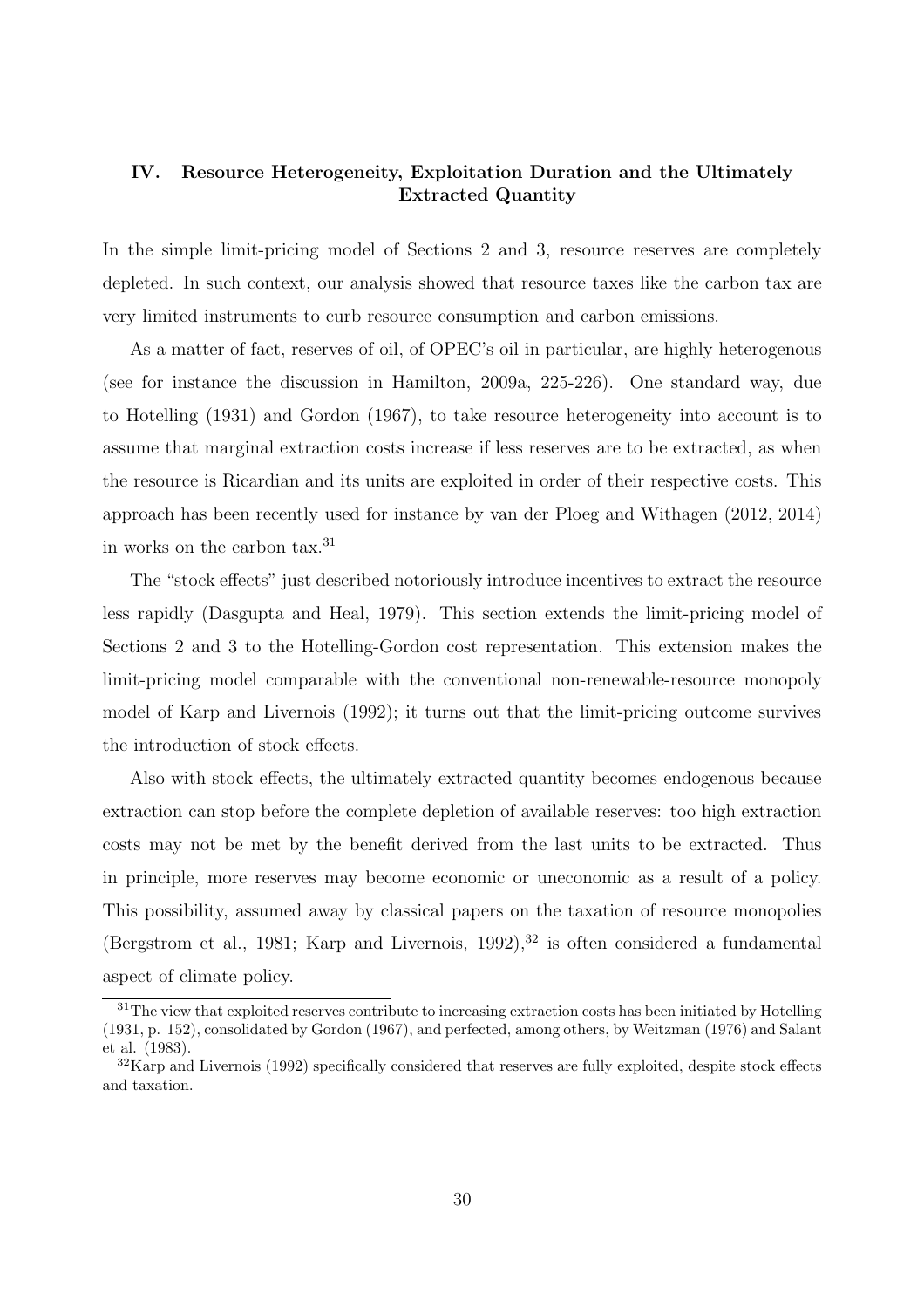#### A. The Model

Assume now that at each date  $t \geq 0$  the marginal extraction cost  $c_t$  is given by the decreasing function

$$
c_t \equiv C_t(Q_t) > 0\tag{27}
$$

of remaining reserves  $Q_t \geq 0$ ; marginal cost increases as remaining reserves diminish. The function  $C_t$  is assumed differentiable everywhere.

To consider the possibility that extraction be incomplete, we do away in this section with Assumption 2 that the cost of extraction is always covered by extraction benefits. Absent any taxation policy, the discounted marginal limit-pricing revenue is  $(p_t^b - c_t)e^{-rt}$ with  $c_t = C_t(Q_t)$ , which may now be negative.

In this context, at any date  $t$  when remaining reserves are  $Q_t$ , the instantaneous monopoly revenue (19) writes in a way similar to Section 3:

$$
\pi_t(q, Q_t) = \begin{cases}\n\left(p_t^b - C_t(Q_t)\right) q, & \text{increasing or decreasing, for } q < D_t(p_t^b) \\
\left(D_t^{-1}(q) - C_t(Q_t)\right) q, & \text{decreasing, for } D_t(p_t^b) \le q < \overline{D}_t(p_t^o) \\
\left(\overline{D}_t^{-1}(q) - C_t(Q_t)\right) q, & \text{decreasing, for } q \ge \overline{D}_t(p_t^o)\n\end{cases} \tag{28}
$$

For large supplies that deter the backstop, the monopoly revenue remains decreasing by Assumption 1 and Definition 1. However,  $\pi_t(q, Q_t)$  may not always be increasing for low supplies  $q \langle D_t(p_t^b) \rangle$  that warrant the backstop production. It retains the same form as before, and exhibits the same limit-pricing maximum  $D_t(p_t^b) > 0$  only when the limitpricing marginal revenue  $p_t^b - C_t(Q_t)$  is positive. Otherwise, extraction is not economic for the monopoly; zero extraction is optimal.

As previously, the monopoly seeks to maximize its intertemporal stream (3) of discounted profits  $\pi_t(q_t, Q_t)$  over the free extraction period  $[0, T]$  under the exhaustibility constraint (4). At any date  $t \geq 0$ , its relevant instantaneous objective for the optimal choice of extraction  $q_t$  is given by the Hamiltonian

$$
\mathcal{H}(q_t, Q_t, \lambda_t, t) \equiv \pi_t(q_t, Q_t)e^{-rt} - \lambda_t q_t,\tag{29}
$$

where  $\lambda_t \geq 0$  denotes the multiplier associated with (4).

As described in Section 2 (see Figure 3), the Hamiltonian admits the same maximum as the instantaneous revenue (28) whenever the discounted marginal profit  $(p_t^b - C_t(Q_t)) e^{-rt}$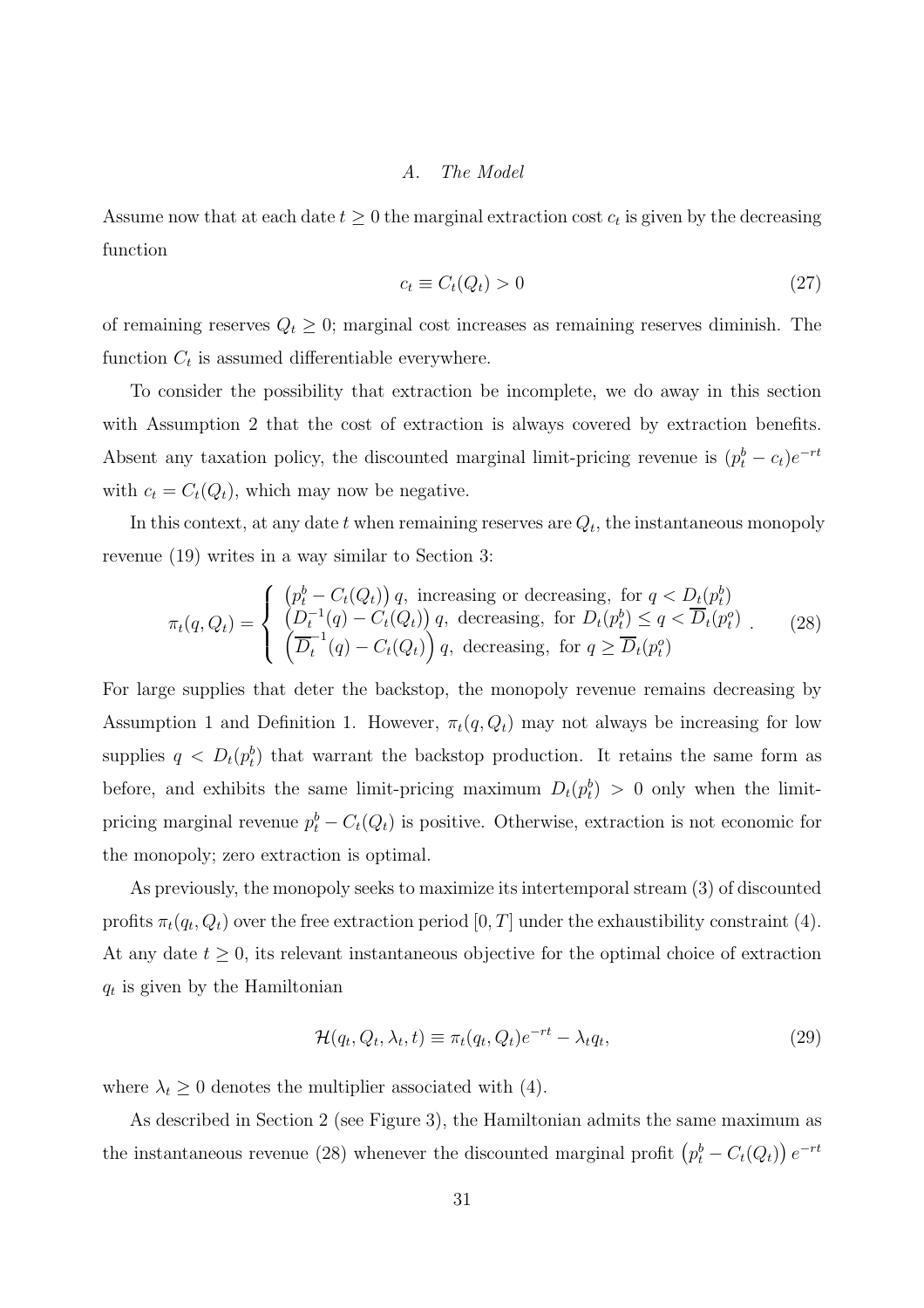is greater than the extraction opportunity cost  $\lambda_t \geq 0$ . In that case,  $(p_t^b - C_t(Q_t)) e^{-rt} > 0$ , so that by (28) the optimal extraction is the limit-pricing supply  $q_t^m = D_t(p_t^b)$ .

In the spirit of Assumption 2, its following alternative assumes that limit-pricing marginal revenue decreases in present value; this is made for simplicity to eliminate supply disruptions along the exploitation period; phenomena of relatively minor economic interest. Unlike Assumption 2 however, the alternative Assumption 3 considers that extraction may become uneconomic.

#### Assumption 3 (Uninterrupted incomplete extraction)

The marginal limit-pricing revenue is strictly positive at date 0 for initial reserves  $Q_0 > 0$ ; for all dates  $t \geq 0$  and any given reserves  $Q_0 \geq Q \geq 0$ , it is continuously decreasing in present-value terms as long as it is positive.

Thus with no taxation policies, the marginal limit-pricing revenue  $(p_t^b - C_t(Q_t)) e^{-rt}$  is positive at early dates, and decreases continuously with time for two reasons: for unchanged reserves by Assumption 3, and because diminishing reserves increase  $C_t$  by (27). Yet, unlike Sections 2 and 3, the value  $\lambda_t$  of the scarce resource underground is also decreasing in this context, to reflect that reserves exploited later are more costly: by the Maximum Principle,  $\dot{\lambda}_t = C'_t(Q_t)q_t e^{-rt} < 0$  at each date t when an amount  $q_t > 0$  is extracted. Appendix B shows that the marginal limit-pricing revenue  $(p_t^b - C_t(Q_t)) e^{-rt}$  always decreases more rapidly than the opportunity cost  $\lambda_t$ .

Appendix B further shows that the marginal revenue  $p_0^b - C_0(Q_0)$  initially exceeds  $\lambda_0$ . Thus the discounted marginal extraction revenue covers the scarcity value initially and until extraction stops at date T:

$$
\left(p_t^b - C_t(Q_t)\right)e^{-rt} \ge \lambda_t, \ \forall t \in [0, T].\tag{30}
$$

All along the exploitation phase  $[0, T]$ , the limit-pricing extraction  $q_t^m = D_t(p_t^b)$  is thus optimum, which induces the limit price  $p_t^m = p_t^b$ .

As far as the optimal terminal date  $T<sup>m</sup>$  and abandoned reserves  $Q_{T<sup>m</sup>}$  at that date are concerned, there are two possibilities, as detailed in Appendix B. Consider first that no reserves are abandoned, i.e.  $Q_{T^m} = 0$ . In that case, the limit-pricing extraction lasts until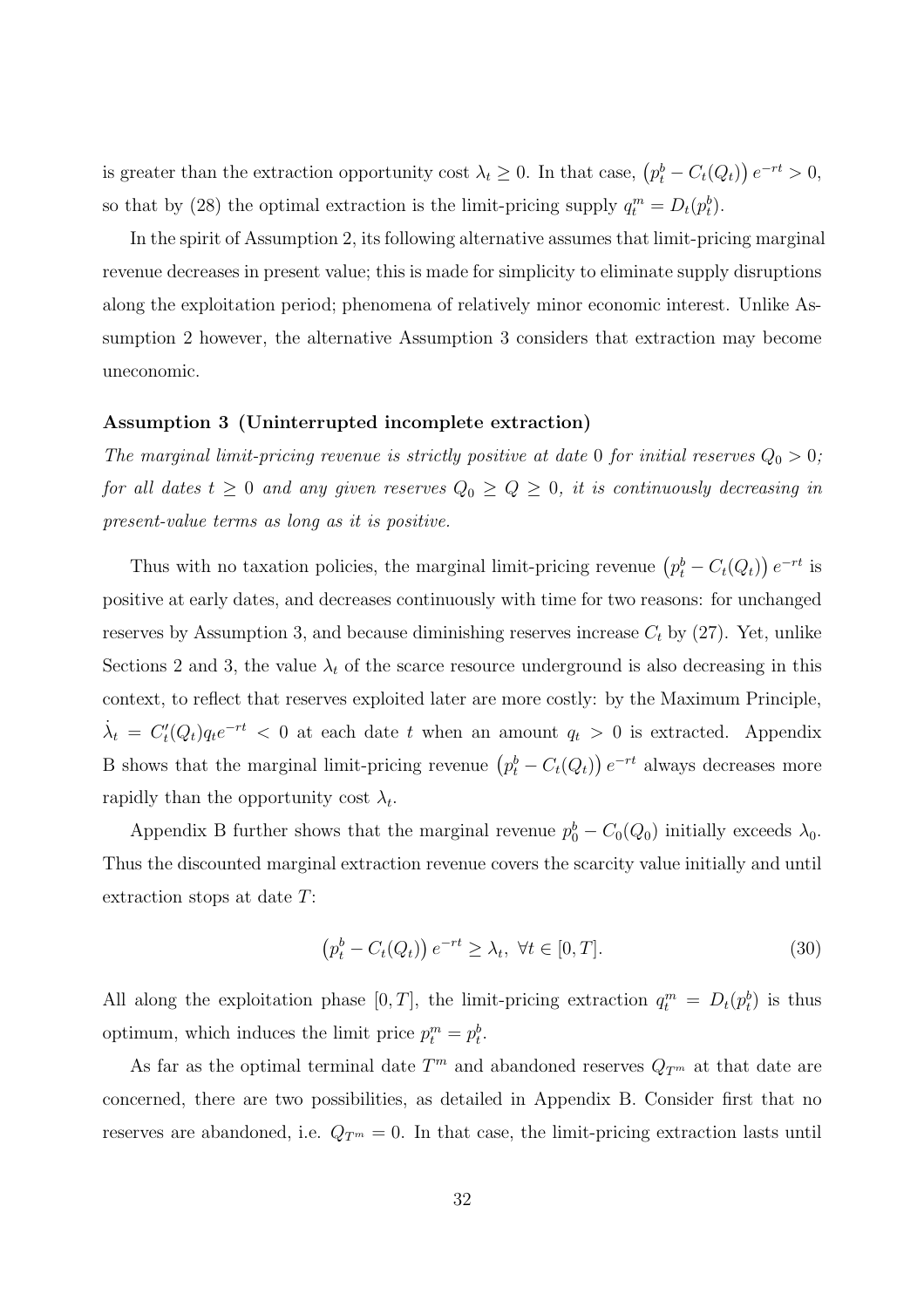reserves are exhausted:  $T^m$  is such that

$$
\int_0^{T^m} D_t(p_t^b) \, dt = Q_0,\tag{31}
$$

as in Section 3. Full exhaustion may only be optimal if the marginal limit-pricing revenue is not becoming negative before the exhaustion date  $T<sup>m</sup>$  given by (31).

Otherwise, the terminal date is such that marginal revenue becomes nil:

$$
\left(p_{T^m}^b - C_{T^m}(Q_{T^m})\right)e^{-rT^m} = 0,
$$
\n(32)

with

$$
Q_{T^m} = Q_0 - \int_0^{T^m} D_t(p_t^b) dt.
$$
 (33)

Appendix B shows that the system jointly determines the date  $T^m \geq 0$  when extraction stops, and abandoned reserves  $Q_{T^m} \geq 0$  at that date – equivalently the ultimately extracted quantity  $Q_0 - Q_{T^m} \leq Q_0$ .

We have the following proposition that summarizes the properties of the limit-pricing equilibrium in the context of this section.

#### Proposition 6 (Limit-pricing equilibrium with incomplete extraction)

Under the assumptions of this section,

- 1. The monopoly supplies  $q_t^m = D_t(p_t^b) > 0$ , and so induces the limit price  $p_t^b$  that deters the backstop substitute's production, at all dates of the exploitation period  $[0, T<sup>m</sup>]$ ;
- 2. Extraction is complete if there exists no date  $T > 0$  such that the marginal revenue  $p_T^b - C_T(Q_T)$  is nil with  $Q_T = Q_0 - \int_0^T D_t(p_t^b) dt > 0$ : in that case  $Q_{T^m} = 0$  and  $T^m$ is given by  $(31)$ ;
- 3. Otherwise, extraction is incomplete: the terminal date  $T<sup>m</sup>$  and abandoned reserves  $Q_{T^m} > 0$  are determined by (32) and (33).

In the sequel, we examine how taxation policies affect this equilibrium.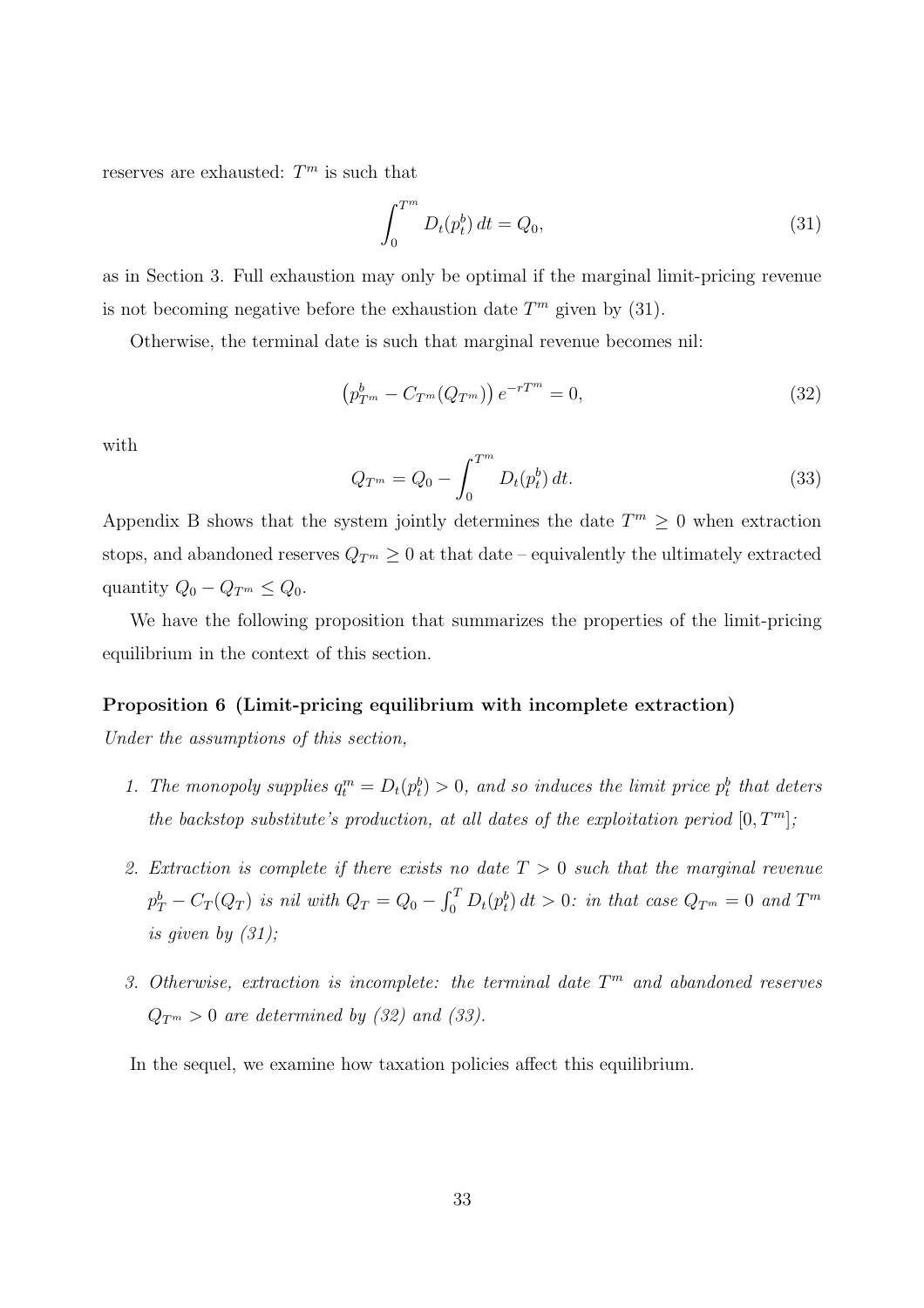#### B. Taxation Policies

Assume, at each date  $t \geq 0$ , a tax  $\theta_t \geq 0$  on the resource, a subsidy (tax)  $\gamma_t^b \geq 0 (\leq 0)$  to the backstop and a subsidy (tax) to the ordinary substitute  $\gamma_t^o \geq 0 (\leq 0)$ . In light of the analysis of Section 3, the monopoly's profit at date  $t \geq 0$ , with reserves  $Q_t \geq 0$ , writes in that context

$$
\pi_t(q, Q_t) = \begin{cases}\n\left(p_t^b - \gamma_t^b - \theta_t - C_t(Q_t)\right) q, & \text{for } q < \overline{D}_t(p_t^b - \gamma_t^b) - S_t^o(p_t^b - \gamma_t^b + \gamma_t^o) \\
\left(D_t^{-1}(q) - \theta_t - C_t(Q_t)\right) q, & \text{for } \overline{D}_t(p_t^b) - S_t^o(p_t^b + \gamma_t^o) \le q < \overline{D}_t(p_t^o - \gamma_t^o) \\
\left(\overline{D}_t^{-1}(q) - \theta_t - C_t(Q_t)\right) q, & \text{for } q \ge \overline{D}_t(p_t^o - \gamma_t^o)\n\end{cases}
$$
\n(34)

which has the same pattern as in (28). By Assumption 1 and Definition 1, extraction revenue (34) is decreasing for all quantities  $q > \overline{D}_t(p_t^b) - S_t^o(p_t^b + \gamma_t^o)$  that deter the backstop substitute. By Assumption 3, extraction revenue is increasing for all  $q < \overline{D}_t(p_t^b - \gamma_t^b)$  $S_t^o(p_t^b - \gamma_t^b + \gamma_t^o)$ , as long as the marginal revenue  $p_t^b - \gamma_t^b - \theta_t - C_t(Q_t)$  is strictly positive.<sup>33</sup>

Thus for policies that satisfy Assumption 3 and Definition 1, the same analysis as in absence of policies applies, so that the limit-pricing equilibrium realizes as follows. At each date t of the exploitation period  $[0, T<sup>m</sup>]$ , resource extraction becomes

$$
q_t^m = \overline{D}_t(p_t^b - \gamma_t^b) - S_t^o(p_t^b - \gamma_t^b + \gamma_t^o), \tag{35}
$$

that induces the limit-price  $p_t^m = p_t^b - \gamma_t^b$ . All along this period, it can easily be verified that the effects of  $\theta_t$ ,  $\gamma_t^b$  and  $\gamma_t^o$  on current extraction  $q_t^m$  remain those identified earlier in Propositions 2, 3 and 5.

When the resource is fully exhausted, the date at which exploitation ends is such that

$$
\int_0^{T^m} \left( \overline{D}_t (p_t^b - \gamma_t^b) - S_t^o (p_t^b - \gamma_t^b + \gamma_t^o) \right) dt = Q_0.
$$
 (36)

In that case, backstop subsidies anticipate the terminal date because they increase current extraction during the exploitation period. In contrast, subsidies to ordinary substitutes reduce current extraction, and so induce a longer depletion.

<sup>33</sup>As for previous sections, Assumption 3 and Definition 1 amount to the following restrictions on the tax instruments under study. The resource tax and the backstop subsidy are not sufficiently high to make extraction uneconomic at early dates, and are not decreasing rapidly enough to make discounted marginal revenue increase. The subsidy to the ordinary substitute is not sufficiently high to destroy the (residual) resource demand.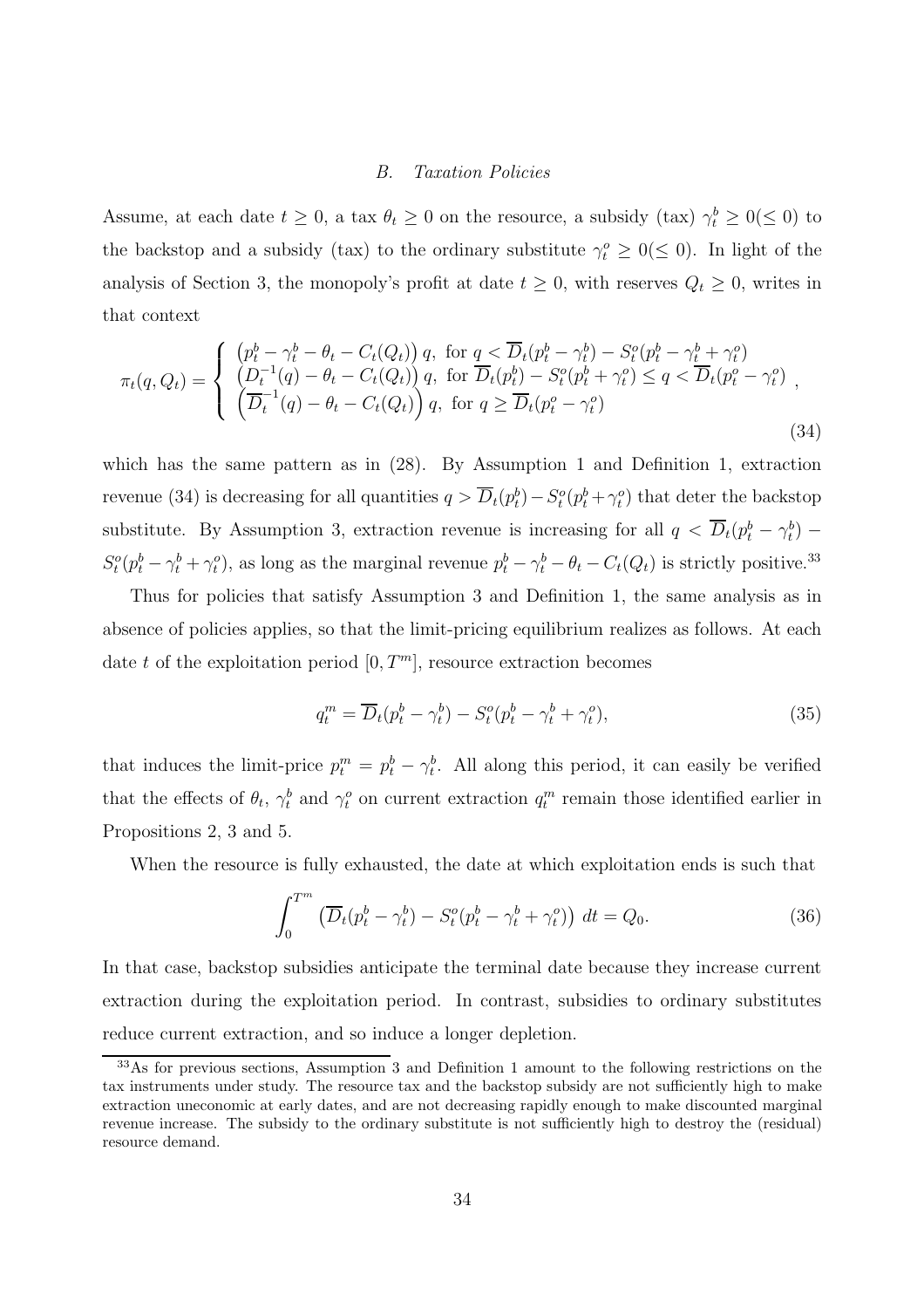When the marginal revenue  $(p_T^b - \gamma_T^b - \theta_T - C_T(Q_T)) e^{-rT}$  becomes negative for positive remaining reserves  $Q_T = Q_0 - \int_0^T q_t^m dt > 0$ , extraction stops at the terminal date  $T^m$ characterized as follows:

$$
\left(p_{T^m}^b - \gamma_{T^m}^b - \theta_{T^m} - C_{T^m}(Q_{T^m})\right)e^{-rT^m} = 0
$$
\n(37)

with

$$
Q_{T^m} = Q_0 - \int_0^{T^m} \left( \overline{D}_t (p_t^b - \gamma_t^b) - S_t^o (p_t^b - \gamma_t^b + \gamma_t^o) \right) dt.
$$
 (38)

Marginal revenue in  $(37)$  is decreasing in the terminal date  $T<sup>m</sup>$  and increasing in remaining reserves  $Q_{T<sup>m</sup>}$  at that date. The remaining reserves in (38) are diminishing with the length of extraction  $T^m$ . Other things given, Appendix B shows that the two formulas systematically characterize the terminal date  $T^m$  and abandoned reserves  $Q_{T^m}$ , and can be used to examine the effects of any particular trajectory of tax instruments. It brings up the following general insights about the qualitative effects of policies with limit pricing.

There are two basic ways by which taxation policies may affect the marginal extraction revenue, and thus the terminal date and abandoned reserves at that date. On the one hand, for unchanged remaining reserves  $Q_{T^m}$ , policies may deteriorate the marginal extraction revenue in (37) directly. On the other hand, policies that reduce (increase) current extraction  $q_t^m$  via (35), leave more (less) future reserves  $Q_{T^m}$  to be extracted as per (38), and so improve (deteriorate) the marginal revenue in (37) indirectly, because less reserves mean higher extraction costs.

For instance, since resource taxes do not affect current extraction (35) throughout the exploitation phase, they do not affect the reserves  $Q_t$  available for extraction at any date t. Thus they only anticipate the terminal date because they make extraction less profitable as per (37). It follows that resource taxes unambiguously reduce ultimately extracted reserves.

In contrast, for unchanged reserves, subsidies to ordinary substitutes do not affect directly the profitability of extraction in (37). Yet they reduce current extraction (35) all along the exploitation phase, so that, by (38), it takes longer to reach the cut-off level of remaining reserves that satisfy (37). Since extraction is less profitable over time, a later terminal date in (37) implies larger abandoned reserves.

Backstop subsidies induce extraction (35) to increase along the exploitation phase, and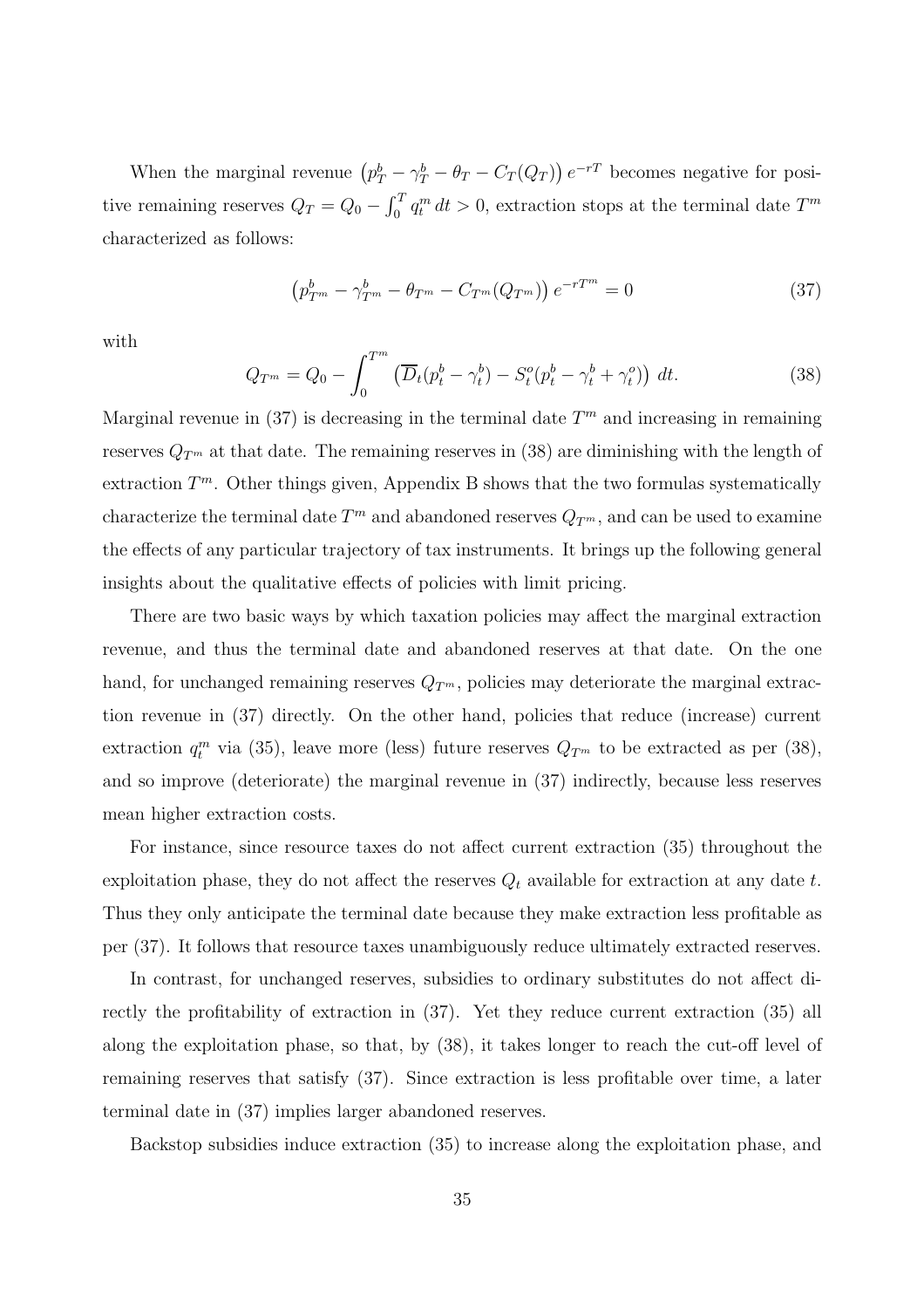thus contribute to greater extraction costs in (37). Simultaneously in (37), but for unchanged reserves, they directly deteriorate extraction profitability. For these two reasons, backstop subsidies anticipate the terminal date. Yet they imply a higher extraction over a shorter period and thus have an ambiguous effect on ultimately abandoned reserves.

Hence the following results.

#### Proposition 7 (Effect of policies with incomplete extraction)

When extraction is incomplete,

- 1. Resource taxes shorten the extraction period and reduce the ultimately extracted quantitu:
- 2. Subsidies to the backstop substitute shorten the extraction period but have an ambiguous effect on the ultimately extracted quantity;
- 3. Subsidies to the ordinary substitute extend the extraction period, but reduce the ultimately extracted quantity;

Accordingly, the carbon tax ambiguously affects the duration of the resource exploitation and the ultimately abandoned resource reserves. For a brief illustration, the following corollary focuses on the most interesting case where the carbon tax increases current resource extraction over the exploitation period. More results can easily be derived using the graphical methodology described in Appendix B.

#### Corollary 2 (Effect of the carbon tax with incomplete extraction)

Consider that the carbon tax on the carbon resource, the ordinary and backstop carbon substitutes increases current resource extraction as per Corollary 1.

- 1. If it penalizes more the resource than the backstop, the carbon tax
	- (a) Shortens the extraction period;
	- (b) Affects the ultimately extracted quantity ambiguously.
- 2. If it penalizes less the resource than the backstop, the carbon tax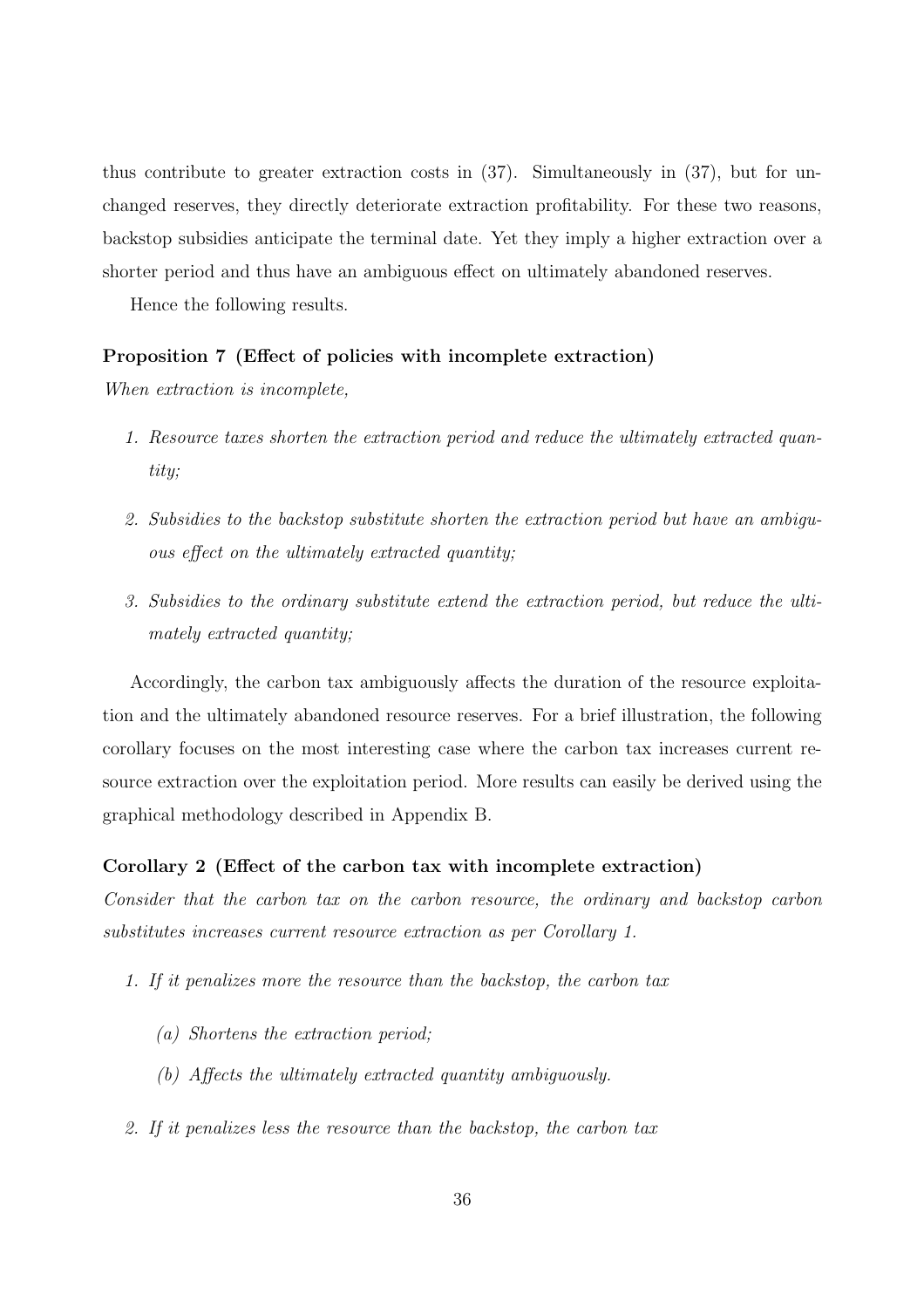- (a) Affects the extraction duration ambiguously;
- (b) Increases the ultimately extracted quantity.

# V. Discussion: Industrial Structure, Reserves' Production, Demand Segments...

This paper points at the empirical relevance of limit-pricing equilibria for the oil and energy market and shows that the effects of environmental taxation instruments in such context differ from conventional studies. In particular, taxes applied to flows of resources, when they warrant no supply disruption, are ineffective regardless of their time dynamics. As far as subsidies to oil substitutes are concerned, it is fundamental to make a distinction between two sorts of substitutes. On the one hand, limit pricing deters the entry of drastic substitution possibilities. Subsidies to a backstop substitute induce equilibrium extraction quantities to increase. On the other hand, substitutes to oil that are economic at current prices – we called them ordinary – offer less drastic substitution possibilities that are compatible with limit pricing. Unlike the backstop, subsidies to any currently in-use substitutes do offer an effective way of reducing current extraction quantities, by an amount that depends on their respective elasticity of supply.

While we have restricted attention to a single ordinary substitute for simplicity, extension to several such substitutes is immediate. Since the effect of subsidies depends on the supply elasticity of the substitute, the objective of reducing carbon-resource extraction quantities in a cost-efficient manner may imply selecting non-carbon substitutes on the ground of their supply elasticity; an issue that is beyond the scope of the present work.

The simple model of Section 2 has focused on backstop substitution possibilities, and has assumed that the resource is entirely exhausted. Section 3 has completed the description of substitution possibilities, while Section 4 has considered incomplete resource exhaustion. Those extensions proved to neatly refine our results on the incidence of taxation policies. Yet, our results have been obtained in a relatively parsimonious model; one may question whether limit-pricing equilibria survive more complex setups. In the sequel, we discuss further aspects of the oil market.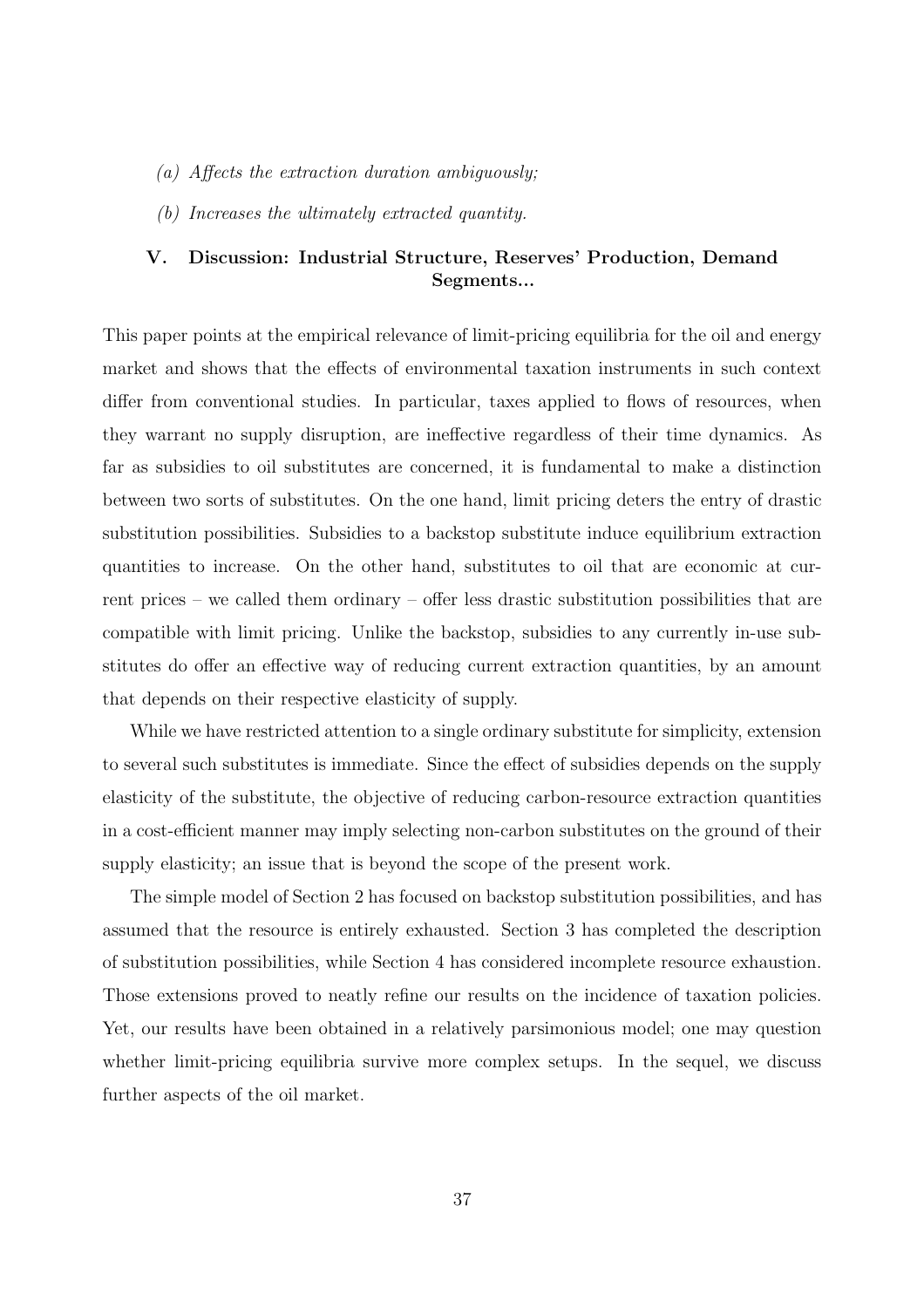#### A. Competitive Fringe

The industrial structure of the oil market differs from the frequently-used monopoly model. The OPEC cartel controls the majority of exploitable oil reserves; yet non-OPEC reserves yield a substantial fraction of current oil production.<sup>34</sup> A more adequate representation of the monopoly power exerted in the oil-production sector must take into account that a competitive fringe limits the power of the dominant cartelized extractor as in the model initiated by Salant (1976).<sup>35</sup>

The analysis of Sections 3 and 4 easily extends to that case. Indeed, although the fringe's oil production is identical to the cartel's production, it is analogous to the ordinary substitute introduced in Section 3 (competitively-supplied, prefect substitute to the cartel's resource). Thus it can be represented in the same manner. The residual demand that the monopoly is facing is that fraction of the total oil demand that exceeds the fringe's production. Because of reserve limitations, the elasticity of non-OPEC oil supply is notoriously very limited, and is even more so as non-OPEC producers have virtually no spare production capacities.<sup>36</sup>

As will be argued shortly, it is sensible to consider that non-OPEC oil supply satisfies Definition 1 of ordinary substitutes – equivalently, Assumption 1 holds in spite of the fringe –, by which OPEC's residual (net-of-fringe-supply) demand exhibits a lower-than-one price elasticity. Thus the limit-pricing analysis of Sections 3 and 4 carries over unchanged with the fringe and our results are relevant to the actual structure of the oil market.

Treating the fringe's oil supply as the ordinary substitute to the cartel's resource,  $x$ denotes the fringe's production and  $e = q + x$  the total oil supplied. The question is to know whether the inequality in formula (13) is verified, by which the cartel's residualdemand elasticity  $\xi_{Dt}$  is lower than one:

$$
\xi_{Dt}(q) = \frac{\xi_{\overline{Dt}}(e)}{q/e} + \frac{x/e}{q/e} \xi_{S^o t}(x) < 1. \tag{13}
$$

<sup>34</sup>See Footnote 1 for more details.

<sup>35</sup>Issues about coordination within the OPEC cartel are out of the scope of this discussion for simplicity. See for instance Griffin (1985). In the most extreme conceivable case, the cartel would be completely ineffective. Saudi Arabia would make the price alone, thanks to very large spare capacities; the fringe would consist of all other producers, OPEC members or not.

<sup>36</sup>According to Hamilton, "In the absence of significant excess production capacity, the short-run price elasticity of oil supply is very low." (Hamilton, 2009b).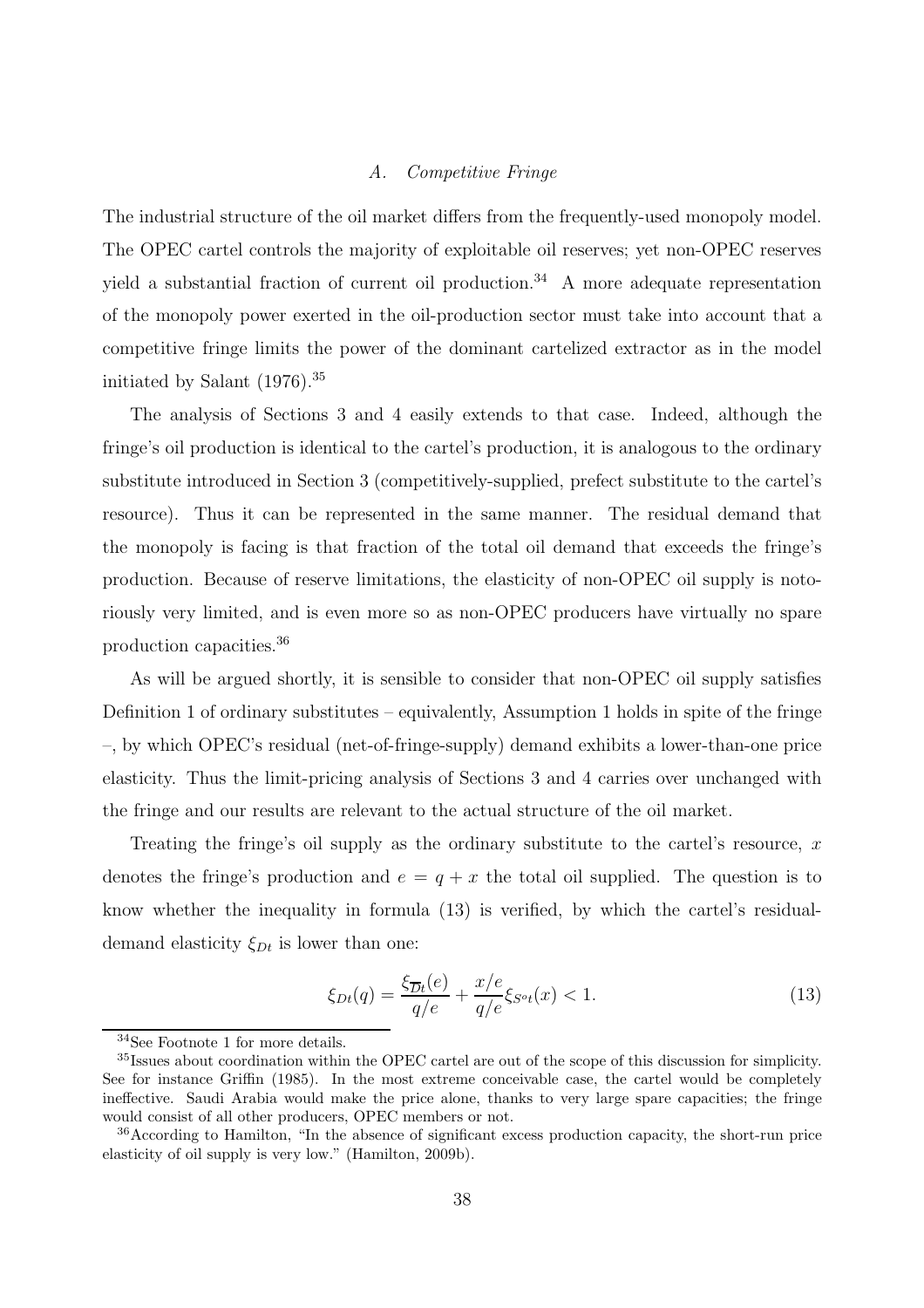The formula gives this elasticity as a weighted sum of the elasticities of the total oil demand  $\xi_{\overline{D}t}$  and of the fringe's supply  $\xi_{S^o t}$ ;  $q/e$  and  $x/e$  are respectively the market shares of the cartel and the fringe.

It is possible to verify that recent (long-run) elasticity estimates satisfy relation (13). Market shares are currently about  $q/e = 0.4$  and  $x/e = 0.6$ . For the price elasticity of the total oil demand, the value used in Hamilton (2009b) is 0.25, in line with Krichene's (2005) long-run estimate for the period 1974-2004. Hamilton (2009b, p. 192) argues that this elasticity should be expected to be even smaller. Taking this conservative value, basic algebra shows that (13) holds for any elasticity  $\xi_{S<sup>o</sup>t}$  of the fringe's supply such that

$$
\xi_{S^o t} \le 0.25. \tag{39}
$$

For instance, Golombek et al.'s (2013) estimates of the (long-run) non-OPEC oil supply elasticity are between 0.11 and 0.25, depending on their model's specification, which is compatible with (39).

As the above numbers indicate, it is sensible to consider that Assumption 1 holds, by which the residual demand that OPEC is facing exhibits a less-than-one elasticity. Yet testing Assumption 1 requires further empirical research. For instance, the specification of existing empirical models assumes away the possibility that OPEC is limit pricing (e.g. Golombek et al., 2013, p. 8).

#### B. Reserves' Production

Section 4 assumes heterogenous reserves whose extraction cost rises as extraction goes. In that context, extraction may become uneconomic before reserves are completely depleted, so that in general taxation policies affect the exploitation duration, and the ultimately extracted quantity.

Another reason why policies may affect the ultimately exploited resource is that they discourage exploration and development efforts by which reserves become exploitable. In Appendix C, we borrow the approach of Gaudet and Lasserre (1988), also used for instance in Fischer and Laxminarayan (2005) or Daubanes and Lasserre (2014). In these models, the marginal cost of developing an amount of exploitable reserves is rising, as when resource units are developed in order of their respective development costs; reserves are established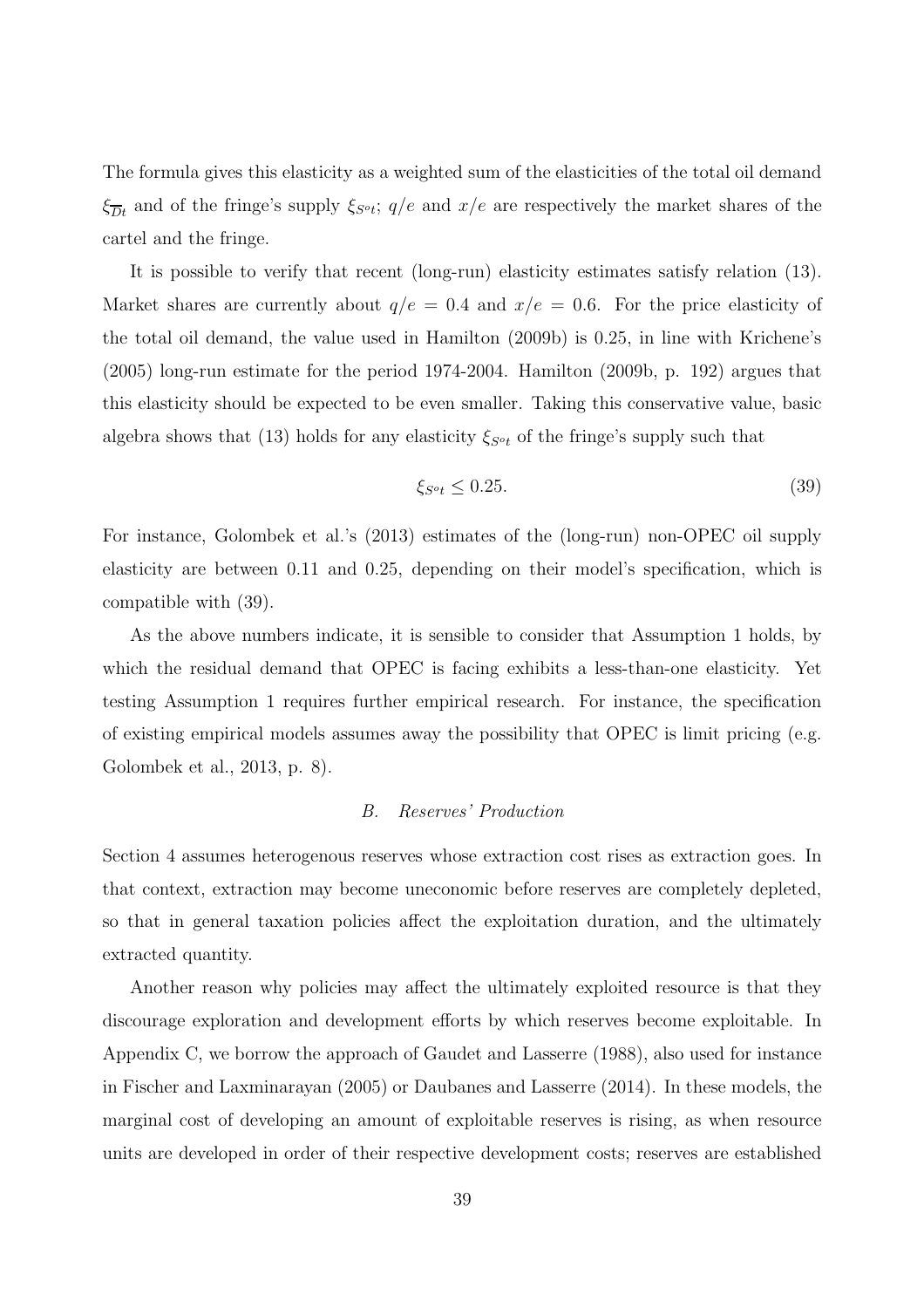so as to equate the marginal development cost with the implicit value of marginal reserves.

This extension does not modify qualitatively the limit-pricing outcome, nor the earlieridentified effects of policies on ultimately developed and exploited quantities.

#### C. Multiple Demand Segments with Various Degrees of Substitutability

It is standard to rely on a unique decreasing function to describe the heterogeneity of the aggregate demand. Yet in reality, the oil demand is segmented. Segments mainly correspond to different uses of the resource (e.g. Hoel, 1984), and to different regions.

One particular resource use in one particular region can be represented by a particular demand function of a form similar to the demand of Section 3. Resource uses and regions may differ by their accessible possibilities of substitution, as well as by their regulation.

One can also consider substitutes to vary by their degree of substitutability with the resource. On the one hand, as imperfect substitutes only become profitable beyond a certain resource price, they introduce kinks to the oil demand as in Sections 3 and 4. On the other hand, imperfect substitutability amounts to a broader interpretation of the demand elasticity. On each segment, the sensitiveness of the resource demand at some resource price jointly reflects the elasticity of supply and the degree of substitutability of resource substitutes that are profitable at that price.

Limit pricing in that context intuitively arises from the entry threat of sufficiently substitutable alternative sources, on large enough demand segments. For instance, in the interview mentioned in Footnote 8, the energy industry analyst Stephen Schork later clarified OPEC's "main concern" (CNBC on August 16, 2010): the "shift of the sentiment in the US especially towards alternative fuels." [our italics].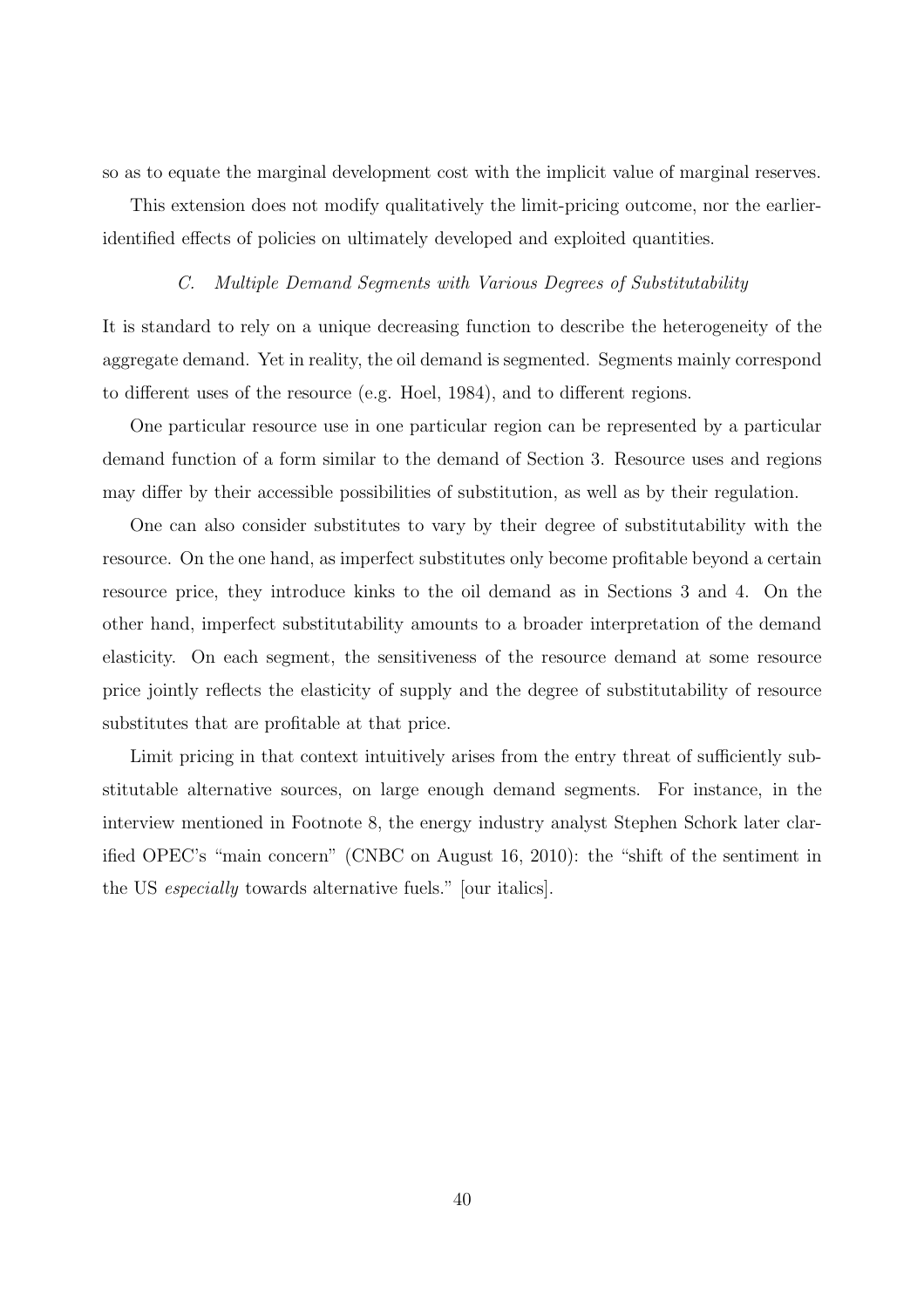#### APPENDIX

# A Appendix to Sections 2 and 3: The Simple Stationary Case

This appendix reproduces the analysis of Section 2 under stationary conditions. In the spirit of Section 3, it also introduces an ordinary substitute under the simplifying assumption that its supply is perfectly inelastic.

Assume that the resource marginal extraction cost c and the backstop marginal production cost  $p^b$  are constant with  $p^b > c$ . The total energy demand  $\overline{D}(p)$  is stationary, and satisfies  $\xi_{\overline{D}}(p) < 1$ , for all  $p > 0$  as per Assumption 1.

At each date t when there is some resource left to be exploited, the monopoly's instantaneous profit writes

$$
\pi(q) = \begin{cases} (p^b - c)q, & \text{increasing, for } q \le \overline{D}(p^b) \\ (\overline{D}^{-1}(q) - c)q, & \text{decreasing, for } q > \overline{D}(p^b) \end{cases}
$$
\n(40)

and is maximized by the supply  $\overline{D}(p^b)$  which induces the limit price  $p^b$  that deters the backstop.

The intertemporal problem of maximizing the discounted stream of profits (3) under the exhaustibility constraint (4) implies the Hamiltonian function (5), where the scarcity value  $\lambda$  is constant. All along the extraction period [0, T], the Hamiltonian is maximized by the same supply level

$$
q^m = \overline{D}(p^b)
$$

that maximizes the instantaneous profit.

Thus the maximized Hamiltonian

$$
\mathcal{H}(q^m, Q_t, \lambda, t) \equiv (p^b - c)q^m e^{-rt} - \lambda q^m \tag{41}
$$

is decreasing over time because profits are discounted at rate  $r > 0$ ; in the stationary case, Assumption 2 is superfluous. It can easily be verified that the maximized Hamiltonian is initially positive because  $p^b > c$  so that extraction is warranted. Also, one can verify that  $\lambda$  is strictly positive so that the exhaustibility constraint is not violated. Thus the resource is completely exhausted. At each date of the extraction period  $[0, T<sup>m</sup>]$ , extraction is  $q<sup>m</sup>$ , so that exhaustion occurs at the terminal date  $T^m = Q_0/q^m$ .

Since the duration of the exploitation period is free, the Hamiltonian must become nil at date  $T^m$ . This characterizes the scarcity value  $\lambda$  under limit pricing:  $\lambda = (p^b - c)e^{-r(Q_0/q^m)}$ , with  $q^m = \overline{D}(p^b)$ .

#### Effect of a Constant Resource Tax

Assume a constant tax on the resource  $\theta > 0$  that leaves positive extraction profits:  $\theta < p^{b} - c$ . The producer price of the resource is reduced by  $\theta$ , regardless of whether consumers are ready to pay  $\overline{D}^{-1}(q)$  or  $p^b$ , as when the backstop is profitable.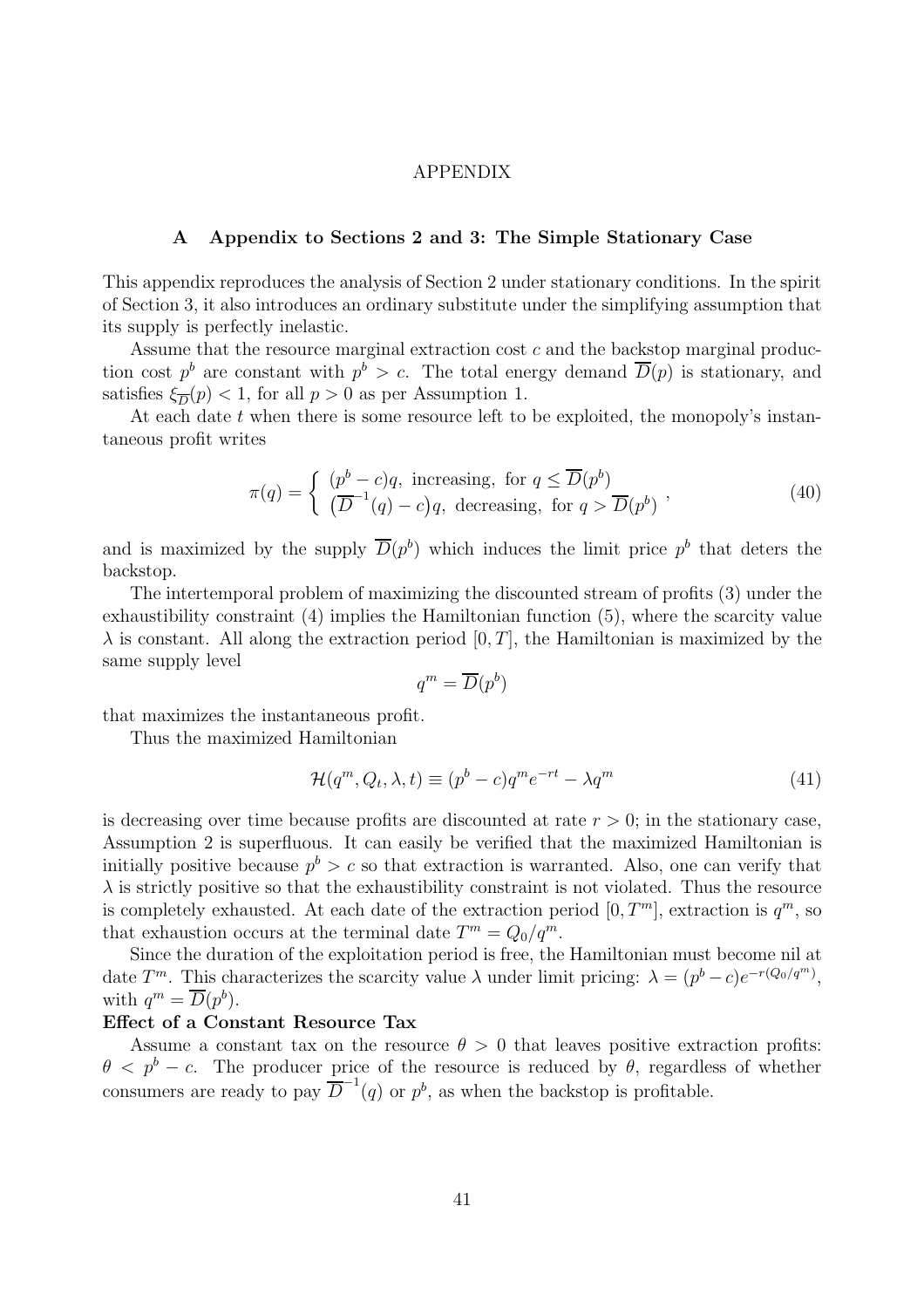Thus the instantaneous monopoly's profit becomes

$$
\pi(q) = \begin{cases} (p^b - \theta - c)q, & \text{increasing, for } q \le \overline{D}(p^b) \\ (\overline{D}^{-1}(q) - \theta - c)q, & \text{decreasing, for } q > \overline{D}(p^b) \end{cases} \tag{42}
$$

The same analysis as in absence of tax follows through, with  $c + \theta$  instead of c. The limitpricing equilibrium is not modified: it implies an unchanged extraction level  $q^m = \overline{D}(p^b)$  at each date preceding  $T^m = Q_0/q^m$ .

#### Effect of a Constant Backstop Subsidy

Assume a constant subsidy to the backstop  $\gamma^b > 0$ . The price at which the backstop is profitable becomes  $p^{b} - \gamma^{b}$  instead of  $p^{b}$ . Further assume that the backstop subsidy leaves positive extraction profits:  $p^{b} - \gamma^{b} > c$ . Then, the instantaneous profit of the monopoly writes

$$
\pi(q) = \begin{cases}\n(p^b - \gamma^b - c)q, & \text{increasing, for } q \le \overline{D}(p^b - \gamma^b) \\
(\overline{D}^{-1}(q) - c)q, & \text{decreasing, for } q > \overline{D}(p^b - \gamma^b)\n\end{cases} (43)
$$

and the same analysis as in absence of policies applies with  $p^{b} - \gamma^{b}$  instead of  $p^{b}$ . The limit-pricing equilibrium is thus modified. All along the extraction period, the monopoly's extraction is  $q^m = \overline{D}(p^b - \gamma^b)$ , which is greater than  $\overline{D}(p^b)$  in absence of subsidies. The resource is exhausted earlier, at the terminal date  $T^m = Q_0 / \overline{D}(p^b - \gamma^b)$ .

# Inelastically-Supplied Ordinary Substitute

Assume that the demand the monopoly is facing is reduced by a constant amount  $S^o$ , exogenous, of a perfect substitute to the resource. Unlike the backstop, assume that this amount is limited so that it falls short of the monopoly's total demand:  $S^o < \overline{D}(p^b)$ . In that case, the limit-pricing extraction is modified as follows.

For any monopoly's supply q that deters the backstop, the resource price  $p$  is established in such a way that the market equilibrium  $q = \overline{D}(p) - S^{\circ}$  realizes. Therefore, the supply that induces the limit price  $p^b$  is reduced to  $\overline{D}(p^b) - S^o$  instead of  $\overline{D}(p^b)$ . Also, the inverse demand for the resource is reduced to  $\overline{D}^{-1}(q-S^o)$ .

Thus the monopoly's instantaneous profit becomes:

$$
\pi(q) = \begin{cases} (p^b - c)q, & \text{increasing, for } q \le \overline{D}(p^b) - S^o \\ (\overline{D}^{-1}(q - S^o) - c)q, & \text{decreasing, for } q > \overline{D}(p^b) - S^o \end{cases}
$$
\n(44)

which leads to the same dynamic analysis as before. The limit-pricing equilibrium realizes, with constant extraction  $q^m = \overline{D}(p^b) - S^o$  until the exhaustion date  $T^m = Q_0 / (\overline{D}(p^b) - S^o)$ .

# B Appendix to Section 4: Elements of Proofs

The results of Section 4 are mostly shown in the main text. The main text also refers to the following elements.

#### Limit-Pricing Marginal Revenue and Scarcity Value

The limit-pricing marginal revenue, in present value terms, decreases more rapidly than the multiplier  $\lambda_t$ ; this can be shown as follows.

At any date t, when remaining reserves are  $Q_t$  and extraction is  $q_t \geq 0$ , the derivative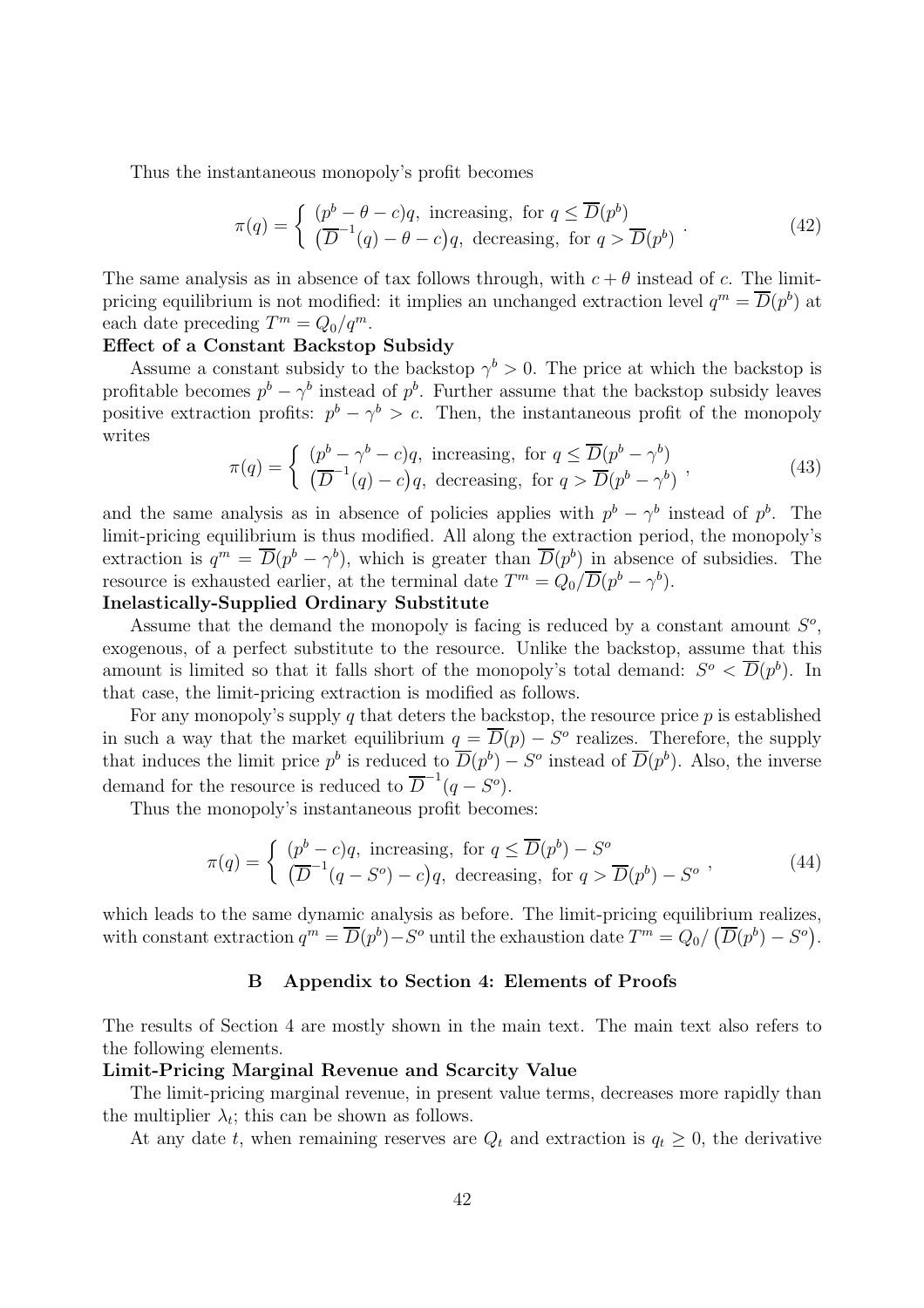of the discounted marginal revenue  $(p_t^b - C_t(Q_t)) e^{-rt}$  with respect to time is

$$
\frac{d\left(\left(p_t^b - C_t(Q_t)\right)e^{-rt}\right)}{dt} = \left[\frac{d\left(p_t^b - C_t(Q_t)\right)}{dt} - r\left(p_t^b - C_t(Q_t)\right)\right]e^{-rt} + C'_t(Q_t)q_t e^{-rt} \leq 0,
$$

where the term between brackets is the increase in the discounted marginal revenue for given reserves. By Assumption 3, it is negative or zero. The second term  $C'_{t}(Q_{t})q_{t}e^{-rt}$ corresponds to the decrease in the marginal revenue that arises because reserves diminish. It is strictly negative when extraction is non zero, and zero otherwise.

By the Maximum Principle, the latter term is also the time derivative of  $\lambda_t$ :

$$
\dot{\lambda}_t = -\frac{\partial \mathcal{H}(q_t, Q_t, \lambda_t, t)}{\partial Q_t} = C'_t(Q_t) q_t e^{-rt} \leq 0.
$$

It follows that

$$
\frac{d\left(\left(p_t^b - C_t(Q_t)\right)e^{-rt}\right)}{dt} \leq \dot{\lambda}_t \leq 0.
$$

#### Extraction at Date 0

Consider, as a statement to be contradicted, that  $p_0^b - C_0(Q_0) \leq \lambda_0$ . Since the marginal revenue is decreasing more rapidly than  $\lambda_t \geq 0$ , then  $(p_t^b - C_t(Q_t)) e^{-rt} \leq \lambda_t$ , for all  $t \geq 0$ , where the equality may only hold as  $(p_t^b - C_t(Q_t)) e^{-rt} = \lambda_t = 0$ ; some extraction may be optimal in that case, but for no profit at all. Clearly, this is dominated by some extraction at initial dates since by Assumption 3,  $p_0^b - C_0(Q_0) > 0$ . Thus we must conclude that  $p_0^b - C_0(Q_0) > \lambda_0.$ 

#### Terminal Date and Ultimately Abandoned Reserves

Since the terminal date T when extraction stops is free, the Hamiltonian  $(29)$  – the relevant flow of extraction benefits – must be zero at that date. The standard transversality condition

$$
\left(p_T^b - C_T(Q_T)\right)e^{-rT} = \lambda_T\tag{45}
$$

must hold.

Also at the terminal date T, reserves left unexploited must be non negative by constraint  $(4)$ :

$$
Q_T \ge 0. \tag{46}
$$

Therefore, another standard transversality condition must be satisfied, by which

$$
\lambda_T Q_T = 0. \tag{47}
$$

Hence two possibilities. Consider first that  $Q_{T<sup>m</sup>} = 0$ . In that case, the limit-pricing extraction lasts until reserves are exhausted, so that  $T<sup>m</sup>$  is characterized by (31).

Second, consider that  $Q_{\mathcal{F}^m} > 0$  because the extraction of the last units is uneconomic. By (47), this can only be compatible with reserves having no more value at the terminal date  $T^m$ :  $\lambda_{T^m} = 0$ . In this case, the terminal date  $T^m$  must satisfy

$$
\left(p_T^b - C_T(Q_T)\right)e^{-rT} = 0,\tag{48}
$$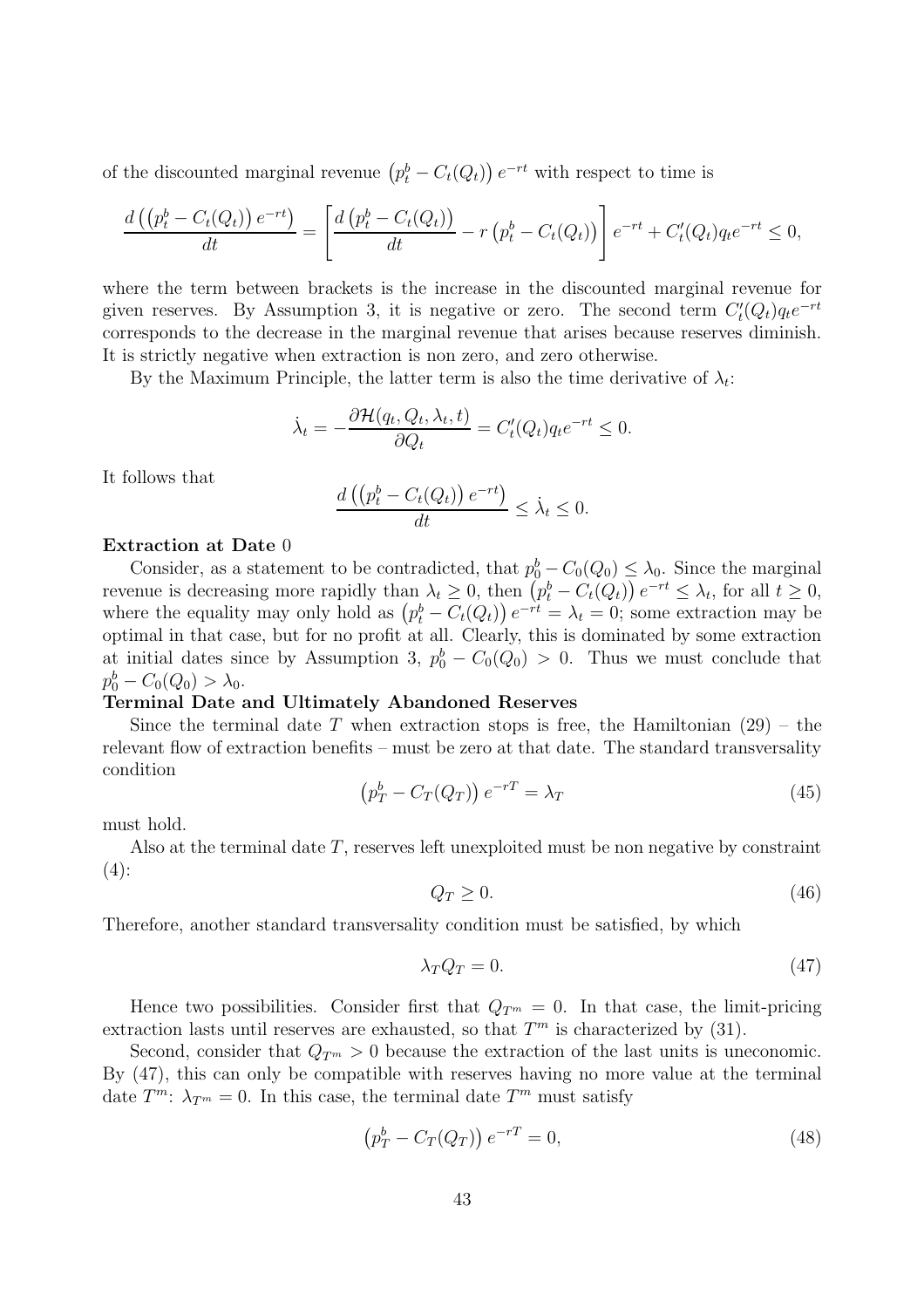with

$$
Q_T = Q_0 - \int_0^T D_t(p_t^b) dt; \tag{49}
$$

a system that will turn out to uniquely characterize the terminal date  $T<sup>m</sup>$  and abandoned reserves  $Q_{\mathcal{T}^m}$ : hence (32) and (33).

We analyze this system now. By Assumption 3, the marginal revenue in  $(48)$  is initially positive for low T when  $Q_T$  in (49) is close to  $Q_0$ . If T does not exist such that, together with  $Q_T$  in (49), it implies the marginal revenue in (48) to take a zero value, then extraction continues until  $Q_T = 0$ . In that case,  $Q_{T^m} = 0$  is solution as in the first possibility;  $T^m$  is given by (31), and the analysis is similar to that of Section 3 with complete exhaustion.

Thus the analysis of Section 4 is most interesting in the second possibility, when T exists such that  $Q_T > 0$  in (49) and T jointly satisfy (48). In this case, the solution is obviously unique since the marginal revenue on the left-hand side of (48) strictly decreases as T increases and reserves  $Q_T$  diminish. Precisely, it is decreasing in T for a given  $Q_T$ , and strictly decreasing when it is taken into account that an increase in T goes hand in hand with a decrease in  $Q_T$  as per (49).

Focus now on that unique interior solution when it exists. For that, it will be useful to consider T and  $Q_T$  as two variables that separately affect (48); the effect of T on  $Q_T$ being encompassed in (49). In (48), the discounted marginal revenue on the left-hand side is decreasing in T and increasing with  $Q_T$ . Thus the equation defines a positive relationship between  $T$  and  $Q_T$ , that we denote with the following function:

$$
T = T_1(Q_T), \text{ increasing.} \tag{50}
$$

According to (49), a greater  $Q_T$  is associated with a shorter extraction period that lasts until a lower  $T$ . This negative relationship is represented by the function

$$
T = T_2(Q_T), \text{ decreasing.} \tag{51}
$$

The intersection of the  $T_1$  and  $T_2$  relations defines either the unique interior solution  $(Q_{T^m}, T^m)$  given by (32) and (33) when they cross at the right of the  $Q_T = 0$  vertical axis  $(Q_{T<sup>m</sup>}>0)$ , or the complete-exhaustion solution  $Q_{T<sup>m</sup>} = 0$  earlier mentioned otherwise. The graphical representation of Figure 8 will be useful shortly to identify how this solution modifies with parametric policy changes.

### Effects of Policies with Incomplete Extraction

The taxation policies under study in Section 4 are considered to satisfy Assumptions 1 and 3. In that context, the terminal date  $T^m$  and the ultimately abandoned reserves  $Q_{T^m}$ are characterized by (37) and (38), instead of (32) and (33). Under the same assumptions, the same analysis applies as in absence of policies: (37) and (38) can be represented with the  $T_1$  and  $T_2$  functions of (50) and (51), except that these functions now depend on policy parameters that enter (37) and (38).

We focus on the effects of taxation policies on the interior solution depicted in Figure 8. When the solution implies complete exhaustion, the analysis is the same as in Section 3 and is only concerned with the effects on current extraction levels over the exploitation period; effects on the length of this period are obvious. In what follows we derive the results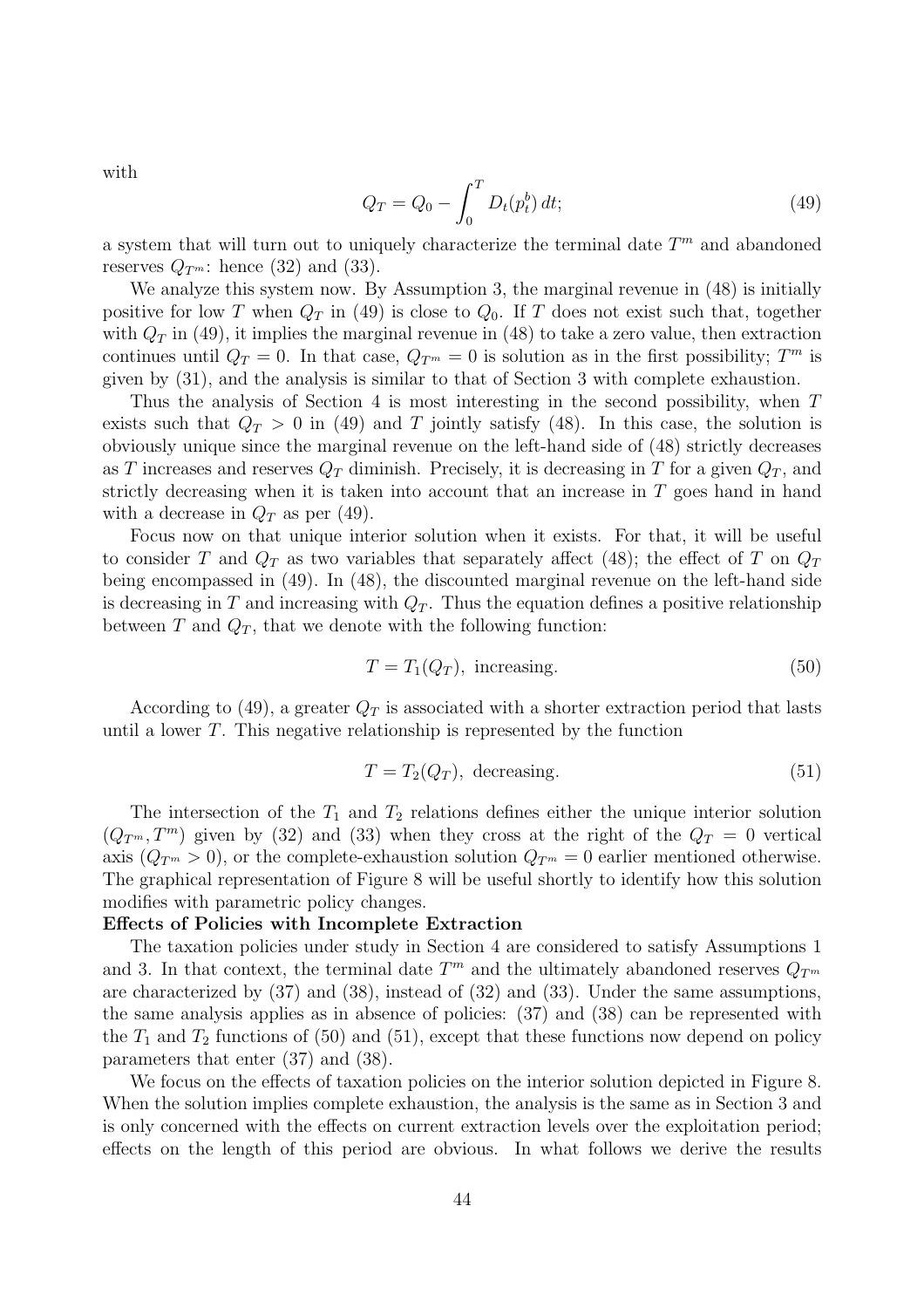

Figure 8: Graphical characterization of  $T^m$  and  $Q_{T^m}$ 

presented in Section 4 by shifting the  $T_1$  and  $T_2$  curves of Figure 8 whose intersection characterizes  $Q_{T^m}$  and  $T^m$  in the limit-pricing equilibrium.

A tax  $\theta_t > 0$ ,  $\forall t \geq 0$ , only affects (37). For given reserves  $Q_T$ , it brings backward the date T when the (tax-inclusive) marginal revenue becomes zero. Thus a rise in the tax amounts to shifting down the  $T_1$  curve: it implies extraction until a lower  $T^m$ , and greater abandoned reserves  $Q_{T^m}$ .

A subsidy to the ordinary substitute  $\gamma_t^o > 0$ ,  $\forall t \geq 0$ , only affects (38). For given terminal reserves  $Q_T$ , it brings forward the terminal date T at which those reserves will be reached. Thus a rise in the subsidy amounts to shifting up the  $T_2$  curve: it implies extraction until a later  $T^m$ , and greater abandoned reserves  $Q_{T^m}$ . The opposite result is obviously obtained for a tax  $\gamma_t^o < 0$ ,  $\forall t \geq 0$ .

A subsidy to the backstop substitute  $\gamma_t^b > 0$ ,  $\forall t \geq 0$ , enters both (37) and (38). On the one hand, for given reserves  $Q_T$ , the subsidy brings backward the date T when the marginal revenue in (37) becomes zero; a subsidy rise amounts to shifting down the  $T_1$  curve. On the other hand, for given abandoned reserves  $Q_T$ , the subsidy reduces the date T when those reserves will be reached in (38); a subsidy rise amounts to shifting down the  $T_2$  curve. Those two changes to Figure 8 imply that subsidies to the backstop substitute imply a shorter extraction period, i.e. until a lower  $T^m$ . Yet they have an ambiguous effect on abandoned reserves  $Q_{T<sup>m</sup>}$  and thus on the ultimately extracted quantity  $Q_0 - Q_{T<sup>m</sup>}$ .

These results are summarized in Proposition 7. The results of Corollary 2 can easily be obtained in a similar way.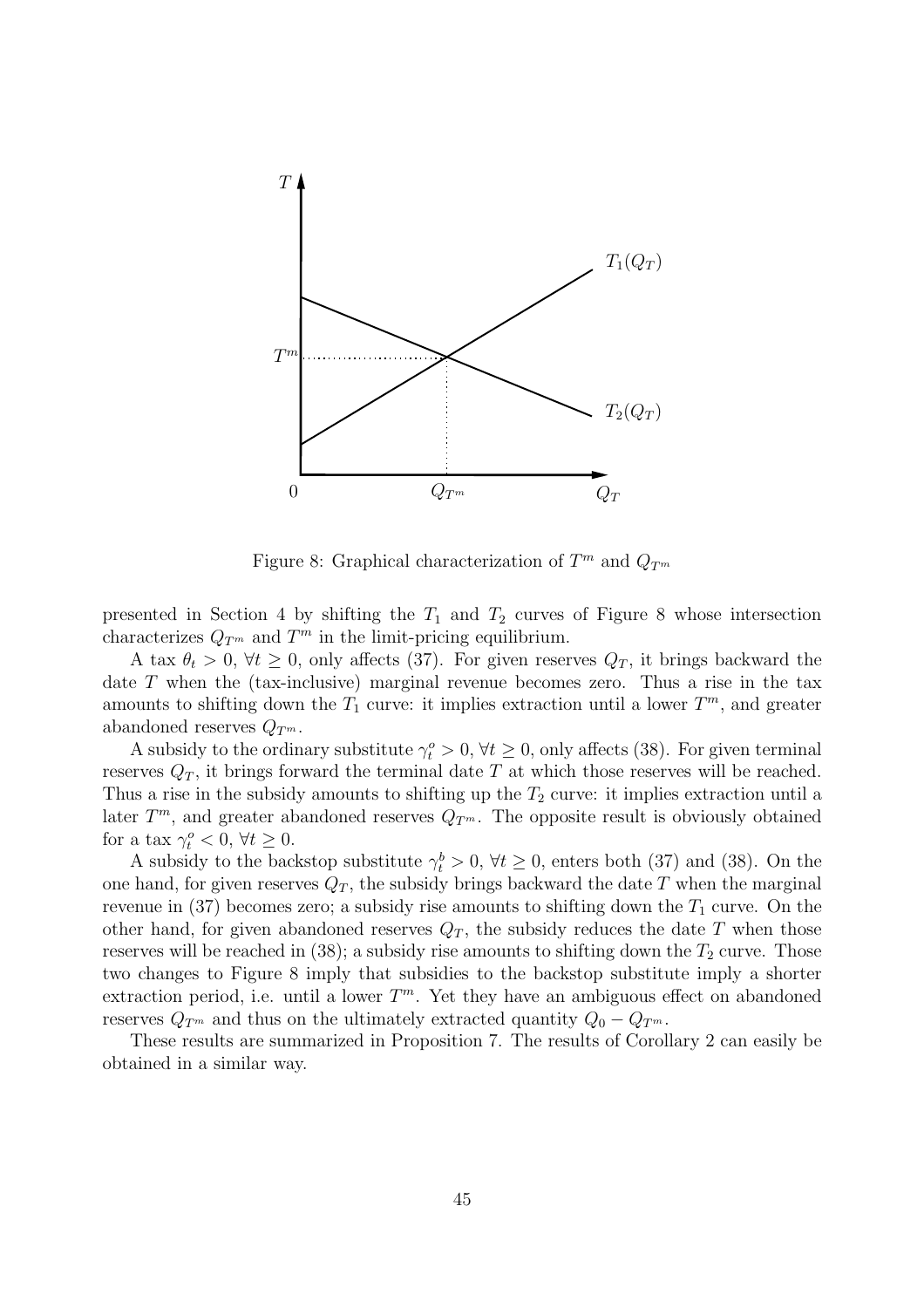#### C Appendix to Section 5: Costly Exploration and Development Efforts

In the context of Section 4, consider that reserves  $Q_0 - Q_{T^m}$ , before being exploited, need to be produced by costly exploration and development efforts. Following Gaudet and Lasserre (1988), assume that the production of those reserves takes place at date 0 and is subject to decreasing returns to scale because, as exploration prospects are finite, it must be more and more difficult to produce new reserves. When reserves' production is costly, it cannot be optimum to produce more than what is to be exploited. Formally, the cost of producing  $Q_0-Q_{T^m}$  is given by the increasing and strictly convex function  $E(Q_0-Q_{T^m})$ . Let us further assume that  $E'(0) = 0$  so as to avoid the uninteresting situation where the development cost induces the monopoly to produce no reserves at all.

The objective (3) of the monopoly now incorporates the reserve-development cost function E. Thus the monopoly's problem is

$$
\max_{(Q_0 - Q_T), (q_t)_{t \ge 0}} \int_0^T \pi_t(q_t, Q_t) e^{-rt} dt - E(Q_0 - Q_T), \tag{52}
$$

subject to  $(4)$ , where T is a free variable.

Despite this modification of the objective, the Hamiltonian associated with the above problem is the same as in Section 4, given by (29). The integration of reserves' production into the monopoly's problem affects neither the analysis of the limit-pricing exploitation phase, nor the transversality condition (45), but the transversality condition associated with the non-negativity constraint (46).

Specifically, condition  $(47)$  is modified as follows.  $Q_0$  may be entirely developed and completely exhausted as before and  $Q_T = 0$  if development and extraction cost conditions make it profitable. Such is compatible with the marginal reserve-production cost being lower than the implicit value of marginal reserves:  $E'(Q_0) \leq \lambda_T$ . Yet when reserves are not completely developed and extracted,  $Q_T$  is strictly positive, and the implicit value of marginal reserves  $\lambda_T$ , instead of being equalized to zero as in absence of reserve production cost, is equalized to the marginal cost  $E'(Q_0 - Q_T)$ . The transversality condition associated with the non-negativity constraint (46) becomes

$$
Q_T (\lambda_T - E'(Q_0 - Q_T)) = 0.
$$
\n(53)

When  $Q_T = 0$ , things go as in absence of reserve-development efforts; no adjustment to Section 4 is needed. When  $Q_T > 0$ , the condition tells that instead of a zero value as in Section 4,  $\lambda_T$  equals the positive marginal cost of reserve production:

$$
\lambda_T = E'(Q_0 - Q_T).
$$

Thus condition (45) yields, instead of (32),

$$
\left(p_{T^m}^b - C_{T^m}(Q_{T^m})\right)e^{-rT^m} - E'(Q_0 - Q_{T^m}) = 0,
$$
\n(54)

where  $Q_{\mathcal{T}^m}$  is still given by (33).

In that case, (54) and (33) form the system that uniquely characterizes the terminal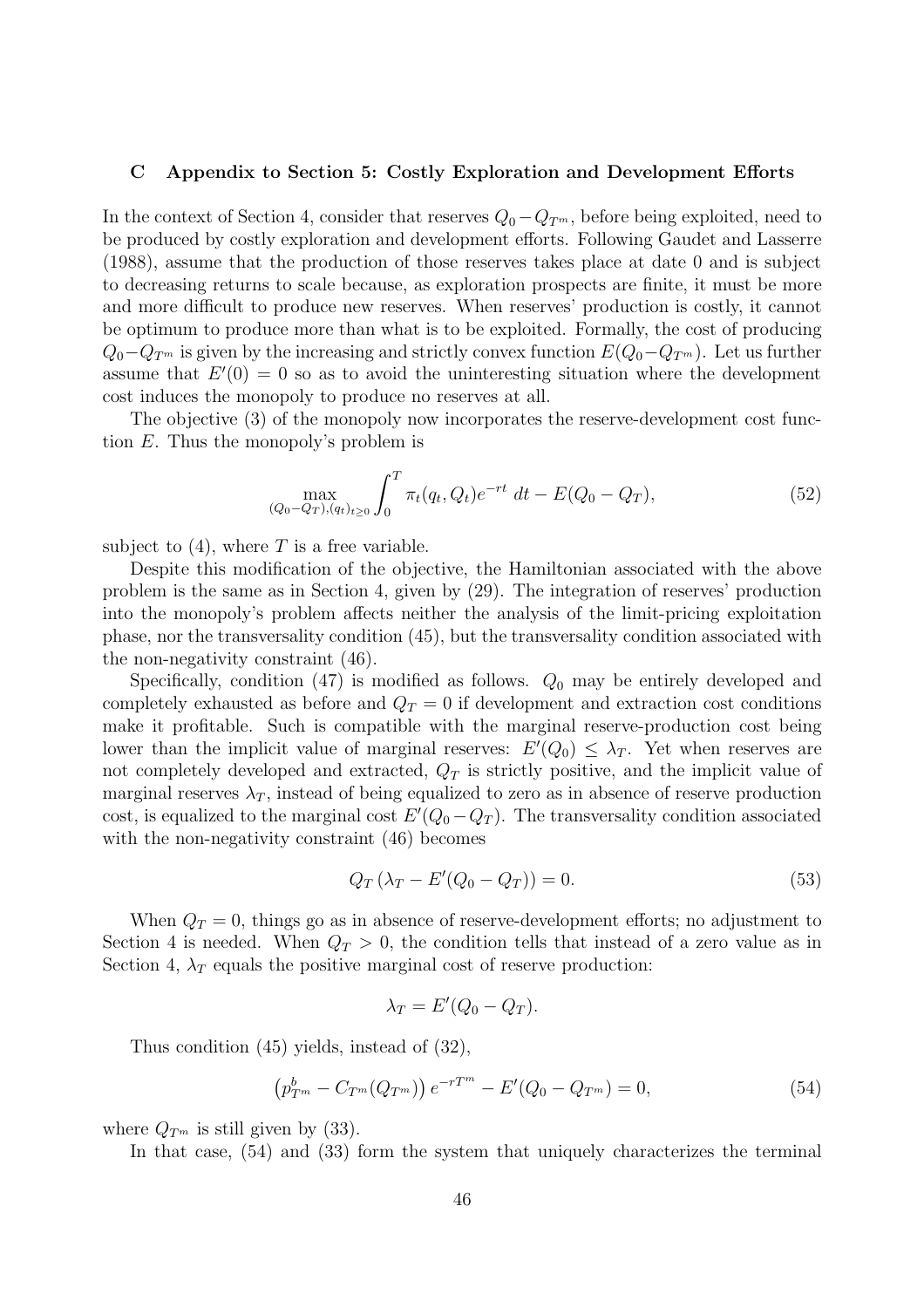date  $T^m$  and abandoned reserves  $Q_{T^m}$ . Since the left-hand side of (54) is increasing with  $Q_{T<sup>m</sup>}$  in the same manner as (32), the new system retains the same properties as in the analysis of Section 4. Also, the system (54)-(33) only differs from (32)-(33) by the marginal development cost term  $E'(Q_0 - Q_T)$ . Since this term is not directly affected by the taxation policies considered in this paper, the interested reader can easily verify that the policies' effects established in Section 4 carry over to the case of this appendix.

## D Unit Production Cost Curve for Liquid Fuels

The following schematic representation is based on the estimate intervals for the unit production costs of the main liquid (also liquefied) fuel resources by the International Energy Agency (2013, p. 228).



Figure 9: Unit production cost curve for main liquid fuels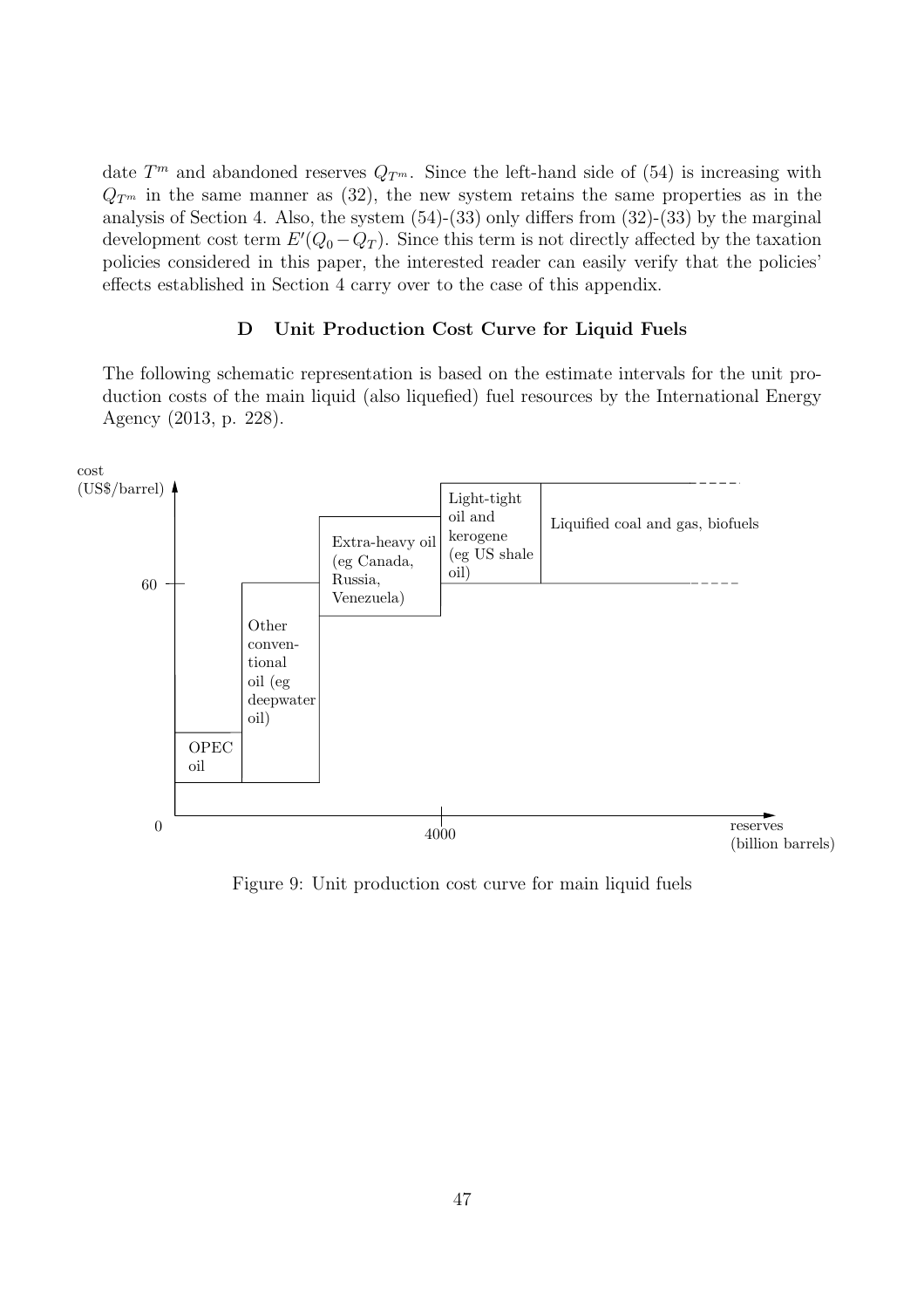# E Break-even Prices for some Oil Competing Resources

The following figure is reported from a recent review of the Goldman Sachs Global Markets Institute (2014, p. 21).

**Exhibit 16: Of the competing new oil production technologies, only shale could be scaled up without a dramatic increase in costs** 

Breakeven of non-producing and recently onstream oil assets by category, US\$/bbl



Source: Goldman Sachs Global Investment Research

Figure 10: Break-even prices for shale oil versus other oil competing resources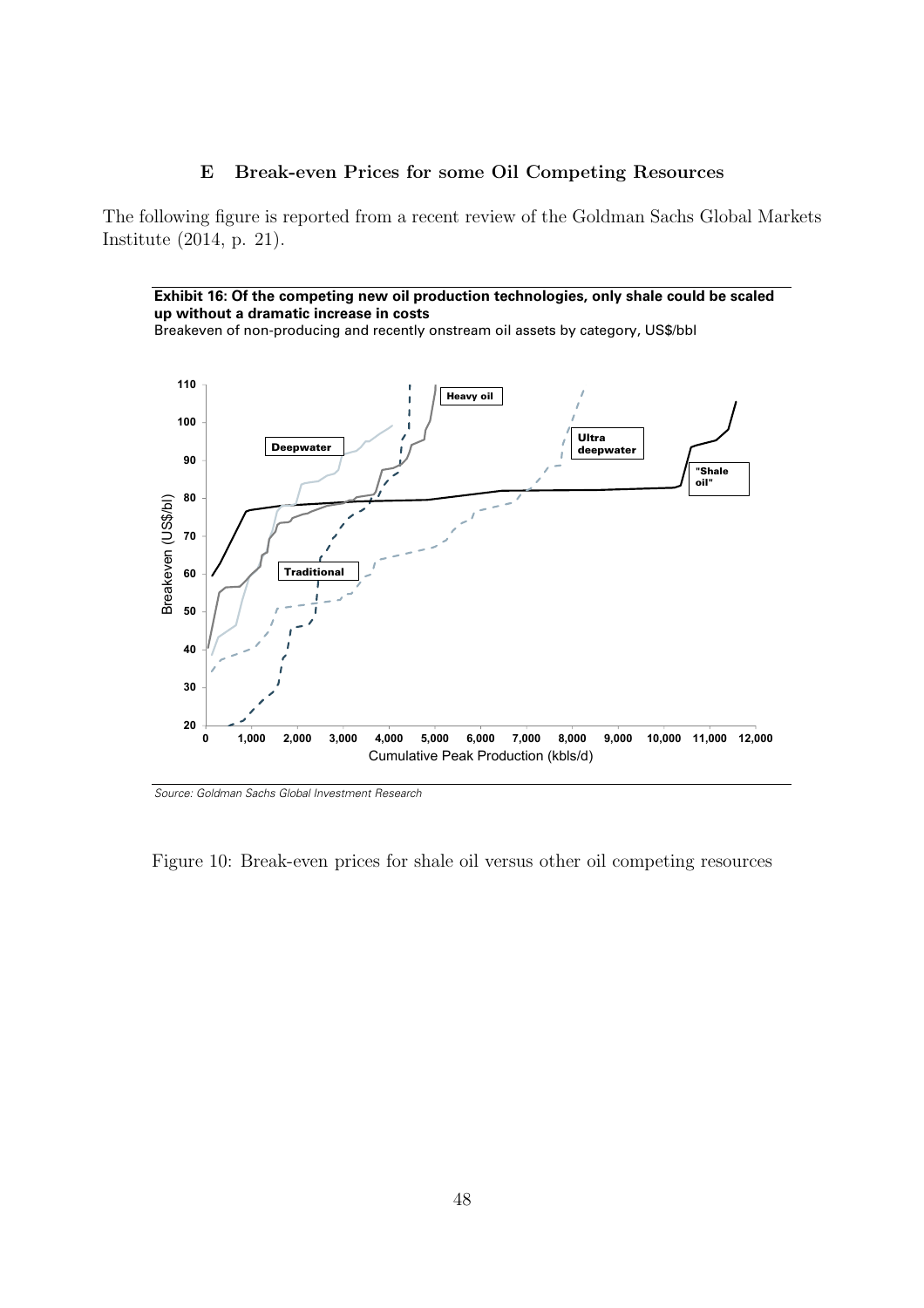# REFERENCES

Adelman, M.A. (1990), "Mineral Depletion, with Special Reference to Petroleum", Review of Economics and Statistics, 72: 1-10.

Adelman, M.A. (2004), "The Real Oil Problem", Regulation, 27: 16-21.

Bain, J. (1949), "A Note on Pricing in Monopoly and Oligopoly", American Economic Review, 39: 448-464.

Bergstrom, T.C., J.G. Cross and R.C. Porter (1981), "Efficiency-inducing Taxation for a Monopolistically Supplied Depletable Resource", *Journal of Public Economics*, 15: 23-32.

Cairns, R.D., and E. Calfucura (2012), "OPEC: Market Failure or Power Failure?", Energy Policy, 50: 570-580.

Chakravorty, U., B. Magné and M. Moreaux (2008), "A Dynamic Model of Food and Clean Energy", Journal of Economic Dynamics and Control, 32: 1181-1203.

Chakravorty, U., M. Moreaux and M. Tidball (2008), "Ordering the Extraction of Polluting Nonrenewable Resources", American Economic Review, 98: 1128-1144.

Cremer, J., and D. Salehi-Isfahani (1980), "A Theory of Competitive Pricing in the Oil Market: What Does OPEC Really Do?" University of Pennsylvania CARESS Working Papers 80-4.

Dasgupta, P.S., and G.M. Heal (1979), Economic Theory and Exhaustible Resources, Cambridge University Press.

Dasgupta, P.S., G.M. Heal and J.E. Stiglitz (1981), "The Taxation of Exhaustible Resources", NBER Working Papers 436.

Daubanes, J., and P. Lasserre (2014), "Dispatching after Producing: The Supply of Non-Renewable Resources", CIRANO Working Papers 2014s-42.

Energy Information Administration (2013), Technically Recoverable Shale Oil and Shale Gas Resources: An Assessment of 137 Shale Formations in 41 Countries Outside the United  $States, http://www.eia.gov/an<sub>a</sub>lysis/studies/worldsh<sub>a</sub>legas/pdf/fullreport.pdf.$ 

Fischer, C., and R. Laxminarayan (2005), "Sequential Development and Exploitation of an Exhaustible Resource: Do Monopoly Rights Promote Conservation?", Journal of Environmental Economics and Management, 49: 500-515.

Gaudet, G., and P. Lasserre (1988), "On Comparing Monopoly and Competition in Exhaustible Resource Exploitation", *Journal of Environmental Economics and Management*, 15: 412-418.

Gaudet, G., and P. Lasserre (2013), "The Taxation of Nonrenewable Natural Resources", in Halvorsen, R., and D.F. Layton (eds.), *Handbook on the Economics of Natural Resources*, Edward Elgar.

Gerlagh, R., and M. Liski (2011), "Strategic Resource Dependence", Journal of Economic Theory, 146: 699-727.

Gerlagh, R., and M. Liski (2014), "Cake-Eating with Private Information", mimeo, Aalto University.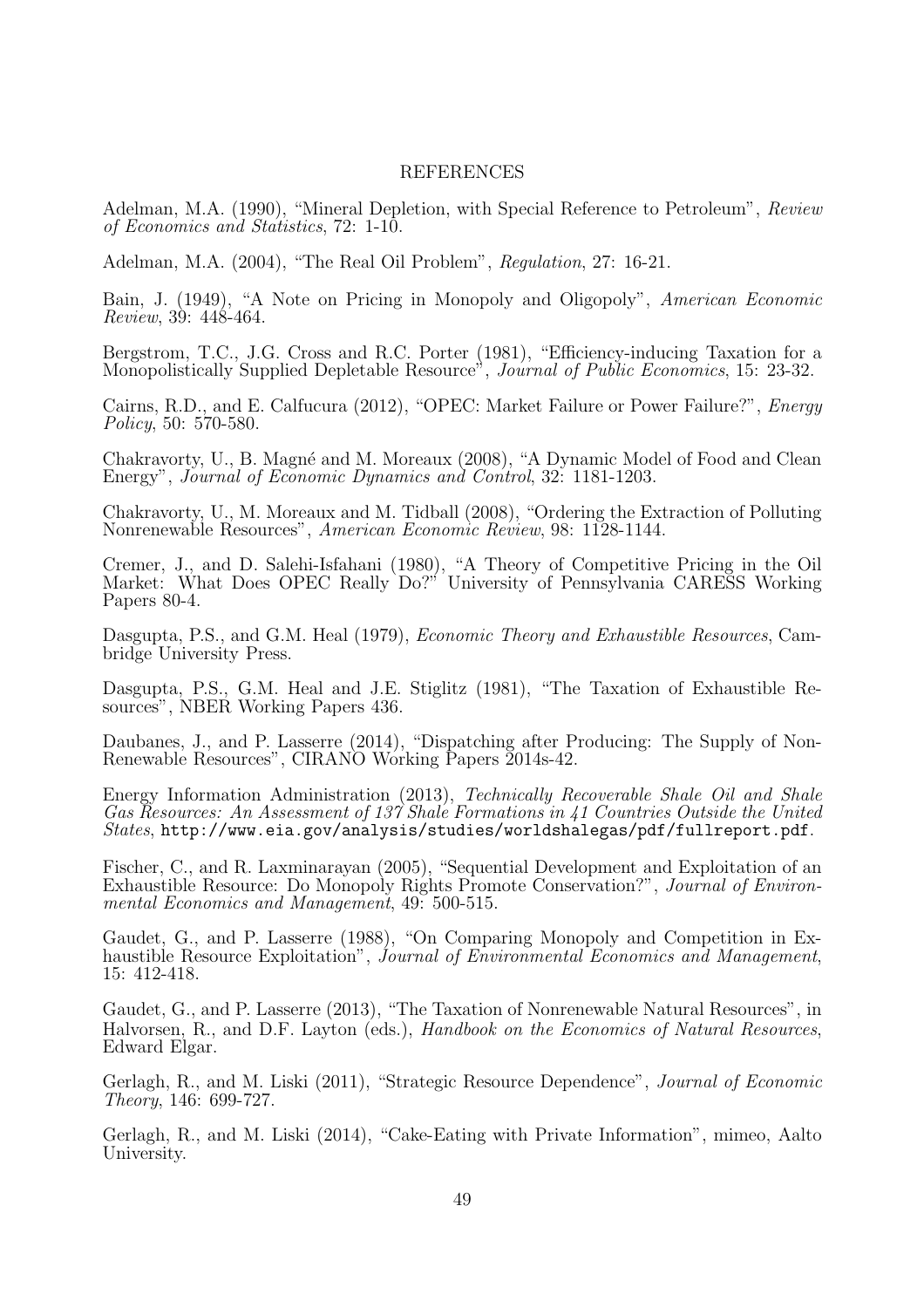Goldman Sachs Global Markets Institute (2014), Unlocking the Economic Potential of North America's Energy Resources, http://www.goldmansachs.com/our-thinking/our-conferences/ north-american-energy-summit/unlocking-the-economic-potential-of-north-americas. pdf.

Golombek, R., A.A. Irarrazabal, and L. Ma (2013), "OPEC's Market Power: An Empirical Dominant Firm Model for the Oil Market", CESifo Working Papers 4512.

Golosov, M., J. Hassler, P. Krusell, and A. Tsyvinski (2014), "Optimal Taxes on Fossil Fuel in General Equilibrium", Econometrica, 82: 41-88.

Gordon, R.L. (1967), "A Reinterpretation of the Pure Theory of Exhaustion", Journal of Political Economy, 75: 274-286.

Griffin, J.M. (1985), "OPEC Behavior: A Test of Alternative Hypotheses", American Economic Review, 75: 954-963.

Hamilton, J.D. (2009a), "Causes and Consequences of the Oil Shock of 2007-08", Brookings Papers on Economic Activity, 40: 215-261.

Hamilton, J.D. (2009b), "Understanding Crude Oil Prices", Energy Journal, 30: 179-206.

Hausman, J.A., and W.K. Newey (1995), "Nonparametric Estimation of Exact Consumers' Surplus and Deadweight Loss", Econometrica, 63: 1445-1476.

Heal, G.M. (2009), "The Economics of Renewable Energy", NBER Working Papers 15081.

Hoel, M. (1978), "Resource Extraction, Substitute Production, and Monopoly", Journal of Economic Theory, 19: 28-37.

Hoel, M. (1984), "Extraction of a Resource with a Substitute for Some of its Uses", Canadian Journal of Economics, 17: 593-602.

Hotelling, H. (1931), "The Economics of Exhaustible Resources", Journal of Political Economy, 39: 137-175.

International Energy Agency (2013), Resources to Reserves, http://www.iea.org/publications/ freepublications/publication/Resources2013\_free.pdf.

Karp, L., and J. Livernois (1992), "On Efficiency-inducing Taxation for a Non-renewable Resource Monopolist", Journal of Public Economics, 49: 219-239.

Kilian, L., and D.P. Murphy (2014), "The Role of Inventories and Speculative Trading in the Global Market for Crude Oil", Journal of Applied Econometrics, 29: 454-478.

Krichene, N. (2005), "A Simultaneous Equations Model for World Crude Oil and Natural Gas Markets", IMF Working Papers 05/32.

Lerner, A.P. (1934), "The Concept of Monopoly and the Measurement of Monopoly Power", Review of Economic Studies, 1: 157-175.

Lewis, T.R., S.A. Matthews and H.S. Burness (1979), "Monopoly and the Rate of Extraction of Exhaustible Resources: Note", American Economic Review, 69: 227-230.

Marshall, A. (1920), *Principles of Economics*,  $8^{th}$  edn., Macmillan.